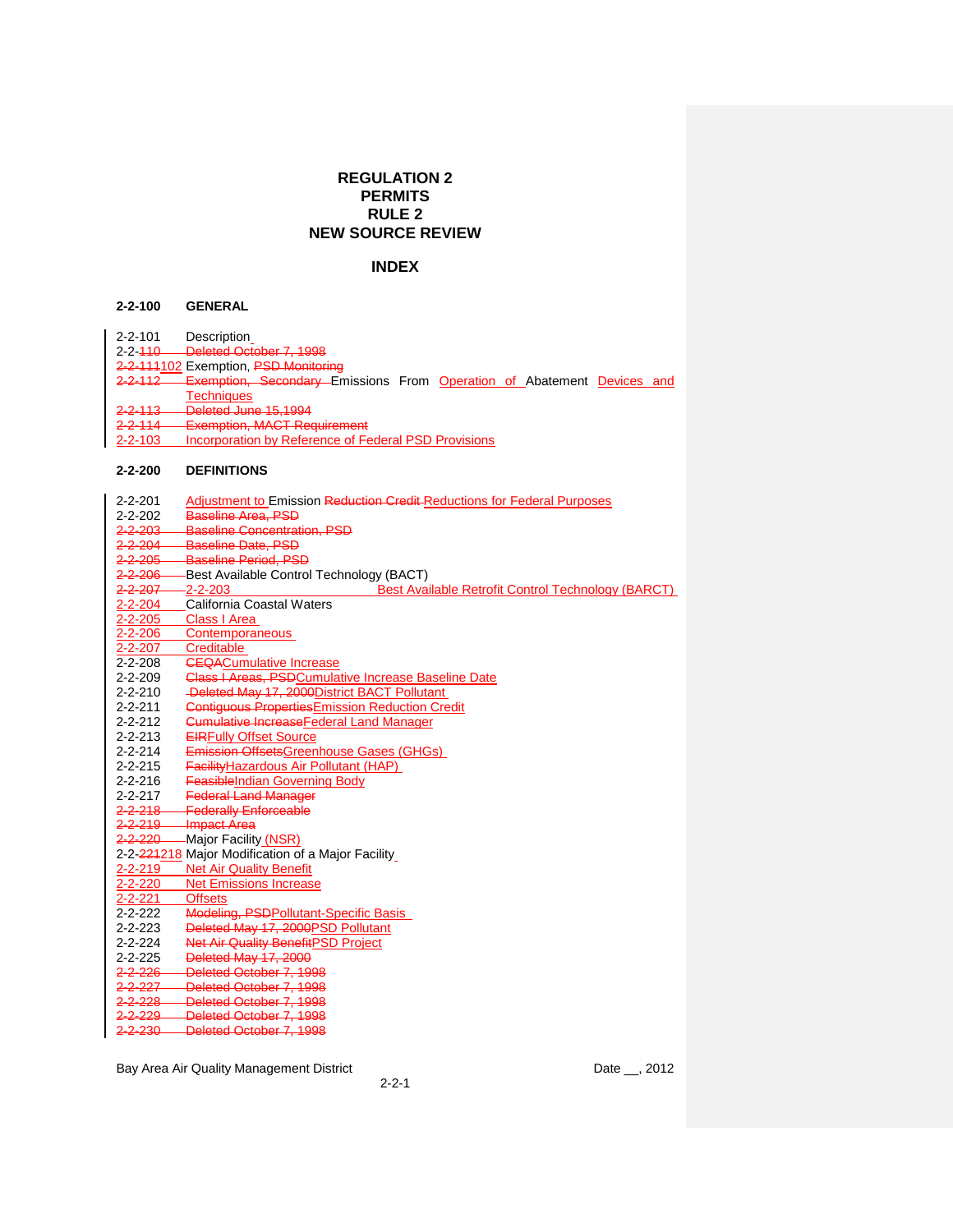| 2 <del>-2-231</del>                 | <b>Point of Maximum Ground Level Impact</b>                     |             |
|-------------------------------------|-----------------------------------------------------------------|-------------|
| <del>2-2-232</del>                  | <b>Prevention of Significant Deterioration (PSD) Increments</b> |             |
| <u> 2-2-333</u><br><del>- 200</del> | <b>Significant Air Quality Impacts, PSD</b>                     |             |
| <del>2-2-23</del> 4                 | <del>Source</del>                                               |             |
| <del>2-2-235</del>                  | <b>Year, Month, and Day</b>                                     |             |
| <del>2-2-236</del>                  | Hazardous Air Pollutant (HAP)                                   |             |
| <del>2-2-237</del>                  | <b>Major Facility Review (MFR)</b>                              |             |
| 2 <del>-2-238</del>                 | Deleted May 17, 2000                                            |             |
| 2 <del>-2-239</del>                 | Deleted May 17, 2000                                            |             |
| <del>2-2-240</del>                  | <b>Best Available Retrofit Control Technology (BARCT)</b>       |             |
| 2-2-211<br><del>*****</del>         | Deleted May 17, 2000<br><del>טטטב דו זאטוסט</del>               |             |
| <del>2-2-242</del>                  | <b>Contemporaneous</b>                                          |             |
| <del>2-2-243</del>                  | Reasonably Available Control Technology (RACT)                  |             |
| <del>2-2-2</del> 44                 | Best Available Control Technology for Toxics (TBACT)            |             |
| 2-2-226                             | <b>Related Sources</b>                                          |             |
| 2-2- <del>245</del>                 | <del>Fully Offset</del> 227                                     | Significant |
| 2.2.246<br>———                      | <b>Adjustment to Emission Reductions for Federal Purposes</b>   |             |
|                                     |                                                                 |             |

#### **2-2-300 STANDARDS**

- 2-2-302 Offset Requirements, Precursor Organic Compounds and Nitrogen Oxides, NSR<br>2-2-303 Offset Requirement Requirements, PM<sub>25</sub>, PM<sub>10</sub> and Sulfur Dioxide, NSR
- Offset RequirementRequirements, PM<sub>2.5</sub>, PM<sub>10</sub> and Sulfur Dioxide, NSR

| $2 - 2 - 304$ |  | PSD <b>BACT</b> Requirement |
|---------------|--|-----------------------------|
|---------------|--|-----------------------------|

- 2-2-305 Carbon Monoxide Modeling Requirement, PSD
- 2-2-306 Non-Criteria Pollutant Source Impact Analysis, PSD Requirement<br>2-2-306 PSD Additional Impacts Analysis Requirements
- 2-2-306 PSD Additional Impacts Analysis Requirements<br>2-2-307 Denial, FailureConsideration of all Facilities to be
- Denial, FailureConsideration of all Facilities to be in Compliance
- 2-2-308 Class I Area Requirements, PSD Impacts<br>2-2-308 NAAQS Protection Requirement
- **NAAQS Protection Requirement**
- 2-2-309 Denial for Air Quality Related Values, PSDCompliance Certification
- 2-2-310 Denial, Failure to Use BACT<br>2-2-311 Denial, Failure to Provide Off
- **Denial, Failure to Provide Offsets**
- 2-2-312 Denial, Failure to Meet Permit Conditions<br>2-2-313 Deleted May 17, 2000
- 2-2-313 Deleted May 17, 2000<br>2-2-314 Federal New Source R
- 2-2-314 Federal New Source Review Applicability<br>2-2-315 Federal Prevention of Significant Deterior
- 2-2-315 Federal Prevention of Significant Deterioration Applicability<br>2-2-316 No Net Increase Status Report
- No Net Increase Status Report
- 2-2-317 Maximum Achievable Control Technology (MACT) Requirement

#### **2-2-400 ADMINISTRATIVE REQUIREMENTS**

2-2-401 Application<br>2-2-402 Deleted Dee Deleted December 21, 2004 2-2-402 Notice to EPA and Federal Land Manager of PSD Applications<br>2-2-403 Authority to Construct Authority to Construct 2-2-404 Authority to Construct, Preliminary Decision 2-2-405404 Publication andof Notice and Opportunity for Public Comment 2-2-406405 Public Inspection 2-2-407406 Authority to Construct, Final Action 2-2-408 Appeal 2-2-409 Requirements, Permit to Operate 2-2-410407 Issuance, Permit to Operate 2-2-411408 Permit to Operate, Final Action 2-2-412409 Source Obligation, Relaxation of Enforceable Conditions 2-2-413 Deleted May 17, 2000 2-2-414 Bolotown My 11, 2002<br>2-2-414 PSD Air Quality Analysis<br>2-2-415 Notice to EPA and Feder 2-2-415 Notice to EPA and Federal Land Managers<br>2-2-416 Report, PSD Increment Consumption **Report, PSD Increment Consumption**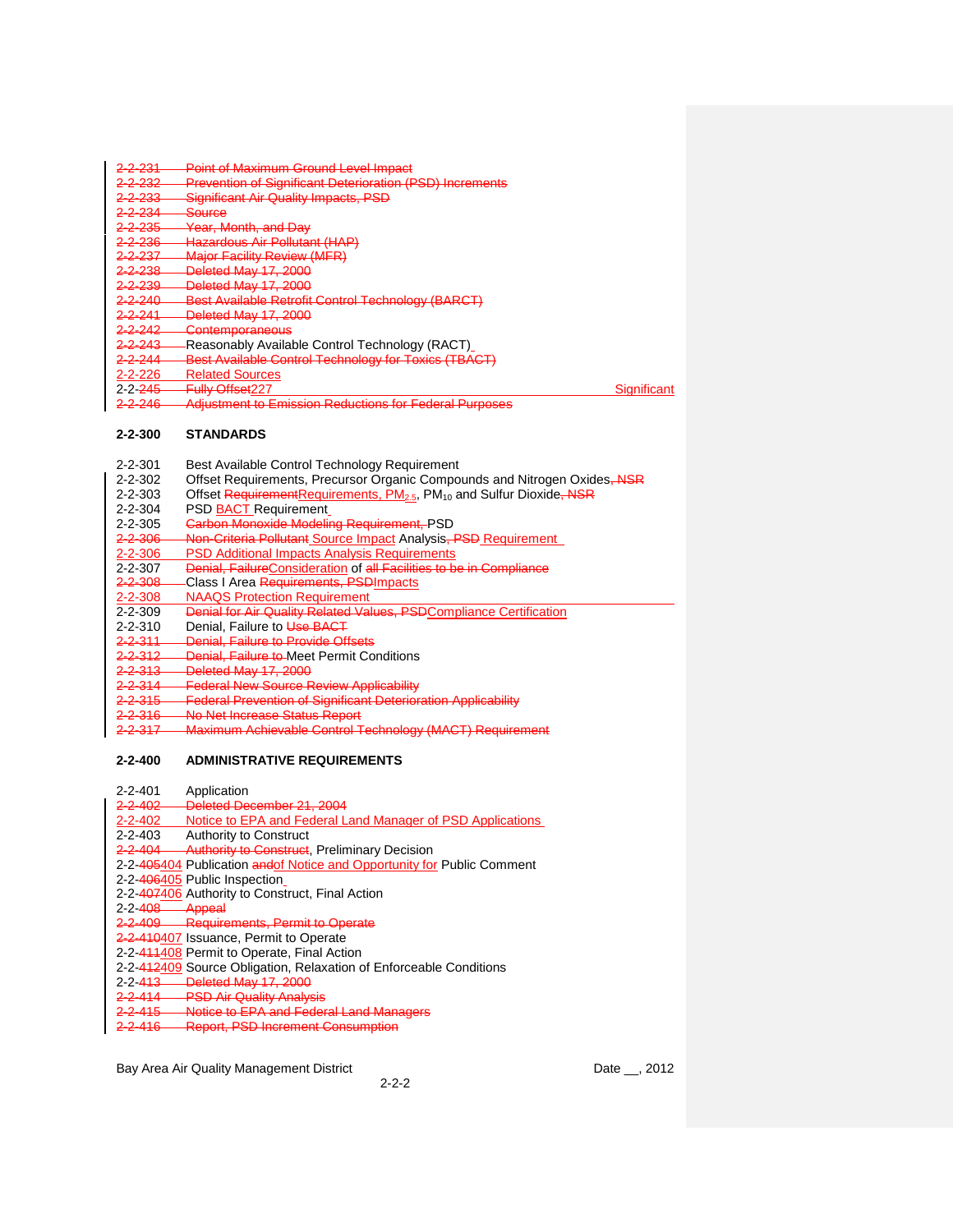# 2-2-417 Visibility, Soils, and Vegetation Analysis<br>2-2-418 PSD Analysis Stack Heights

- **PSD Analysis Stack Heights**
- 2-2-419410 Permit Conditions
- 2-2-420 Deleted March 1, 2000
- 2-2-421 Offset Deferral, Annual Permit Renewal
- 2-2-422411 Offset Refunds
- 2-2-423412 Demonstration of NOx and POC Offset Program Equivalence-
- 2-2-413 No Net Increase Status Report
- 2-2-414 BACT Workbook

#### **2-2-500 MONITORING AND RECORDS**

- 2-2-501 PSD Pre-Construction Ambient Air Monitoring
- 2-2-502 PSD-Post-Construction Monitoring

#### **2-2-600 MANUAL OF PROCEDURES**

- 2-2-601 Ambient Air Quality Monitoring<br>2-2-602 Good Engineering Practice (GB
- Good Engineering Practice (GEP) Stack Height\_
- 2-2-603 PSD Air Quality Evaluation ProcedureBaseline Emissions Calculation Procedures<br>2-2-604 Emission Increase/Decrease Calculation Procedures, New or Modified-Sources
- Emission Increase/Decrease Calculation Procedures, New or Modified Sources and Changes at Existing Sources
- 2-2-605 Emission Calculation Procedures, Emission Reduction Credits<br>2-2-606 Emission Credit Calculation Procedures, Offsets
- EmissionCredit Calculation Procedures, Offsets
- 2-2-607 Emission 2-2-606 Potential to Emit (PTE) Increase Calculation Procedures, Emission Reduction Credits for Mobile Sources Purposes of Determining Cumulative Increase
- 2-2-608 Deleted May 17, 2000
- 2-2-607 Cumulative Increase Calculation Procedures<br>2-2-608 Facility Un-Offset Cumulative Increase Calcu
- Facility Un-Offset Cumulative Increase Calculation Procedures
- 2-2-609 Official Record of Cumulative Increases and Offsets
- 2-2-610 Facility Emissions Calculation Procedures, Cargo Carriers
- 2-2-611 Emission Calculation Procedures, Fugitive Emissions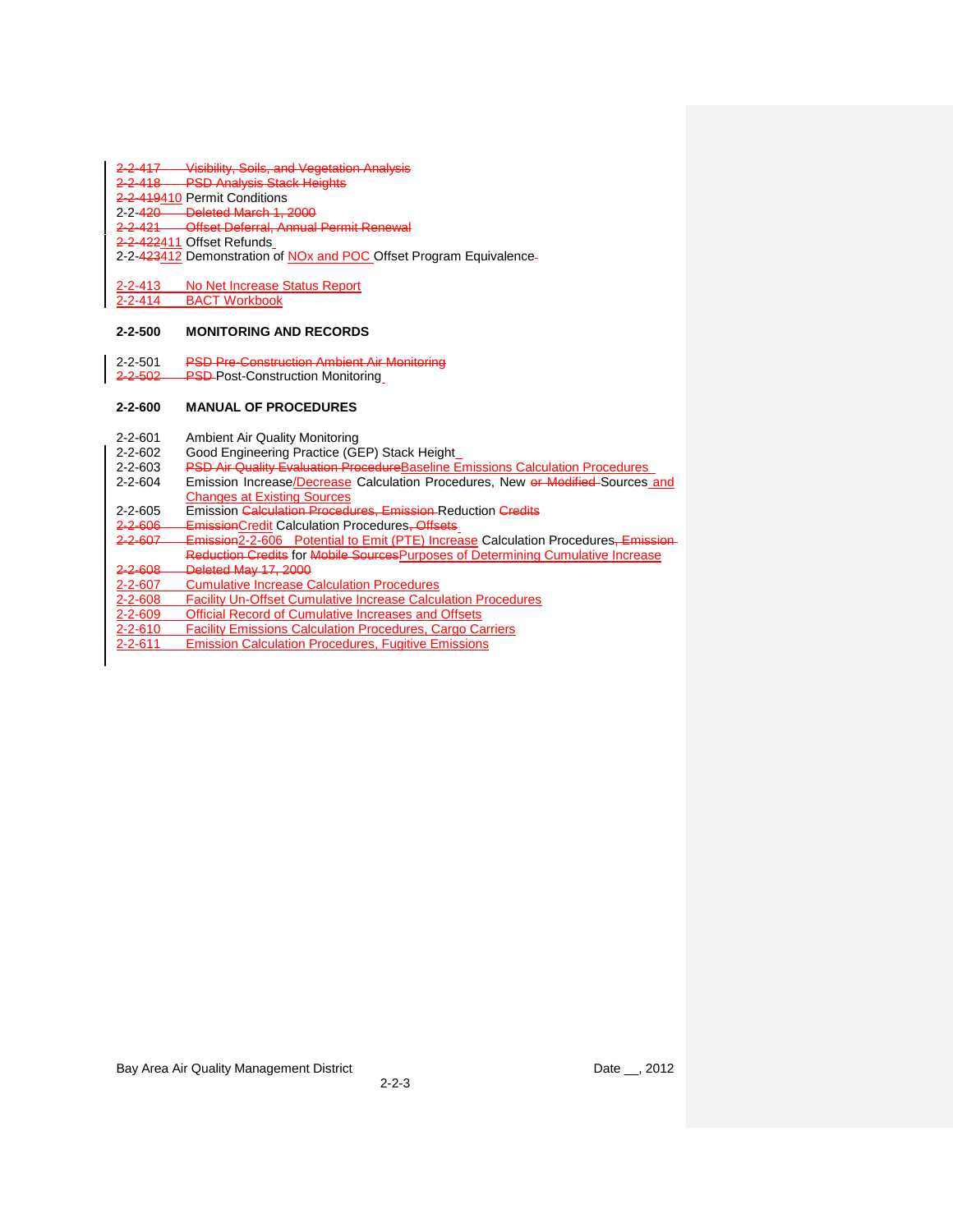# **REGULATION 2 PERMITS RULE 2 NEW SOURCE REVIEW**

and Renumbered July 17, 1991)<br>\dopted . 2012)

(Adopted

#### **2-2-100 GENERAL**

| $2 - 2 - 101$ | <b>Description:</b> This Rule <b>shall applyapplies</b> to all new and modified sources whichthat |
|---------------|---------------------------------------------------------------------------------------------------|
|               | are subject to the requirements of Regulation Section 2-1-301- and/or 2-1-302. The                |
|               | purpose of this Rule is to provide for implement the review of new and modified                   |
|               | sourcesNew Source Review provisions of the federal and provide mechanisms,                        |
|               | California Clean Air Acts (including the use of Best Available Control Technology                 |
|               | -Available Control Technology for Toxics (TBACT), federal non-                                    |
|               | attainment New Source Review, Prevention of Significant Deterioration, and emission               |
|               | offsets, by which authorities to construct such sources may be granted. This rule                 |
|               | implements Minor New Source Review provisions) and the no-net--increase                           |
|               | requirements of Section 40919 (a)(2) of the the California Health and Safety Code-as              |
|               | demonstrated by the , among other requirements of Section.                                        |
|               |                                                                                                   |

**2-2-**316. The New Source Review provisions of 40 CFR 51.165 and the Prevention of Significant Deterioration provisions of 40 CFR 51.166 are hereby incorporated by reference.

## **2-2-110 Deleted October 7, 1998**

**2-2-111102 Exemption, PSD Monitoring:** The APCO may exempt an applicant from the requirements of subsection 2-2-414.3 provided that the applicant demonstrates by modeling to the satisfaction of the APCO that the cumulative emission increase minus the emission reduction credits from the new or modified facility would cause air quality pacts less than the following, or may exempt an applicant from the requirements of subsection 2-2-414.3 if the existing ambient air quality concentrations in the impact recence.<br>a are no greater than the following:

|                                                                                         | micrograme par cubic matar<br><u>imaradianna bar again marail</u> |
|-----------------------------------------------------------------------------------------|-------------------------------------------------------------------|
|                                                                                         | $Hd$ $(mq)$<br><del>pym</del>                                     |
| <u> Parhon monovida: 8-hr average</u><br><del>υαιυνιι πινικνιασ. ο πι ανοιαγο</del>     | 575                                                               |
| $PM_{40}$ : 24-hr average                                                               | 40                                                                |
| <u> Sulfur diovido: 24 br avorago</u><br><u>Uunur urunuu. En in uvurugu</u>             | 43                                                                |
| <del>Lead: 3-month average</del>                                                        | <del>0.1</del>                                                    |
| Marcunu: 24-hr avaraga<br>moroary. <del>La marenago</del>                               | <del>0.25</del>                                                   |
| Beryllium: 24-hr average                                                                | ൧൧൧൮<br><del>u.uuu 1</del>                                        |
| <u> Fluaridae: 24 hr avaraga</u><br><del>i luolluco. z'i ili uvolugo</del>              | 0.25                                                              |
| <u> Vinul chloridae: 24-hr avaraga</u><br><del>viriyi omonuco. 24111 avorayo</del>      | 15<br>᠇ᢦ                                                          |
| Lotal raducad eultur: 1<br><u>_hr_avaraga</u><br><u>am raddood adirdii i in dearddo</u> | 10<br>+                                                           |
| Hydrogen sultide: 1-hr sversge<br><del>riyuruyon sumuc. 11m avolayo</del>               | റ റ<br>$\overline{\mathbf{v}}$                                    |
| <del>Reduced sulfur compounds: 1-hr</del>                                               | 10<br>᠇ᢦ                                                          |
| <b>QVALONA</b><br><del>dvorayo</del>                                                    |                                                                   |
| Nitrogen diovide: annual average<br><del>niilogon uloxiuo. amiual avolago</del>         | 17<br>--                                                          |
|                                                                                         | $(A$ mandad lung 15 100 $A$                                       |

**2-2-112 Exemption, Secondary Emissions From Operation of Abatement Devices And Techniques:** The BACT requirements of Section 2-2-301 shall not apply to emissions of secondary pollutants whichthat are the direct result of the use of an abatement device or emission reduction technique which complies implemented to comply with the BACT or BARCT requirements for control of another pollutant. However, the APCO shall require the use of Reasonably Available Control Technology (RACT) for control of these secondary pollutants. The Air Pollution Control Officer shall determine which pollutants are primary and which are secondary for the equipment being evaluated.emissions of such pollutants. *(Amended 6/15/94; 10/7/98)*

**2-2-113 Deleted June 15, 1994**

Bay Area Air Quality Management District **Date 2012** Date \_\_, 2012

*(Amended 6/15/94; 10/7/98; 5/17/00)*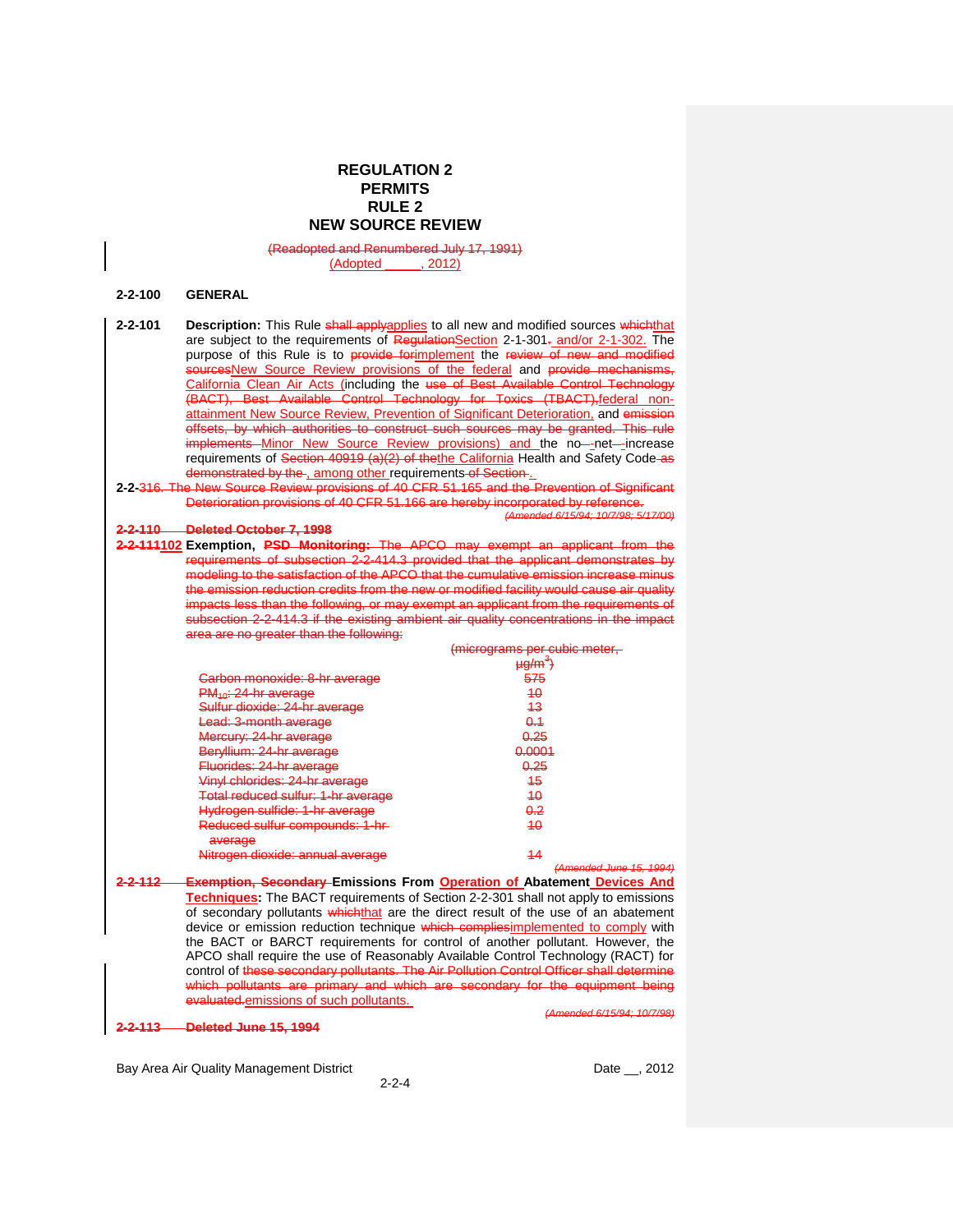| 2-114         | <b>MACT Requirement:</b> The MACT requirement of Section 2-2-317 shall<br>Exemption.                                                                  |
|---------------|-------------------------------------------------------------------------------------------------------------------------------------------------------|
|               | not apply to the following:                                                                                                                           |
|               | 114.1 Any source, where the combined increase in potential to emit from all related                                                                   |
|               | sources in a proposed construction or modification is less than 10 tons<br>year of any HAP and less than 25 tons per year of any combination of HAPs. |
|               | been specifically regulated under a standard<br>$114.2 -$<br><del>that</del><br>Any source<br><del>_has</del>                                         |
|               | promulgated pursuant to Sections 112(d), 112(h), or 112(j) of the federal                                                                             |
|               | Clean Air Act prior to the date that the APCO has issued an Authority to                                                                              |
|               | <del>Construct.</del>                                                                                                                                 |
|               | Any source that has been specifically exempted from regulation under a<br><del>114.3 -</del>                                                          |
|               | standard issued pursuant to Sections 112(d), 112(h), or 112(j) of the federal                                                                         |
|               | Clean Air Act.                                                                                                                                        |
|               | Any Electric Utility Steam Generating Unit as defined in 40 CFR 63.41, unless<br>114.4                                                                |
|               | and until such time as these units are<br>added<br>source category list<br>the.                                                                       |
|               | pursuant to Section 112(c)(5) of the federal Clean Air Act.                                                                                           |
|               | 114.5 Any Research and Development Activities as defined in 40 CFR 63.41.                                                                             |
|               | Any source that is within a source category that has been deleted from the                                                                            |
|               | source category list pursuant to Section 112(c)(9) of the federal Clean Air Act.                                                                      |
|               | (Adopted May 17, 2000)                                                                                                                                |
| $2 - 2 - 103$ | <b>Incorporation by Reference of Federal PSD Provisions:</b> Where federal PSD                                                                        |
|               | provisions in 40 C.F.R. Section 52.21 are incorporated by reference in this Rule, all                                                                 |
|               | associated procedures, definitions, and other regulatory provisions in the Code of                                                                    |
|               | Regulations applicable<br>such provisions<br>implementing<br>Federal<br>for<br>are also                                                               |
|               | incorporated by reference and shall be followed and applied by the APCO in                                                                            |
|               | implementing such provisions, including but not limited to all of the implementing                                                                    |
|               | definitions set forth in 40 C.F.R. Section 52.21(b), which include the definitions in                                                                 |
|               | Sections 52.21(b)(13) (baseline concentration), 52.21(b)(14) (maior source baseline                                                                   |
|               | 52.21(b)(18)<br>52.21(b)(15)<br>(baseline area).<br>(secondary emissions),<br>date).<br>and                                                           |
|               | Where<br>52.21(b)(50)<br>regulation).<br>such regulatory provisions<br>(subject)<br>to<br>are                                                         |
|               | incorporated by reference, the incorporation is to the version of that regulatory                                                                     |
|               | provision in effect upon <b><date adoption="" amendments="" of="" proposed=""></date></b> .                                                           |

## **2-2-200 DEFINITIONS**

- **2-2-201 Emission Reduction Credit:** Except as provided by subsection 2-2-201.3 an emission reduction, calculated in accordance with Section 2-2-605, which exceeds the emission reductions required by measures in the current Clean Air Plan approved by the BAAQMD or required by federal, state, or District laws, rules, and regulations. To qualify as an emission reduction credit, the emission reduction must be in excess of the reductions achieved by, or achievable by, the source using Reasonably Available Control Technology (RACT), and must also be real, antifiable, and enforceable.  $\overline{\phantom{a}}$ 
	- 201.1 Unless calculated in accordance with the procedures of Section 2-2-605, that portion of an NSR emission cap, which was part of an APCO approved alternative baseline, shall not qualify as an emission reduction credit.
	- 201.2 All emission reduction credits shall be enforceable by permit conditions in the authority to construct and permit to operate, except that, in the case of source closures where no permit is required for the source being shut down, the emission reduction credit shall be enforceable through appropriate contractual provisions in a legally binding and irrevocable written agreement in which provisions will be made expressly for the benefit of the District.
	- 201.3 For the purpose of complying with the PSD requirements of Sections 2-2-111, 304, 305, 306, 308 of this Rule and 40 CFR 51.166, emission reduction credits shall not be adjusted for reductions required by measures in the current Clean Air Plan approved by the BAAQMD which exceed the reductions required by use of Reasonably Available Control Technology (RACT).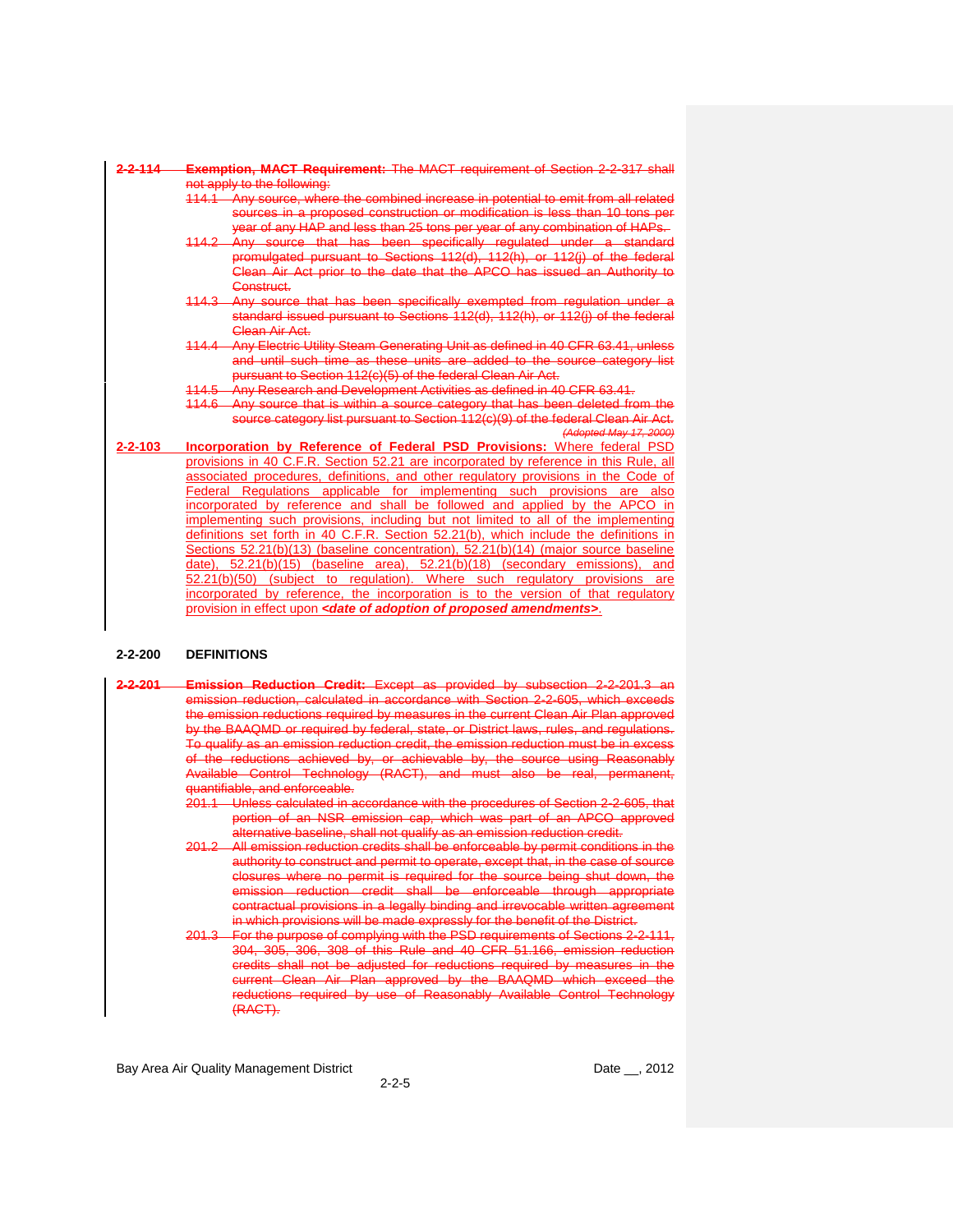|               | The permanence of a closure shall be identified in a letter from the source and/or in a<br><b>Banking Certificate.</b>                                                              |
|---------------|-------------------------------------------------------------------------------------------------------------------------------------------------------------------------------------|
|               | (Amended June 15, 1994)                                                                                                                                                             |
| 2.202         | Baseline Area, PSD: All intrastate Air Quality Control Regions, as defined in 40 CFR                                                                                                |
|               | 52.21, and every part thereof, designated as attainment or unclassifiable under                                                                                                     |
|               | 107(d)(1)(D) or (E) of the Clean Air Act in which a source establishing a baseline date                                                                                             |
|               | would construct or would have an air quality impact equal to or greater than 1 µg/m3                                                                                                |
| -2-203        | (annual average) of the pollutant for which the baseline date is established.                                                                                                       |
|               | <b>Baseline Concentration, PSD:</b> The ambient concentration level which exists in the<br>baseline area on the applicable baseline date. A baseline concentration is determined    |
|               | for each pollutant for which a baseline date is established. The baseline concentration                                                                                             |
|               | shall include the actual emissions representative of sources in existence on the                                                                                                    |
|               | applicable baseline date.                                                                                                                                                           |
|               | (Amended October 7, 1998)                                                                                                                                                           |
| <u>2-204</u>  | <b>Baseline Date, PSD:</b> The earliest date after December 20, 1977, for sulfur dioxide                                                                                            |
|               | and PM <sub>10</sub> , or after February 8, 1988, for nitrogen dioxide, for each baseline area on                                                                                   |
|               | which the first complete application under Section 2-2-304 is submitted or was                                                                                                      |
|               | submitted to EPA under 40 CFR 52.21. The baseline date is established for each                                                                                                      |
|               | pollutant for which PSD increments have been established.                                                                                                                           |
| 2-205         | <b>Baseline Period, PSD:</b> The period against which a change in emissions is to be                                                                                                |
|               | measured.                                                                                                                                                                           |
| 2-206         | 2-2-201 Adjustment to Emission Reductions for Federal Purposes: An adjustment                                                                                                       |
|               | made, for purposes of the equivalence demonstration in 2-2-412, to an emission                                                                                                      |
|               | reduction due to changes in federal requirements between issuance of a banking                                                                                                      |
|               | certificate and its use. The adjustment is made as if the source providing the offsets                                                                                              |
|               | were in operation, at the original baseline levels, on the date of credit use.                                                                                                      |
| 2-2-202       | Best Available Control Technology (BACT): For any newAn emission limitation,                                                                                                        |
|               | control device, or modifiedcontrol technique applied at a source, except cargo                                                                                                      |
|               | carriers, that is the moremost stringent of:                                                                                                                                        |
|               | 206202.1 The most effective emission control device or technique whichthat has been                                                                                                 |
|               | successfully utilized for the type of equipment comprising such a source; or                                                                                                        |
|               | 206202.2The most stringent emission limitation achieved by an emission control device                                                                                               |
|               | or technique for the type of equipment comprising such a source; or                                                                                                                 |
|               | 206202.3Any emission The most effective control device or technique or most stringent                                                                                               |
|               | emission limitation that the APCO has determined to be technologically                                                                                                              |
|               | feasible andfor a source, taking into consideration cost-effective by the                                                                                                           |
|               | APCO; oreffectiveness, any ancillary health and environmental impacts, and                                                                                                          |
|               | energy requirements; or                                                                                                                                                             |
|               | 206202.4The most effective emission control limitation for the type of equipment comprising                                                                                         |
|               | such a source which the EPA states, prior to or during the public comment                                                                                                           |
|               | period, that is contained in an approved implementation plan of any state,                                                                                                          |
|               | unless the applicant demonstrates to the satisfaction of the APCO that such                                                                                                         |
|               | limitations arelimitation is not achievable.                                                                                                                                        |
|               | Under no circumstances shall the emission control required <b>BACT</b> be less stringent<br>than the any emission control required by any applicable provision of federal, state or |
|               | District laws, rules or regulations.                                                                                                                                                |
|               | The APCO shall publish and periodically update a BACT/TBACT Workbook                                                                                                                |
|               | specifying the requirements for commonly permitted sources. BACT will be                                                                                                            |
|               | determined for a source by using the workbook as a guidance document or, on a                                                                                                       |
|               | case-by-case basis, using the most stringent definition of this Section 2-2-206.                                                                                                    |
|               | (Amended October 7, 1998)                                                                                                                                                           |
| $2 - 2 - 203$ | Best Available Retrofit Control Technology (BARCT): An emission limitation that                                                                                                     |
|               | has been adopted or proposed to be adopted as part of the current Clean Air Plan                                                                                                    |
|               | approved by the District pursuant to the California Clean Air Act of 1988 as                                                                                                        |
|               | implementing the maximum degree of emissions reduction achievable by a class or                                                                                                     |
|               | category of source, taking into account environmental, energy and economic impacts.                                                                                                 |
|               | 2-2-207204 California Coastal Waters: That area between The area bounded by (i) the coast of                                                                                        |
|               | the State of California and (ii) the line established by starting at the point on the                                                                                               |
|               | California coast at the California-Oregon border at the Pacific Ocean and ending at                                                                                                 |
|               | the California-Mexico border at the Pacific Ocean, and proceeding:                                                                                                                  |
|               |                                                                                                                                                                                     |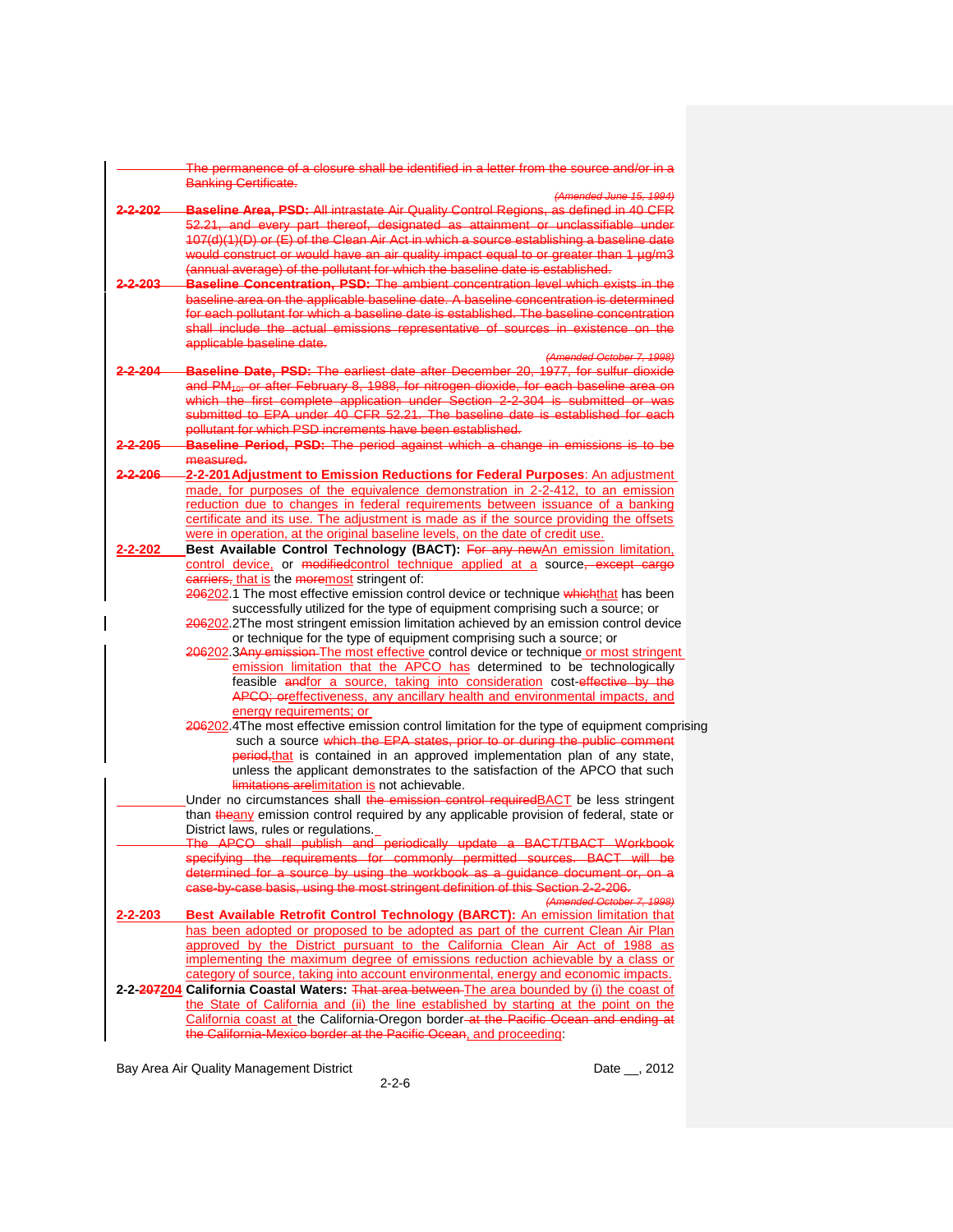|                    | thence to $42.0^{\circ}$ N<br>125.5°W                                                     |  |
|--------------------|-------------------------------------------------------------------------------------------|--|
|                    | 125.5°W<br>thence to $41.0^\circ$ N                                                       |  |
|                    | 425.5°W<br>thence to 40.0 $\degree$ N. 125.5 $\degree$ W:                                 |  |
|                    | thence to 39.0°N, 125.5°W;<br>$425.5^{\circ}W$                                            |  |
|                    | $424.0^{\circ}$ N<br>thence to 38.0°N, 124.0°W;                                           |  |
|                    | 123.5°W<br>thence to 37.0°N, 123.5°W;                                                     |  |
|                    | thence to 36.0°N, 122.5°W;<br>122.5°W                                                     |  |
|                    | thence to 35.0°N, 121.5°W;<br>121.5°W                                                     |  |
|                    | 120.5°W                                                                                   |  |
|                    | thence to 34.0°N, 120.5°W;<br>119.5°W                                                     |  |
|                    | thence to 33.0°N, 119.5°W;                                                                |  |
|                    | 448.5°W<br>thence to $32.5^\circ N$ , $118.5^\circ W$ ;                                   |  |
| 2-2-208            | <b>CEQA: The California Environmental Quality Act, Public Resources Code, Section</b>     |  |
|                    | 21000, et seq., and the CEQA guidelines, Title 14, California Code of Regulations,        |  |
|                    | Section 15000, et seq.                                                                    |  |
|                    | (Amended May 17, 2000)                                                                    |  |
| $2 - 2 - 209$      | and thence to an ending point on the California coast at the California-Mexico border.    |  |
| 2-2-205            | Class I Areas, PSDArea: Point Reyes National Seashore and any other area                  |  |
|                    | designated as a Class I Area under Part C of the Clean Air Act. All other areas in the    |  |
|                    | District are Class II Areas.                                                              |  |
| 2-2-210            | Deleted May 17, 2000                                                                      |  |
| 2-2-211            | <b>Contiguous Properties: Two or more parcels of land with a common boundary or</b>       |  |
|                    | separated solely by a public roadway or other public right-of-way.                        |  |
| 2-2-212            | <b>Cumulative Increase:</b> The aggregate sum of all increases in emissions of any given  |  |
|                    | pollutant from a facility pursuant to authorities to construct or permits to operate      |  |
|                    | issued after April 5, 1991 (unless a PSD Baseline Date is applicable), excluding          |  |
|                    | emissions from a source which has lost its permit exemption per Regulation 2-1-424.       |  |
|                    | (Amended 6/15/94; 10/7/98)                                                                |  |
| <del>2-2-213</del> | EIR: Environmental Impact Report, as defined in Section 21061 of the Public               |  |
|                    | Resources Code.                                                                           |  |
| $2 - 2 - 214$      | <b>Emission Offsets:</b> Emission reduction credits which are used to mitigate cumulative |  |
|                    | increases of emissions. Emission offsets are emission reduction credits, from the         |  |
|                    |                                                                                           |  |
|                    | District Emissions Bank, approved in accordance with Regulation 2, Rule 4; emission       |  |
|                    | reduction credits from adjacent Districts, provided the applicant demonstrates that the   |  |
|                    | requirements of Clean Air Act Section 173(c)(1) (42 U.S.C. Section 7503(c)(1)) and        |  |
|                    | Health and Safety Code Section 40709.6 have been met or do not apply, or onsite           |  |
|                    | contemporaneous emission reduction credits occurring after the submittal of an            |  |
|                    | application for a new or modified source but prior to the issuance of the permit to       |  |
|                    | operate any such source, calculated in accordance with Section 2-2-605.                   |  |
|                    | Notwithstanding any existing permit conditions, that portion of an NSR emission cap,      |  |
|                    | which was based on an APCO approved alternative baseline, may not be used as a            |  |
|                    | source of offsets unless the proposed reduction is calculated in accordance with          |  |
|                    | procedures specified in Section 2-2-605.                                                  |  |
|                    | (Amended 6/15/94: 5/17/00)                                                                |  |
| 2-2-215            | Facility: Any property, building, structure or installation (or any aggregation of        |  |
|                    | facilities) located on one or more contiguous or adjacent properties and under            |  |
|                    | common ownership or control of the same person that emits or may emit any air             |  |
|                    | pollutant and is considered a single major industrial grouping (identified by the first   |  |
|                    | two-digits of the applicable code in The Standard Industrial Classification Manual). In   |  |
|                    | addition, facilities which include cargo loading or unloading from cargo carriers other   |  |
|                    | than motor vehicles shall include the cargo carriers as part of the source which          |  |
|                    | receives or loads the cargo. Accordingly, all emissions from such carriers while          |  |
|                    | operating in the District, or within California Coastal Waters adjacent to the District,  |  |
|                    | shall be included as part of the source emissions.                                        |  |
|                    | 215.1 For determining the cumulative increase at a facility subject to the offset         |  |
|                    | requirements of Sections 2-2-302 and 303, related sources on a single                     |  |
|                    | property or contiguous properties, even though under different ownership, or              |  |
|                    | related sources on non-contiguous properties under the same ownership                     |  |
|                    | shall be considered one facility. Related sources are those sources where the             |  |
|                    | operation of one is dependent upon or affects the operation of the other.                 |  |
|                    |                                                                                           |  |

2-2-7

**Deleted Cells**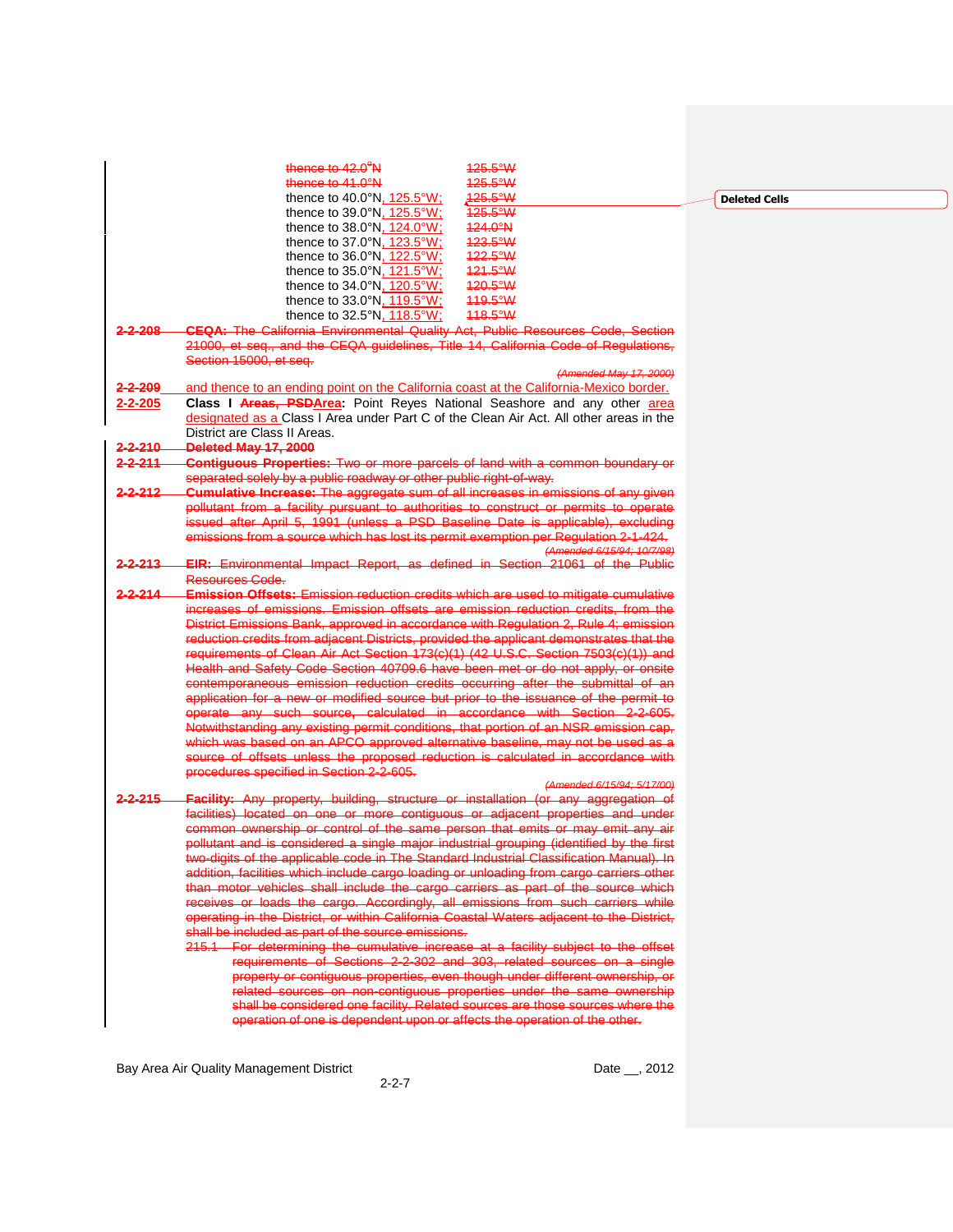|               | 215.2 Notwithstanding the definition in Section 2-2-215 above, the emissions                                                                                                              |
|---------------|-------------------------------------------------------------------------------------------------------------------------------------------------------------------------------------------|
|               | related to cargo carriers shall not be included when determining applicability                                                                                                            |
|               | of the requirements of Sections 2-2-304, 2-2-308, 2-6-301, and 2-6-310.<br>215.3 For determining the cumulative increase at a facility subject to the offset                              |
|               | requirements of Sections 2-2-302 and 303, facilities under the same                                                                                                                       |
|               | ownership or entitlement to use that are located within a distance of three                                                                                                               |
|               | miles, property line to property line, shall be considered one facility if the                                                                                                            |
|               | facilities have the same first two digits in their Standard Industrial                                                                                                                    |
|               | Classification codes, as determined from The Standard Industrial                                                                                                                          |
|               | <b>Classification Manual-</b><br>(Amended November 3, 1993)                                                                                                                               |
| -2-216-       | Feasible: Capable of being accomplished in a successful manner within a                                                                                                                   |
|               | reasonable period of time, taking into account economic, environmental, legal, social                                                                                                     |
|               | and technological factors, not in conflict with the mandated responsibilities and duties                                                                                                  |
|               | of the District.                                                                                                                                                                          |
|               | 2-2-2172-2-206Contemporaneous: Occurring (i) within a five year period of time immediately prior                                                                                          |
|               | to the date of a complete application for an authority to construct or permit to operate                                                                                                  |
|               | for a source; or (ii) on or after the date of a complete application for an authority to                                                                                                  |
|               | construct or permit to operate but prior to initial operation of the source (or for a<br>source that is a replacement unit, as defined in 40 C.F.R. Section 51.165(a)(1)(xxi),            |
|               | that will replace an existing source in whole or in part, with respect to emission                                                                                                        |
|               | reduction credits being generated by the shutdown of the existing source being                                                                                                            |
|               | replaced, 90 days after initial operation of the replacement unit).                                                                                                                       |
| 2-2-207       | <b>Creditable:</b> An emission increase or decrease that has not been relied on by a                                                                                                      |
|               | permitting agency in issuing a PSD permit, including a federal PSD permit or an                                                                                                           |
|               | authority to construct applying the PSD provisions of Sections 2-2-304 through 2-2-                                                                                                       |
| 2-2-208       | 307, which permit is still in effect.<br><b>Cumulative Increase:</b> The increase in the potential to emit a pollutant authorized by                                                      |
|               | an authority to construct or permit to operate measured against prior actual or                                                                                                           |
|               | potential emissions, less any contemporaneous onsite emission reduction credits                                                                                                           |
|               | credited to the authority to construct or permit to operate, calculated in accordance                                                                                                     |
|               | with the procedures set forth in Section 2-2-607.                                                                                                                                         |
| 2-2-209       | Cumulative Increase Baseline Date: April 5, 1991, for all pollutants except PM <sub>2.51</sub>                                                                                            |
|               | and [effective date of revised regulation] for PM <sub>2.5</sub> .                                                                                                                        |
| 2-2-210       | District BACT Pollutant: Precursor organic compounds (POC), non-precursor<br>organic compounds (NPOC), oxides of nitrogen (NOx), sulfur dioxide (SO <sub>2</sub> ), PM <sub>10</sub> ,    |
|               | $PM2.5$ , and carbon monoxide (CO).                                                                                                                                                       |
| 2-2-211       | <b>Emission Reduction Credit:</b> Emission reductions associated with a physical                                                                                                          |
|               | change, change in method of operation, change in throughput or production, or other                                                                                                       |
|               | similar change at a source that are in excess of the reductions required by applicable                                                                                                    |
|               | regulatory requirements, and that are real, permanent, quantifiable, and enforceable,                                                                                                     |
|               | as calculated in accordance with Section 2-2-605.                                                                                                                                         |
| 2-2-212       | Federal Land Manager: With respect to any lands in the United States, the Secretary<br>of the department with authority over such lands, or a subordinate acting under the                |
|               | authority of such Secretary.                                                                                                                                                              |
| 2-2-213       | <b>Fully Offset Source:</b> A source with an emission cap or emission rate contained in a                                                                                                 |
|               | permit condition for which the permit applicant provided offsets and/or                                                                                                                   |
|               | contemporaneous on-site emission reduction credits for the entire amount of the                                                                                                           |
|               | emission cap or emission rate. A source for which the District provided offsets from                                                                                                      |
|               | the Small Facility Banking Account is not a fully offset source (except where the                                                                                                         |
|               | District has been fully reimbursed for any offsets from the Small Facility Banking<br>Account).                                                                                           |
| $2 - 2 - 214$ | Greenhouse Gases (GHGs): The air pollutant that is defined in 40 C.F.R. Section                                                                                                           |
|               | 86.1818-12(a), which is a single air pollutant made up of a combination of the                                                                                                            |
|               | following six constituents: carbon dioxide, nitrous oxide, methane,                                                                                                                       |
|               | hydrofluorocarbons, perfluorocarbons, and sulfur hexafluoride. GHG emissions shall                                                                                                        |
|               | be measured (i) based on total mass for purposes of determining whether a facility                                                                                                        |
|               | exceeds the 100/250 ton major PSD facility thresholds under Section 2-2-224.1; and<br>(ii) as $CO2$ equivalent emissions (CO <sub>2</sub> e) according to the methodology set forth in 40 |
|               |                                                                                                                                                                                           |

2-2-8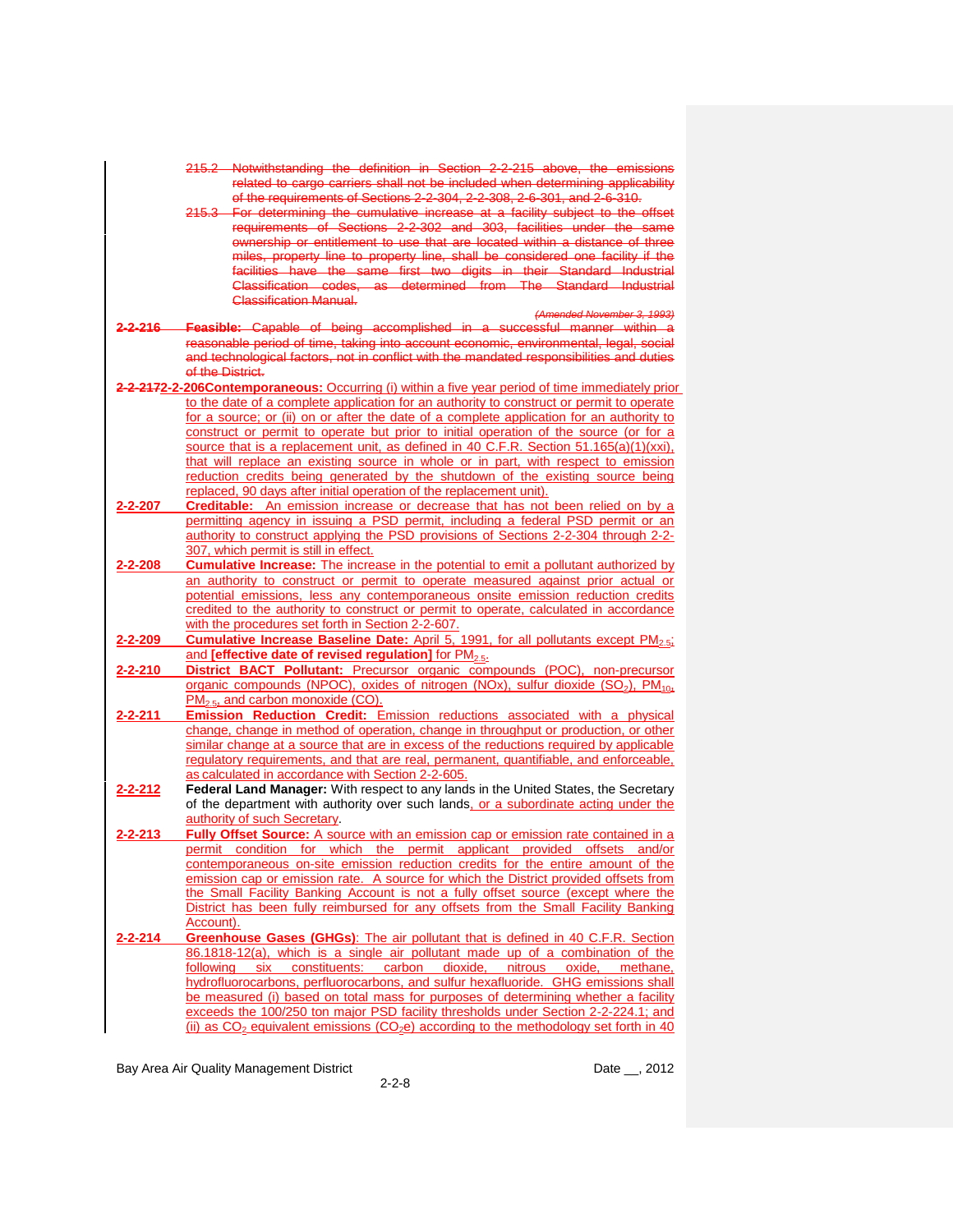| C.F.R. Section $52.21(b)(49)(ii)$ for determining whether the emissions constitute a |
|--------------------------------------------------------------------------------------|
| PSD pollutant as defined in Section 2-2-223, are regulated NSR pollutants as defined |
| in 40 C.F.R. Section 52.21(b)(50) (incorporating terms defined in 40 C.F.R. Section  |
| 52.21(b)(49)), or constitute significant emissions as defined in Section 2-2-227.1.  |

**2-2-215 Hazardous Air Pollutant (HAP):** Any pollutant that is listed pursuant to Section 112(b) of the federal Clean Air Act.

- **2-2-216 Indian Governing Body:** The governing body of any tribe, band, or group of Indians subject to the jurisdiction of the United States and recognized by the United States as possessing power of self-government.
- **2-2-217 Major Facility (NSR):** For purposes of the New Source Review requirements of Regulation 2, Rule 2, a major facility is a facility that has the potential to emit 100 tons per year or more of POC, NOx, SO<sub>2</sub>, PM<sub>10</sub>, PM<sub>2.5</sub>, and/or CO. Fugitive emissions shall be included in calculating the facility's potential to emit if and only if the facility is in one of the 28 categories listed in Section 169(1) of the Clean Air Act.
- **2-2-218 Federally Enforceable:** All limitations and conditions that are enforceable by the Administrator of the U. S. EPA, including requirements developed pursuant to 40 CFR Parts 60 (NSPS), 61 (NESHAPS), 63 (HAP), 70 (State Operating Permit Programs) and 72 (Permits Regulation, Acid Rain), requirements Implementation Plan (SIP) that are applicable to the District, any District permit requirements established pursuant to 40 CFR 52.21 (PSD) or District regulations proved pursuant to 40 CFR Part 51, Subpart I (NSR), and any operating permits ued under an EPA-approved program that is a part of the SIP and expressly requires adherence to any permit issued under such program.
- *(Amended November 3, 1993).* **2-2-219 Impact Area:** The area in which a new or modified facility would have a significant air quality impact.

**2-2-220 Deleted May 17, 2000**

**2-2-221 Major Modification of a Major Facility:** Any modification, as defined in Regulation 2-1-234, **\*:** A new source as defined in Section 2-1-232, or a modified source as defined in Section 2-1-234, or any combination of such new and modified sources at a facility that are part of a single common project, that (i) are or will be located at an existing major facility that the APCO determinesand (ii) will cause an increase of the facility'sin emissions by , calculated according to Section 2-2-604, of the following amounts or more:

| POC:         | 40 tons per year  |
|--------------|-------------------|
| NOx:         | 40 tons per year  |
| $SO2$ :      | 40 tons per year  |
| $PM_{10}$ :  | 15 tons per year  |
| $PM_{2.5}$ : | 10 tons per year  |
| CO:          | 100 tons per year |

*(Amended June 15, 1994)* 2-2-222 Modeling, PSD: Estimates of ambient concentrations of pollutants based applicable air quality models, data bases and other requirements acceptable to the APCO. For modeling required by Sections 2-2-304 through 308 and 414, the air quality models, data bases and other requirements shall also be in accordance with "Guideline on Air Quality Models", EPA-450/2-78-027R, July 1986 or as revised). Where an air quality impact model specified in the "Guideline on Air Quality Models" is inappropriate, the model may be modified or another model substituted provided written approval from the Administrator of the EPA is obtained and the application submitted for public comment in accordance with Section 2-2-405. Methods such

those outlined in the "Workbook for the Comparison of Air Quality Models", April 1977 (or as revised) shall be used to determine the comparability of air quality models. For modeling compliance with air quality standards, other than federal ambient air quality standards or federal PSD increments, applicable models must be approved by the APCO.

**2-2-223 Deleted May 17, 2000**

**2-2-224** *\*Note that the term "Major Modification" is not used in Regulation 2, Rule 2 for purposes of applying the Rule's PSD requirements. The term "PSD Project" is used instead to define new facilities and modifications to existing facilities that are subject to the Rule's PSD requirements. See Section 2-2-224.*

Bay Area Air Quality Management District **Date Leap and Alexander Control** Date Leap 2012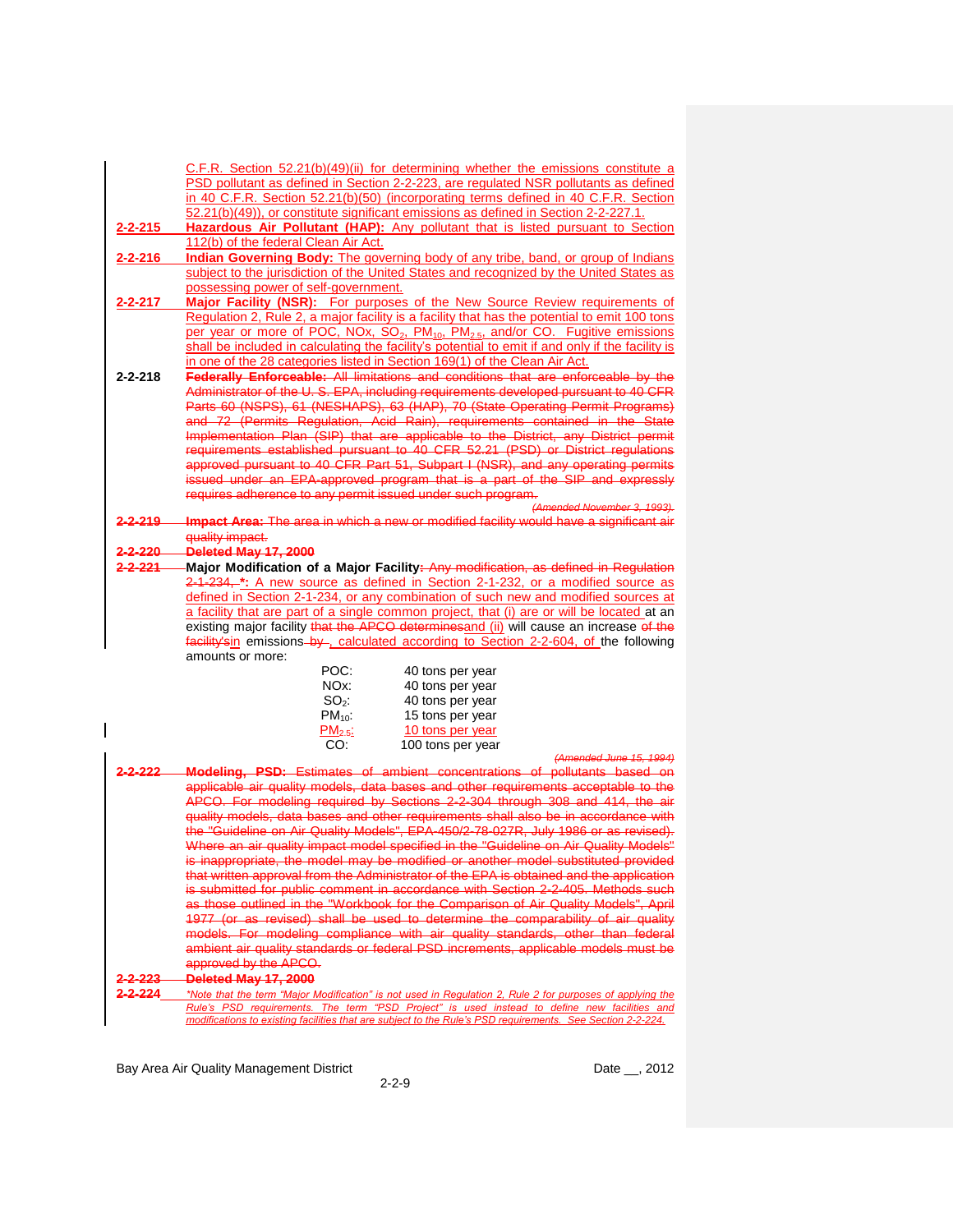| $2 - 2 - 219$ | Net Air Quality Benefit: A net improvement of air quality as determined by the APCO   |
|---------------|---------------------------------------------------------------------------------------|
|               | resulting from emission reduction credits impacting the same general area affected by |
|               | the new or modified source and which will be consistent with reasonable further       |
|               | progress towards the attainment of the applicable air quality standard.               |

|                      |                                                                                                                                                                                                                                                                                                                                                                                                                                                                                                                                                                                                                                                                                                                                                                                                                                                                                                                                               | (Amended June 15, 1994) |
|----------------------|-----------------------------------------------------------------------------------------------------------------------------------------------------------------------------------------------------------------------------------------------------------------------------------------------------------------------------------------------------------------------------------------------------------------------------------------------------------------------------------------------------------------------------------------------------------------------------------------------------------------------------------------------------------------------------------------------------------------------------------------------------------------------------------------------------------------------------------------------------------------------------------------------------------------------------------------------|-------------------------|
| <del>2-2-225</del>   | Deleted May 17, 2000                                                                                                                                                                                                                                                                                                                                                                                                                                                                                                                                                                                                                                                                                                                                                                                                                                                                                                                          |                         |
| <del>2-2-226</del> — | <b>Deleted October 7, 1998</b>                                                                                                                                                                                                                                                                                                                                                                                                                                                                                                                                                                                                                                                                                                                                                                                                                                                                                                                |                         |
| <del>2-2-227</del>   | <b>Deleted October 7, 1998</b>                                                                                                                                                                                                                                                                                                                                                                                                                                                                                                                                                                                                                                                                                                                                                                                                                                                                                                                |                         |
| <del>2-2-228</del>   | Deleted October 7, 1998                                                                                                                                                                                                                                                                                                                                                                                                                                                                                                                                                                                                                                                                                                                                                                                                                                                                                                                       |                         |
| <del>2-2-229</del>   | Deleted October 7, 1998                                                                                                                                                                                                                                                                                                                                                                                                                                                                                                                                                                                                                                                                                                                                                                                                                                                                                                                       |                         |
| 2-2-230-             | Deleted October 7, 1998                                                                                                                                                                                                                                                                                                                                                                                                                                                                                                                                                                                                                                                                                                                                                                                                                                                                                                                       |                         |
| <del>2-2-231</del>   | Point of Maximum Ground Level Impact: The ground level geographic location                                                                                                                                                                                                                                                                                                                                                                                                                                                                                                                                                                                                                                                                                                                                                                                                                                                                    |                         |
| 2-2-232              | where the projected air pollution concentrations for a given pollutant resulting from the<br>new or modified facility emissions together with the background pollutant<br>concentration for that given pollutant results in the maximum ground level pollutant<br>concentration. The background pollutant concentration means the ambient<br>concentration level resulting from the actual emissions of sources in existence and<br>the projected ambient concentration levels for sources already permitted but not yet in<br>operation. If the general public is effectively excluded from the property on which the<br>point of maximum ground level impact is located, and the property is owned or<br>controlled by the owner of the new or modified facility, such property shall not be<br>considered as the point of maximum ground level impact.<br>Prevention of Significant Deterioration (PSD) Increments: In areas designated as |                         |
|                      | Class I, II or III, increases in pollutant concentration over the baseline concentration                                                                                                                                                                                                                                                                                                                                                                                                                                                                                                                                                                                                                                                                                                                                                                                                                                                      |                         |
|                      | shall be limited to the following:                                                                                                                                                                                                                                                                                                                                                                                                                                                                                                                                                                                                                                                                                                                                                                                                                                                                                                            |                         |
|                      | <b>MAXIMUM ALLOWABLE INCREASE</b>                                                                                                                                                                                                                                                                                                                                                                                                                                                                                                                                                                                                                                                                                                                                                                                                                                                                                                             |                         |
|                      | (micrograms per cubic meter, µg/m <sup>3</sup> )                                                                                                                                                                                                                                                                                                                                                                                                                                                                                                                                                                                                                                                                                                                                                                                                                                                                                              |                         |
|                      | CLASS-I                                                                                                                                                                                                                                                                                                                                                                                                                                                                                                                                                                                                                                                                                                                                                                                                                                                                                                                                       |                         |
|                      | <b>POLLUTANT</b>                                                                                                                                                                                                                                                                                                                                                                                                                                                                                                                                                                                                                                                                                                                                                                                                                                                                                                                              |                         |
|                      | <b>Particulate Matter:</b>                                                                                                                                                                                                                                                                                                                                                                                                                                                                                                                                                                                                                                                                                                                                                                                                                                                                                                                    |                         |
|                      | <b>PM<sub>10</sub> Annual arithmetic mean</b>                                                                                                                                                                                                                                                                                                                                                                                                                                                                                                                                                                                                                                                                                                                                                                                                                                                                                                 | 4                       |
|                      | PM <sub>10</sub> -24-hr-maximum                                                                                                                                                                                                                                                                                                                                                                                                                                                                                                                                                                                                                                                                                                                                                                                                                                                                                                               | 8                       |
|                      | Sulfur Dioxide:                                                                                                                                                                                                                                                                                                                                                                                                                                                                                                                                                                                                                                                                                                                                                                                                                                                                                                                               |                         |
|                      | Annual arithmetic mean                                                                                                                                                                                                                                                                                                                                                                                                                                                                                                                                                                                                                                                                                                                                                                                                                                                                                                                        | 2                       |
|                      | 24-hr maximum                                                                                                                                                                                                                                                                                                                                                                                                                                                                                                                                                                                                                                                                                                                                                                                                                                                                                                                                 | $\overline{5}$          |
|                      | <del>3-hr maximum</del>                                                                                                                                                                                                                                                                                                                                                                                                                                                                                                                                                                                                                                                                                                                                                                                                                                                                                                                       | 25                      |
|                      | Nitrogen Dioxide:                                                                                                                                                                                                                                                                                                                                                                                                                                                                                                                                                                                                                                                                                                                                                                                                                                                                                                                             |                         |
|                      | Annual arithmetic mean                                                                                                                                                                                                                                                                                                                                                                                                                                                                                                                                                                                                                                                                                                                                                                                                                                                                                                                        | 2.5                     |
|                      | CLASS-II                                                                                                                                                                                                                                                                                                                                                                                                                                                                                                                                                                                                                                                                                                                                                                                                                                                                                                                                      |                         |
|                      | <b>Particulate Matter:</b>                                                                                                                                                                                                                                                                                                                                                                                                                                                                                                                                                                                                                                                                                                                                                                                                                                                                                                                    |                         |
|                      | <b>PM<sub>10</sub></b> Annual arithmetic mean                                                                                                                                                                                                                                                                                                                                                                                                                                                                                                                                                                                                                                                                                                                                                                                                                                                                                                 | 17                      |
|                      | PM <sub>10</sub> -24-hr-maximum                                                                                                                                                                                                                                                                                                                                                                                                                                                                                                                                                                                                                                                                                                                                                                                                                                                                                                               | 30                      |
|                      | Sulfur Dioxide:                                                                                                                                                                                                                                                                                                                                                                                                                                                                                                                                                                                                                                                                                                                                                                                                                                                                                                                               |                         |
|                      | Annual arithmetic mean                                                                                                                                                                                                                                                                                                                                                                                                                                                                                                                                                                                                                                                                                                                                                                                                                                                                                                                        | 20                      |
|                      | 24-hr maximum                                                                                                                                                                                                                                                                                                                                                                                                                                                                                                                                                                                                                                                                                                                                                                                                                                                                                                                                 | 91                      |
|                      | <del>3-hr maximum</del>                                                                                                                                                                                                                                                                                                                                                                                                                                                                                                                                                                                                                                                                                                                                                                                                                                                                                                                       | 512                     |
|                      | Nitrogen Dioxide:                                                                                                                                                                                                                                                                                                                                                                                                                                                                                                                                                                                                                                                                                                                                                                                                                                                                                                                             |                         |
|                      | Annual arithmetic mean                                                                                                                                                                                                                                                                                                                                                                                                                                                                                                                                                                                                                                                                                                                                                                                                                                                                                                                        | 25                      |
|                      | CLASS III                                                                                                                                                                                                                                                                                                                                                                                                                                                                                                                                                                                                                                                                                                                                                                                                                                                                                                                                     |                         |
|                      | <b>Particulate Matter:</b>                                                                                                                                                                                                                                                                                                                                                                                                                                                                                                                                                                                                                                                                                                                                                                                                                                                                                                                    |                         |
|                      | <b>PM<sub>10</sub></b> Annual arithmetic mean                                                                                                                                                                                                                                                                                                                                                                                                                                                                                                                                                                                                                                                                                                                                                                                                                                                                                                 | 34                      |
|                      | $PM_{10}$ 24-hr maximum                                                                                                                                                                                                                                                                                                                                                                                                                                                                                                                                                                                                                                                                                                                                                                                                                                                                                                                       | 60                      |
|                      | Sulfur Dioxide:                                                                                                                                                                                                                                                                                                                                                                                                                                                                                                                                                                                                                                                                                                                                                                                                                                                                                                                               |                         |
|                      | Annual arithmetic mean                                                                                                                                                                                                                                                                                                                                                                                                                                                                                                                                                                                                                                                                                                                                                                                                                                                                                                                        | 40                      |
|                      | <del>24-hr maximum</del>                                                                                                                                                                                                                                                                                                                                                                                                                                                                                                                                                                                                                                                                                                                                                                                                                                                                                                                      | 482                     |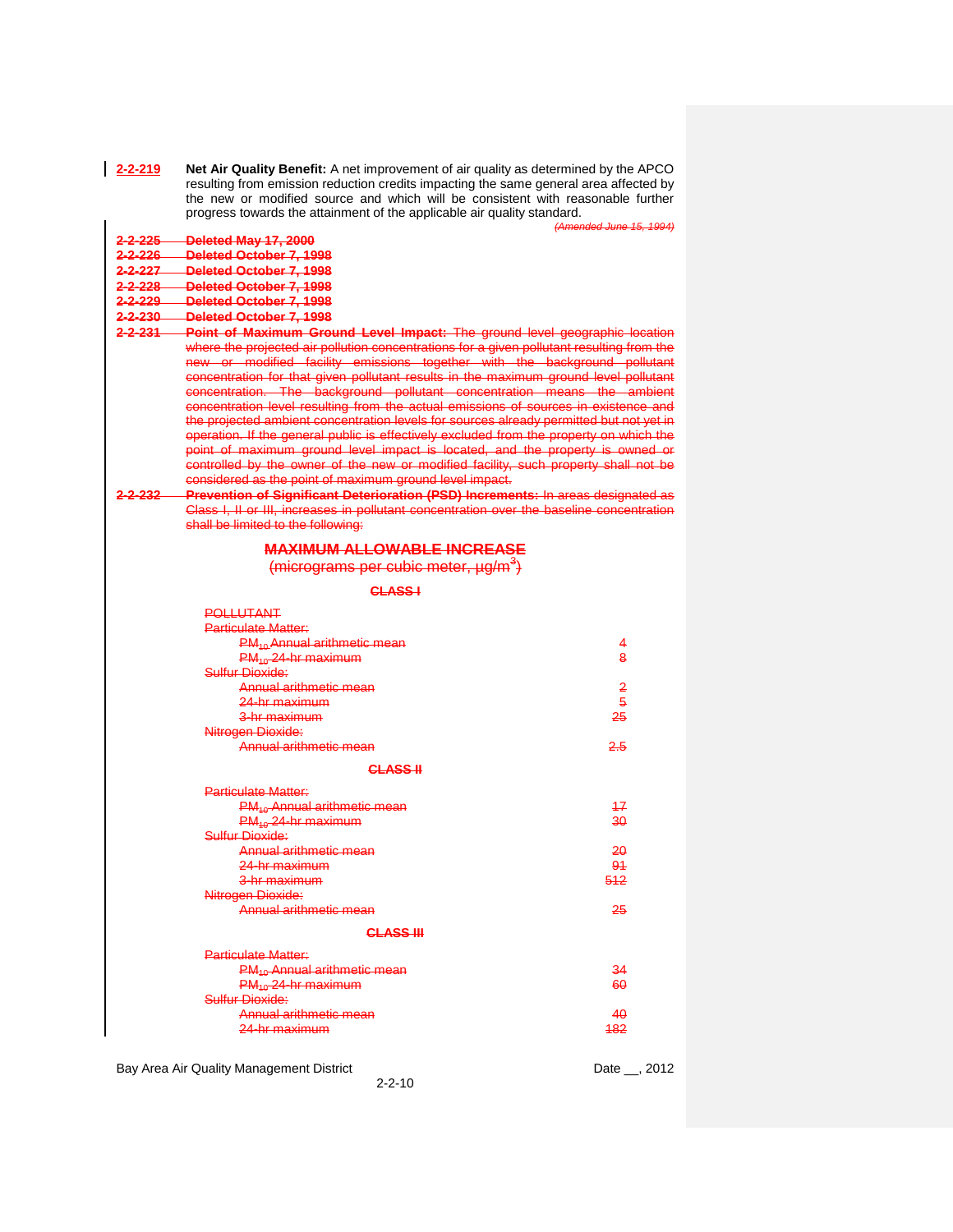|                      | <del>3-hr maximum</del>                                                                        | 700                                |
|----------------------|------------------------------------------------------------------------------------------------|------------------------------------|
|                      | Nitrogen Dioxide:                                                                              |                                    |
|                      | Annual arithmetic mean                                                                         | 50                                 |
|                      | For any period other than an annual period, the applicable increase may be exceeded            |                                    |
|                      | during one such period per year at any one location.                                           |                                    |
|                      |                                                                                                | (Amended June 15, 1994)            |
| 2-2-233              | Significant Air Quality Impacts, PSD: Ambient air concentrations, resulting from               |                                    |
|                      | new or modified facility emissions, that exceed any of the following levels:                   |                                    |
|                      | SIGNIFICANT AIR QUALITY IMPACTS<br>(MICROGRAMS PER CUBIC METER, µG/M <sup>3</sup> )            |                                    |
|                      | <b>POLLUTANT</b>                                                                               |                                    |
|                      | <b>Particulate Matter:</b>                                                                     |                                    |
|                      | <b>PM<sub>10</sub></b> , Annual arithmetic mean                                                | 4.0                                |
|                      | $PM_{40}$ , 24-hr maximum                                                                      | 5.                                 |
|                      | Sulfur Dioxide:                                                                                |                                    |
|                      | <u>Annual arithmetic mean</u>                                                                  | 4.0                                |
|                      |                                                                                                |                                    |
|                      | 24-hr maximum                                                                                  | 5.                                 |
|                      | <del>3-hr maximum</del>                                                                        | 25                                 |
|                      | Nitrogen Diexide:                                                                              |                                    |
|                      | <del>Annual arithmetic mean</del>                                                              | 4.0                                |
|                      | 1-br maximum                                                                                   | 49                                 |
|                      | Carbon Monoxide:                                                                               |                                    |
|                      | <del>8-hr maximum</del>                                                                        | 500                                |
|                      | 1-hr maximum                                                                                   | 2000                               |
| 2-2-234              | <b>Source:</b> Any article, machine, equipment, operation, contrivance or related groupings    | (Amended June 15, 1994)            |
|                      | of such which may produce and/or emit air pollutants.                                          |                                    |
| $2 - 2 - 235$        | Year, Month, and Day: Unless otherwise defined, a year shall be any rolling 365                |                                    |
|                      | consecutive day period, a month shall be any rolling 31 consecutive day period and a           |                                    |
|                      | day shall be any rolling 24 consecutive hour period.                                           |                                    |
| 2-2-236              | <b>Hazardous Air Pollutant (HAP):</b> Any pollutant that is listed pursuant to Section         |                                    |
|                      | 112(b) of the federal Clean Air Act.                                                           |                                    |
|                      |                                                                                                | (Adopted 11/3/93; Amended 5/17/00) |
| $2 - 2 - 237$        | <b>Major Facility Review (MFR): Plantwide review of sources, emissions and regulatory</b>      |                                    |
|                      | requirements at facilities including, but not limited to, major facilities, phase II acid rain |                                    |
|                      | facilities, subject solid waste incinerator facilities, designated facilities, and synthetic   |                                    |
|                      | minor facility candidates, which are potentially subject to the permitting requirements        |                                    |
|                      | of Regulation 2, Rule 6, and Title V of the federal Clean Air Act.                             |                                    |
|                      |                                                                                                | (Adopted November 3, 1993)         |
| 2-2-238              | Deleted May 17, 2000                                                                           |                                    |
| 2-2-239              | Deleted May 17, 2000                                                                           |                                    |
| $2 - 2 - 240$        | Best Available Retrofit Control Technology (BARCT): An emission limitation that                |                                    |
|                      | is based on the maximum degree of reduction achievable, taking into account                    |                                    |
|                      | environmental, energy and economic impacts by each class or category of source                 |                                    |
|                      | and has been adopted or proposed to be adopted as part of the current Clean Air                |                                    |
|                      | Plan required by the California Clean Air Act of 1988.                                         |                                    |
|                      |                                                                                                | (Adopted June 15, 1994)            |
| <del>2-2-241 -</del> | Deleted May 17, 2000                                                                           |                                    |
| <del>2-2-242</del>   | Contemporaneous: The five year period of time immediately prior to the date of                 |                                    |
|                      | application for an authority to construct or permit to operate.                                |                                    |
|                      |                                                                                                | (Adopted June 15, 1994)            |
| 2-2-243-             | -2-2-220 Net Emissions Increase: For purposes of applying the PSD provisions and               |                                    |
|                      | Non-PSD Significant Source Impact Analysis requirements of this Rule, a net                    |                                    |
|                      | emissions increase from a new source or modified source (or group of such sources)             |                                    |
|                      | is the sum of the new emissions from the new source(s) and/or the increase in                  |                                    |
|                      | emissions from the modified source(s), plus any other creditable contemporaneous               |                                    |
|                      | emissions increases at the facility calculated according to Section 2-2-604, less any          |                                    |
|                      | other creditable contemporaneous emissions decreases at the facility calculated                |                                    |
|                      | according to Section 2-2-604.                                                                  |                                    |

2-2-11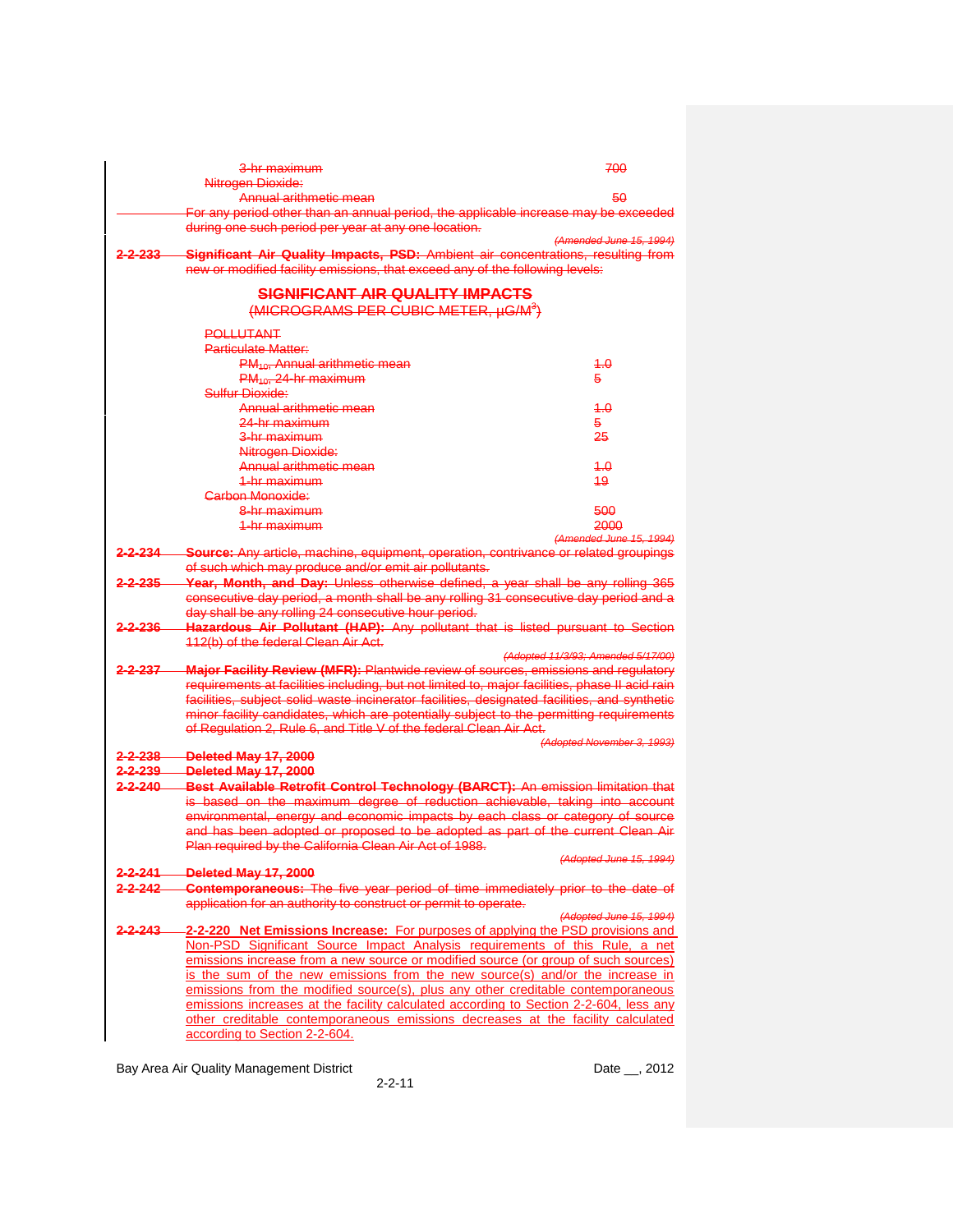| 2-2-221 | <b>Offsets:</b> Offsets are any of the following:                                                                                                                                                                |
|---------|------------------------------------------------------------------------------------------------------------------------------------------------------------------------------------------------------------------|
|         | banked emission reduction credits approved in accordance with District<br>221.1                                                                                                                                  |
|         | Regulation 2, Rule 4; or                                                                                                                                                                                         |
|         | 221.2 banked emission reduction credits from adjacent Districts if the applicant                                                                                                                                 |
|         | demonstrates that the requirements of Clean Air Act Section 173(c)(1) (42                                                                                                                                        |
|         | U.S.C. Section 7503(c)(1)) and Health and Safety Code Section 40709.6                                                                                                                                            |
|         | have been met or do not apply;                                                                                                                                                                                   |
|         | that are provided to compensate for cumulative increases in emissions pursuant to                                                                                                                                |
|         | Section 2-2-302 or 2-2-303.                                                                                                                                                                                      |
| 2-2-222 | <b>Pollutant-Specific Basis:</b> A term used to describe a regulatory requirement                                                                                                                                |
|         | governing multiple pollutants. If a regulatory requirement applies on a pollutant-<br>specific basis, the requirement applies only for the individual pollutant(s) for which a                                   |
|         | source or facility meets the relevant applicability criteria, and does not apply for                                                                                                                             |
|         | pollutant(s) for which the source or facility does not meet the relevant applicability                                                                                                                           |
|         | criteria.                                                                                                                                                                                                        |
| 2-2-223 | <b>PSD Pollutant:</b> Any Regulated NSR Pollutant as defined in EPA's PSD Regulations                                                                                                                            |
|         | at 40 C.F.R. Section 52.21(b)(50), except pollutants for which the San Francisco Bay                                                                                                                             |
|         | Area has been designated as non-attainment of a California or National Ambient Air                                                                                                                               |
|         | Quality Standard. If a pollutant is subject to both federal and California ambient air                                                                                                                           |
|         | quality standards, the pollutant shall be treated as a PSD Pollutant only for the                                                                                                                                |
|         | ambient air quality standard(s) for which the San Francisco Bay Area has not been                                                                                                                                |
|         | designated as non-attainment.                                                                                                                                                                                    |
| 2-2-224 | <b>PSD Project:</b> A new source as defined in Section 2-1-232, or a modified source as                                                                                                                          |
|         | defined in Section 2-1-234, or a combination of such new or modified sources that are                                                                                                                            |
|         | part of a single common project, that meets all of the following criteria:                                                                                                                                       |
|         | Major PSD Facility: The source(s) are or will be located at a facility that has<br>224.1                                                                                                                         |
|         | the potential to emit 100 tons or more per year of any PSD pollutant*                                                                                                                                            |
|         | (including fugitive emissions) if it is in one of the 28 categories listed in                                                                                                                                    |
|         | Section 169(1) of the Clean Air Act, or 250 tons or more of any PSD<br>Pollutant* (not including fugitive emissions) if it is not in a listed category; and                                                      |
|         | Significant Increase in Emissions of PSD Pollutant: The new emissions from<br>224.2                                                                                                                              |
|         | the new source(s) and/or the increase in emissions from the modified                                                                                                                                             |
|         | source(s) calculated according to Section 2-2-604 constitute significant                                                                                                                                         |
|         | emissions of any PSD pollutant as defined in Section 2-2-227.1; and                                                                                                                                              |
|         | Significant Net Increase in Emissions of PSD Pollutant: The net emissions<br>224.3                                                                                                                               |
|         | increase associated with the new or modified source(s), as defined in Section                                                                                                                                    |
|         | 2-2-220, constitute significant emissions of any PSD pollutant as defined in                                                                                                                                     |
|         | Section 2-2-227.1.                                                                                                                                                                                               |
|         | Any physical change or change in method of operation that takes place at a facility                                                                                                                              |
|         | that does not meet the Major PSD Facility criteria specified in subsection 224.1, but                                                                                                                            |
|         | which change would constitute a PSD Project by itself, is a PSD Project.<br>*Note that for purposes of applying the 100/250 ton-per-year major PSD facility threshold in Section 2-2-                            |
|         | 224.1, the term PSD pollutant is defined to exclude GHGs where they are emitted in an amount of less                                                                                                             |
|         | than 100,000 tons CO <sub>2</sub> e per year. Thus, for a facility to satisfy the major PSD facility test in Section 2-2-                                                                                        |
|         | 224.1 based on its GHG emissions, the GHG emissions (i) must be over 100,000 tons per year CO <sub>2</sub> e for                                                                                                 |
|         | the emissions to constitute a PSD pollutant, and (ii) must be over the 100/250 ton absolute mass<br>threshold for the facility to constitute a major emitter of that pollutant. See Section 2-2-223; see also 40 |
|         | C.F.R. § 52.21(b)(50)(iv) and 40 C.F.R. § 52.21(b)(49)(iv)&(v).                                                                                                                                                  |
| 2-2-225 | Reasonably Available Control Technology (RACT): For sources whichthat are to                                                                                                                                     |
|         | continue operating, RACT is the lowest emission limit that can be achieved by the                                                                                                                                |
|         | specific source by the application of control technology taking into account                                                                                                                                     |
|         | technological feasibility and cost-effectiveness, and the specific design features or                                                                                                                            |
|         | extent of necessary modifications to the source. For sources which are or will be shut-                                                                                                                          |
|         | down, RACT is the lowest emission limit that can be achieved by the application of                                                                                                                               |
|         | control technology to similar, but not necessarily identical categories of sources,                                                                                                                              |
|         | taking into account technological feasibility and cost-effectiveness of the application<br>of the control technology to the category of sources only and not to the shut-down                                    |
|         | source.                                                                                                                                                                                                          |
|         | (Adopted June 15, 1994)                                                                                                                                                                                          |
| 2-2-244 | <b>Best Available Control Technology for Toxics (TBACT):</b> For any new or modified                                                                                                                             |
|         | source, except cargo carriers, the most stringent of the following emission controls,                                                                                                                            |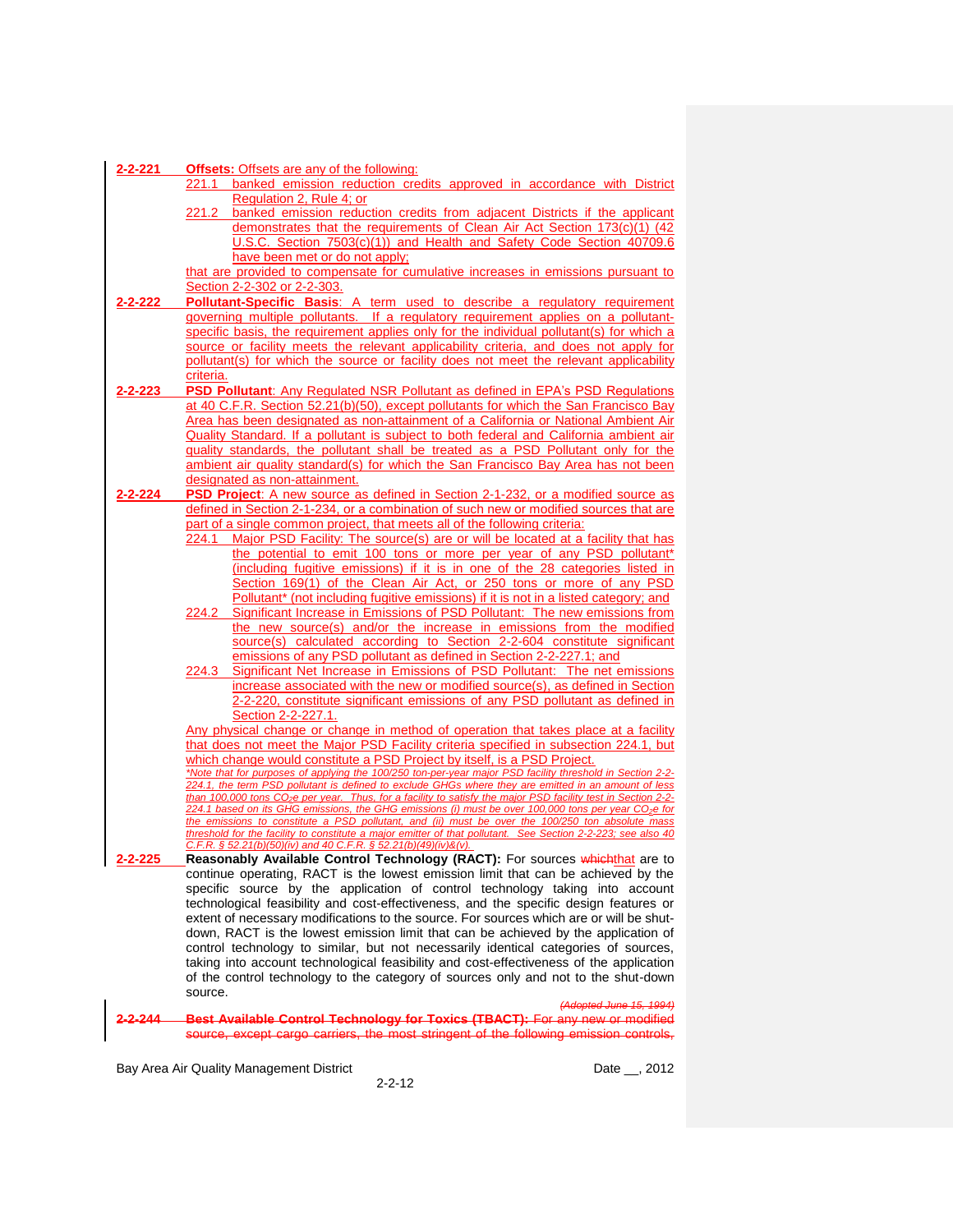|          |                                                                                 |                                   | provided that under no circumstances shall the controls be less stringent than the                                                                           |
|----------|---------------------------------------------------------------------------------|-----------------------------------|--------------------------------------------------------------------------------------------------------------------------------------------------------------|
|          |                                                                                 |                                   | emission control required by any applicable provision of federal, state or District laws,                                                                    |
|          | rules, regulations or requirements:                                             |                                   |                                                                                                                                                              |
|          |                                                                                 |                                   | 244.1 The most effective emission control device or technique which has been<br>successfully utilized for the type of equipment comprising such a source; or |
|          |                                                                                 |                                   | 244.2 The most stringent emission limitation achieved by an emission control                                                                                 |
|          |                                                                                 |                                   | device or technique for the type of equipment comprising such a source; or                                                                                   |
|          |                                                                                 |                                   | 244.3 Any control device or technique or any emission limitation that the APCO has                                                                           |
|          |                                                                                 |                                   | determined to be technologically feasible for the type of equipment                                                                                          |
|          |                                                                                 |                                   | comprising such a source, while taking into consideration the cost of                                                                                        |
|          |                                                                                 |                                   | achieving emission reductions, any non-air quality health and environmental                                                                                  |
|          | impacts, and energy requirements; or                                            |                                   | 244.4 The most stringent emission control for a source type or category for which a                                                                          |
|          |                                                                                 |                                   | Maximum Achievable Control Technology (MACT) standard has been                                                                                               |
|          |                                                                                 |                                   | proposed, or for which the CARB has developed an Airborne Toxic Control                                                                                      |
|          | Measure (ATCM).                                                                 |                                   |                                                                                                                                                              |
|          |                                                                                 |                                   | (Adopted 5/17/00; Amended 6/15/05)                                                                                                                           |
| 2-2-245  |                                                                                 |                                   | Fully Offset: An emission cap or emission rate contained in a permit condition is fully                                                                      |
|          |                                                                                 |                                   | offset if offsets were provided for the entire amount of the emission cap or emission                                                                        |
|          | reductions or banked emission reduction credits.                                |                                   | rate, and the entire amount of offsets is composed of contemporaneous emission                                                                               |
|          |                                                                                 |                                   | (Adopted May 17, 2000)                                                                                                                                       |
| 2-2-246- |                                                                                 |                                   | Adjustment to Emission Reductions for Federal Purposes: An adjustment made,                                                                                  |
|          |                                                                                 |                                   | for purposes of the equivalence demonstration in 2-2-423, to an emission reduction,                                                                          |
|          |                                                                                 |                                   | due to changes in federal requirements between issuance of a banking certificate and                                                                         |
|          |                                                                                 |                                   | its use. The adjustment is made as if the source providing the offsets were in                                                                               |
|          | operation, at the original baseline levels, on the date of credit use.          |                                   |                                                                                                                                                              |
| 2-2-226  |                                                                                 |                                   | (Adopted May 17, 2000)<br>Related Sources: Two or more sources where the operation of one is dependent                                                       |
|          | upon, supports or affects the operation of the other(s).                        |                                   |                                                                                                                                                              |
| 2-2-227  | Significant: The term "significant" has the following meanings when used in the |                                   |                                                                                                                                                              |
|          | following contexts:                                                             |                                   |                                                                                                                                                              |
|          |                                                                                 |                                   | 227.1 For determining whether an increase in emissions of a PSD pollutant is                                                                                 |
|          |                                                                                 |                                   | "significant" for purposes of the PSD provisions of this Rule, the increase is                                                                               |
|          | significant:<br>1.1                                                             |                                   | if it exceeds the values specified in the following table, or for a PSD                                                                                      |
|          |                                                                                 |                                   | pollutant that is not listed in the following table, if it is greater than                                                                                   |
|          | zero; or                                                                        |                                   |                                                                                                                                                              |
|          | 1.2                                                                             |                                   | if it is from a source that is or would be located within 10 kilometers                                                                                      |
|          |                                                                                 |                                   | of a Class I area, and it would have an impact in such Class I area                                                                                          |
|          | equal to or greater than $1 \mu g/m^3$ (24-hour average).                       |                                   |                                                                                                                                                              |
|          |                                                                                 |                                   | 227.2 For determining whether an increase in emissions "significant" for purposes                                                                            |
|          |                                                                                 |                                   | of the NAAQS Protection Requirement in Section 2-2-308 and the public<br>notice requirement in Section 2-2-404, the increase is significant if it exceeds    |
|          | the values specified in the table.                                              |                                   |                                                                                                                                                              |
|          |                                                                                 |                                   |                                                                                                                                                              |
|          |                                                                                 |                                   |                                                                                                                                                              |
|          |                                                                                 | <b>Significant Emissions Rate</b> |                                                                                                                                                              |
|          | <b>Pollutant</b>                                                                | kg/yr                             | (ton/yr)                                                                                                                                                     |
|          | Carbon monoxide                                                                 | 90,500                            | (100)                                                                                                                                                        |
|          | Nitrogen oxides                                                                 | 36,200                            | (40)                                                                                                                                                         |
|          |                                                                                 |                                   |                                                                                                                                                              |
|          | <b>Sulfur dioxide</b>                                                           | 36,200                            | (40)                                                                                                                                                         |
|          | <b>Total particulate matter</b>                                                 | 22,680                            | (25)                                                                                                                                                         |
|          | $PM_{10}$                                                                       | 13,575                            | (15)                                                                                                                                                         |
|          | $PM_{2.5}^{\star}$                                                              | 9050                              | (10)                                                                                                                                                         |
|          | VOC*                                                                            | 36,200                            | (40)                                                                                                                                                         |
|          | GHGs**                                                                          | 67,875,000**                      | $(75,000**)$                                                                                                                                                 |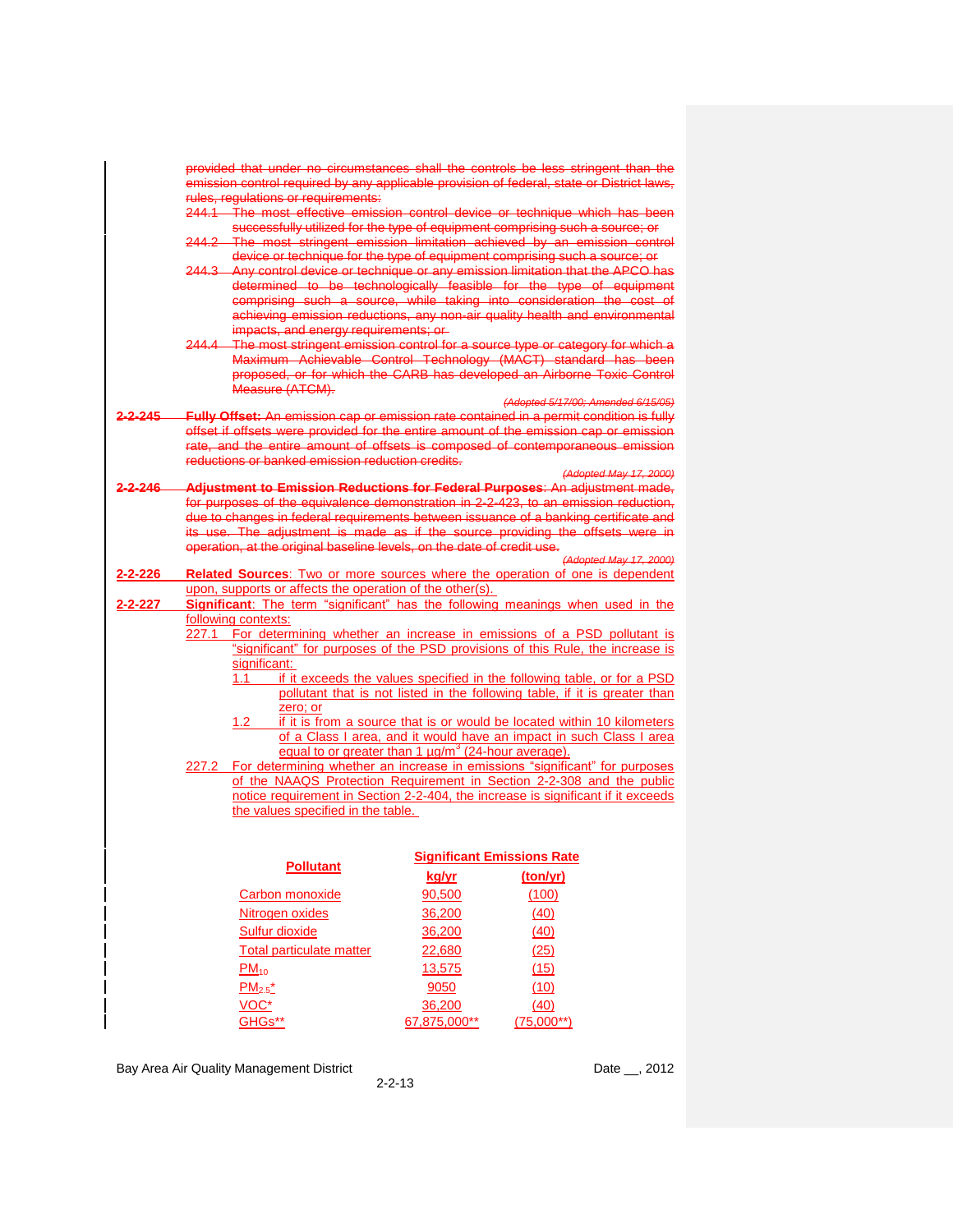| Lead                                        | 530                  | (0.6)                  |
|---------------------------------------------|----------------------|------------------------|
| <b>Fluorides</b>                            | 2720                 | (3)                    |
| <b>Sulfuric Acid Mist</b>                   | 6350                 | (7)                    |
| <b>Hydrogen Sulfide</b>                     | 9050                 | (10)                   |
| <b>Total Reduced Sulfur</b>                 | 9050                 | (10)                   |
| <b>Reduced Sulfur</b><br>Compounds          | 9050                 | (10)                   |
| Municipal waste combustor<br>organics       | $3.2 \times 10^{-3}$ | $(3.5 \times 10^{-6})$ |
| Municipal waste combustor<br>metals         | 13,575               | (15)                   |
| Municipal waste combustor<br>acid gases     | 36,200               | (40)                   |
| Municipal solid waste<br>landfill emissions | 45,250               | (50)                   |

*\*Pollutants for which the Bay Area is designated as non-attainment of a NAAQS are not subject to the PSD requirements in Sections 2-2-304 through 2-2-307 by operation of 40 C.F.R. Section 52.21(i)(2). PM2.5 and VOC (as an ozone precursor) are therefore not subject to these PSD requirements as long as the Bay Area remains non-attainment for any PM2.5 or ozone NAAQS, respectively.*

*\*\*Per Section 2-2-214, emissions of GHGs are measured as CO2e for purposes of determining whether an emissions increase exceeds this significance threshold. Per Section 2-2-223 and 40 C.F.R. Sections 52.21(b)(50)(iv) and 52.21(b)(49)(iv)&(v), increases in GHG emissions of less than 75,000 tons per year CO2e are excluded from the definition of PSD pollutant and are not subject to the PSD requirements of Regulation 2, Rule 2.*

#### **2-2-300 STANDARDS**

- 2-2-301 **Best Available Control Technology Requirement:** An applicant for an authority to construct and/or a permit to operate shall apply BACT to any for a new or modified source shall require BACT to control emissions of District BACT pollutants under the following conditions:
	- 301.1 Which results in an emission from a new source or an increase in emist from a modified source and which has the potential to emit 10.0 pounds or more per highest day of precursor organic compounds (POC), non-precursor organic compounds (NPOC), nitrogen oxides (NOx), sulfur dioxide (SO2),  $PM_{40}$  or carbon monoxide (CO). BACT shall be applied for any of the above pollutants which meets both criteria.

*(Amended 6/15/94; 10/7/98; 5/17/00)*

**2-2-302 Offset Requirements, Precursor Organic Compounds and Nitrogen Oxides, NSR:** Except as provided by Sections 2-2-313 or 421, before the APCO may issue an New Source: An authority to construct and/or a permit to operate for a new or modified source at a facility which emits 35 tons per year or more or will be permitted to emit 35 tons per year or more, on asource shall require BACT to control emissions of a District BACT pollutant specific basis, of precursor organic compounds or nitrogen oxides, federally enforceable emission offsets shall be provided, for the emission from the new or modified source and any pre-existing cumulative increase, minus any<br>onsite contemporaneous emission reduction credits determined in contemporaneous emission reduction credits determined in accordance with Section 2-2-605, at a 1.15 to 1.0 ratio; additionally, the applicant must reimburse the District Small Facility Banking Account for any eimbursed offsets previously provided by the District, at a 1.0 to 1.0 ratio. re the APCO may issue an authority to construct or a permit to operate a new or modified source at a facility which emits or will be permitted to emit more than 10 tons per year but less than 35 tons per year, on a pollutant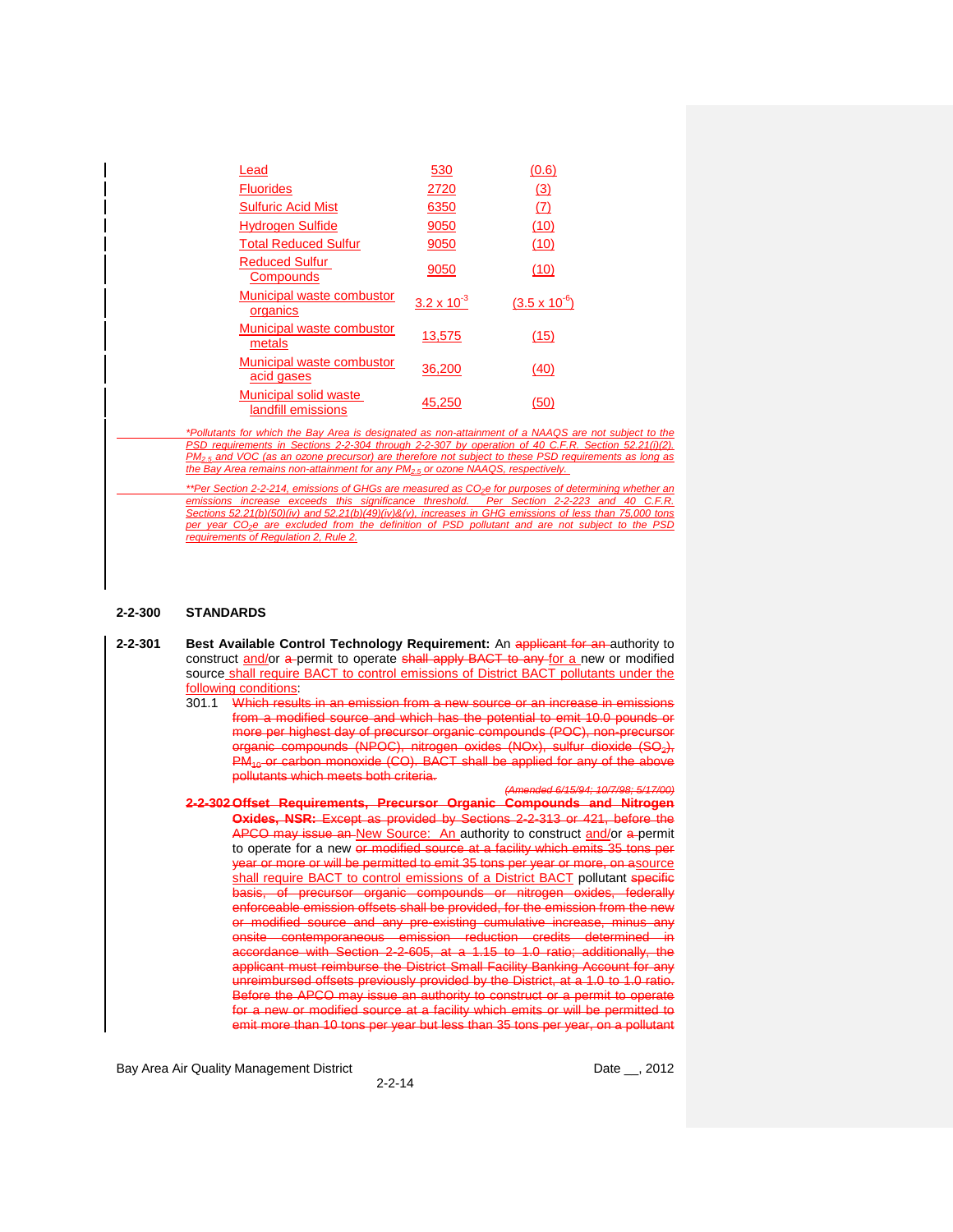|         | specific basis, of precursor organic compounds or nitrogen oxides, emission                                                                                                          |
|---------|--------------------------------------------------------------------------------------------------------------------------------------------------------------------------------------|
|         | offsets shall be provided, by the District (or by the applicant, if the Small                                                                                                        |
|         | Facility Banking account has been exhausted) at a 1.0 to 1.0 ratio for the                                                                                                           |
|         | emission from the new or modified source and any pre-existing cumulative                                                                                                             |
|         | increase, minus any onsite contemporaneous emission reduction credits                                                                                                                |
|         | determined in accordance with Section 2-2-605, from the Small Facility                                                                                                               |
|         | Banking account in the District's Emissions Bank in accordance with the                                                                                                              |
|         | provisions of Regulations 2-4-414. The APCO shall determine the total facility<br>emissions, on a pollutant specific basis, by adding the emissions from the                         |
|         | proposed new or modified source(s) to the most recent District Emissions                                                                                                             |
|         | Inventory, adjusted for any errors and adjusted upward for any permitted                                                                                                             |
|         | levels of emissions not currently being emitted if the source will have the                                                                                                          |
|         | potential to emit that pollutant in an amount of 10.0 or more pounds on any                                                                                                          |
|         | day as defined in Regulation 2-1-217;                                                                                                                                                |
|         | 302.1 Deleted May 17, 2000                                                                                                                                                           |
|         | 302301.2 Emission reduction credits of precursor organic compounds may be used                                                                                                       |
|         | Modified Source: An authority to effset increased construct and/or permit to                                                                                                         |
|         | operate for a modified source shall require BACT to control emissions of<br>nitrogen oxides ateach District BACT pollutant for which the effset ratio                                |
|         | specified abovesource is "modified" as defined in Section 2-1-234 for which:                                                                                                         |
|         | 2-302, provided that 1 the PSD requirements of Section 2-2-304, if applicable, are met.                                                                                              |
|         | 302.3 Reimbursement of source, after the small facility bank may be                                                                                                                  |
|         | provided by adjusting modification, will have the cumulative increase                                                                                                                |
|         | potential to emit that pollutant in an amount of 10.0 or more pounds                                                                                                                 |
|         | on any day as defined in Regulation 2-1-217; and                                                                                                                                     |
|         | the modification will result in an increase in emissions of that<br>2.2<br>pollutant above baseline levels calculated for the application for                                        |
|         | which small facility bank credits were originally provided. An                                                                                                                       |
|         | adjustment may be made under-pursuant to Section 2-2-604.                                                                                                                            |
|         | The BACT requirements in this Section shall apply on a pollutant-specific basis.                                                                                                     |
|         |                                                                                                                                                                                      |
| 2-2-302 | Offset Requirements, Precursor Organic Compounds and Nitrogen Oxides:                                                                                                                |
|         | Before the APCO may issue an authority to construct or permit to operate for a new of                                                                                                |
|         | modified source at any facility that will have the potential to emit more than 10 tons                                                                                               |
|         | per year of NO <sub>x</sub> or POC after the new or modified source is constructed (including                                                                                        |
|         | emissions from cargo carriers per Section 2-2-610), offsets must be provided                                                                                                         |
|         | according to the following circumstances: requirements:<br>If the facility will have the potential to emit more than 10 tons per year but less<br>302.1                              |
|         | than 35 tons per year of NO <sub>x</sub> or POC after the new or modified source is                                                                                                  |
|         | constructed, offsets must be provided at a 1:1 ratio for any un-offset                                                                                                               |
|         | cumulative increase in emissions at the facility and any related sources since                                                                                                       |
|         | the baseline date determined in accordance with Section 2-2-608.                                                                                                                     |
|         | The APCO shall provide any required offsets from the Small Facility<br>1.1                                                                                                           |
|         | Banking Account in the District's Emissions Bank in accordance with<br>Section 2-4-414, unless the Small Facility Banking Account is                                                 |
|         | exhausted or the applicant accepts an enforceable permit condition                                                                                                                   |
|         | limiting emissions to a lower level than approved in the permit in                                                                                                                   |
|         | question, or (or any entity controlling, controlled by, or under common                                                                                                              |
|         | control with the applicant surrenders the ) owns or controls offsets.                                                                                                                |
|         | If the Small Facility Banking Account is exhausted, or if the applicant<br>1.2 <sub>2</sub>                                                                                          |
|         | owns or controls offsets, the applicant shall provide any required<br>offsets.                                                                                                       |
|         | 1.3<br>A permit- limit for which offsets have been provided from the Small                                                                                                           |
|         | Facility Banking account may not be higher than the source's                                                                                                                         |
|         | maximum physical/design capacity to emit air pollutants, and may not                                                                                                                 |
|         | be higher than is reasonably necessary to satisfy the applicant's                                                                                                                    |
|         | operational requirements (including sufficient flexibility to allow for<br>future changes in operational requirements).                                                              |
|         | (Amended 11/20/91; 6/15/94; 10/7/98; 5/17/00; 12/21/04)                                                                                                                              |
|         | If the facility will have the potential to emit 35 tons per year or more of NO <sub>x</sub> or<br>302.2<br>POC after the new or modified source is constructed, the applicant shall: |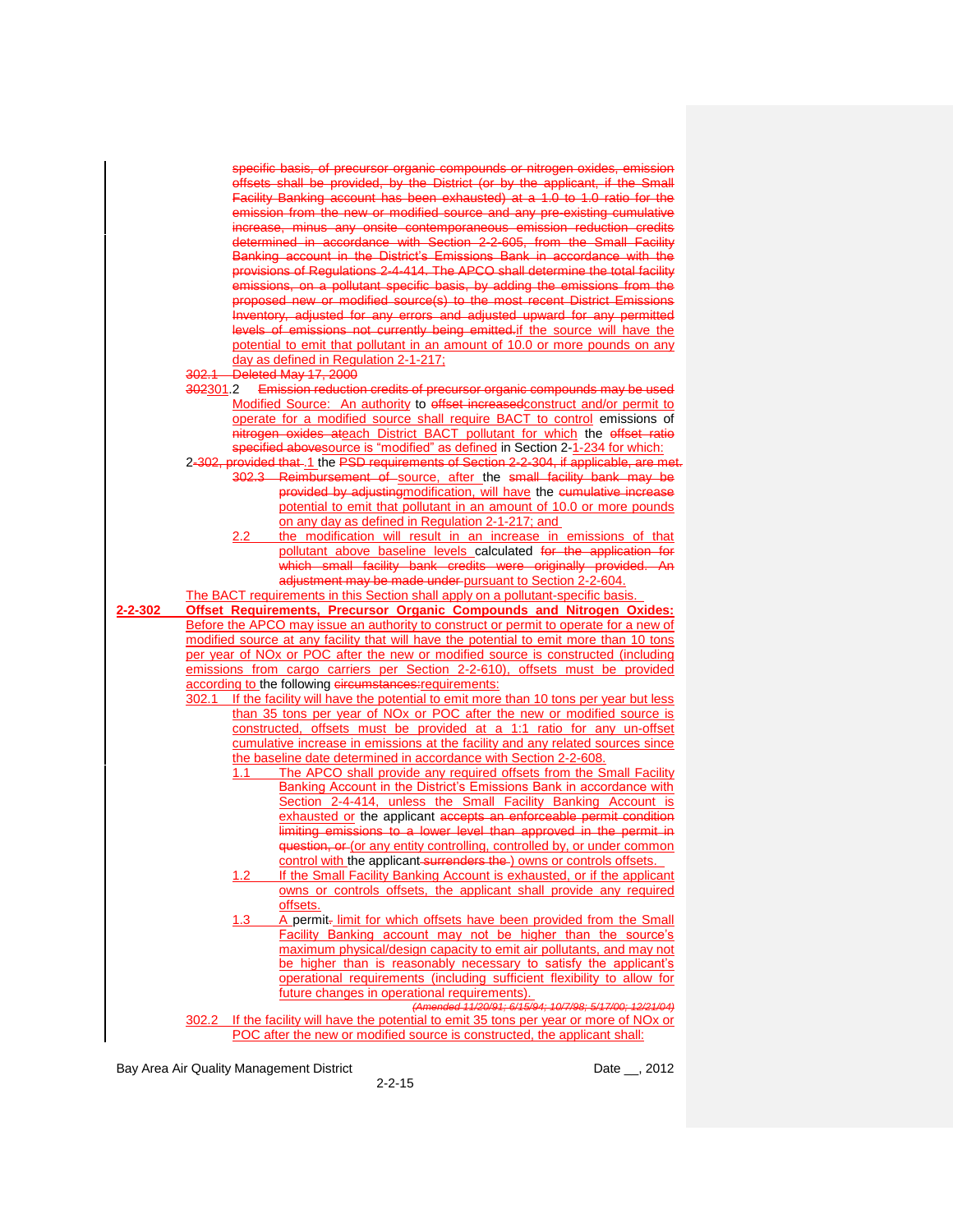|               | Reimburse the Small Facility Banking Account for any cumulative<br>2.1                                                                          |  |
|---------------|-------------------------------------------------------------------------------------------------------------------------------------------------|--|
|               | increase for which offsets were previously provided from the Small                                                                              |  |
|               | <b>Facility Banking Account; and</b>                                                                                                            |  |
|               | Provide federally-enforceable offsets at a 1.15:1 ratio for any un-<br>2.2 <sub>2</sub>                                                         |  |
|               | offset cumulative increase in emissions at the facility and any related                                                                         |  |
|               | sources since the baseline date determined in accordance with                                                                                   |  |
|               | Section 2-2-608.                                                                                                                                |  |
|               | 302.3 An applicant may reimburse the Small Facility Banking Account under                                                                       |  |
|               | subsection 302.2.1 by reducing the cumulative increase associated with the                                                                      |  |
|               | permitting action(s) for which the District provided the Small Facility Banking                                                                 |  |
|               |                                                                                                                                                 |  |
|               | Account credits. To do so, the applicant must request a lower emissions limit                                                                   |  |
|               | in a permit for which the Small Facility Banking Account credits were<br>provided. Upon approval by the APCO, the amount by which the applicant |  |
|               |                                                                                                                                                 |  |
|               | must reimburse the Small Facility Banking Account shall be reduced by the                                                                       |  |
|               | difference between the old permit limit and the new permit limit.                                                                               |  |
|               | 302.4 The offset requirements in this Section shall be applied on a pollutant-specific                                                          |  |
|               | basis.                                                                                                                                          |  |
| $2 - 2 - 303$ | Offset RequirementRequirements, PM <sub>2.5</sub> , PM <sub>10</sub> and Sulfur Dioxide <del>, NSR: Except</del>                                |  |
|               | as provided by Section 2-2-421, before: Before the APCO may issue an authority to                                                               |  |
|               | construct or a-permit to operate for a new erof modified source, of PM10 or sulfur                                                              |  |
|               | dioxide located at a Major Facility, which will result in a cumulative increase minus                                                           |  |
|               | any contemporaneous emission reduction credits at the at a facility, for that pollutant,                                                        |  |
|               | in excess of 1.0 tonwill have the potential to emit 100 tons per year since April or                                                            |  |
|               | more of PM <sub>2.5</sub> , 1991, emission offsets shall be provided, for the emission from PM <sub>10</sub> or                                 |  |
|               | sulfur dioxide after the new or modified source and any pre-existingis constructed                                                              |  |
|               | (including emissions from cargo carriers per Section 2-2-610), the applicant shall                                                              |  |
|               | provide offsets according to the following requirements:                                                                                        |  |
|               | 303.1 If the un-offset cumulative increase, minus any onsite contemporaneous                                                                    |  |
|               | emission reduction credits in emissions of PM <sub>2.5</sub> , PM <sub>10</sub> or sulfur dioxide at the                                        |  |
|               | facility and any related sources since the baseline date determined in                                                                          |  |
|               | accordance with Section 2-2-605, at a 1.0:1.0 ratio or at a ratio, approved by                                                                  |  |
|               | the APCO, in accordance with subsection 2-2-303.1608 exceeds 1 ton per                                                                          |  |
|               | year, the applicant shall provide offsets at a 1:1 ratio for the un-offset                                                                      |  |
|               | cumulative increase since the baseline date.                                                                                                    |  |
|               | 303.4 Emission reduction credits of nitrogen oxides 2NOx and/or sulfur dioxide offsets                                                          |  |
|               | may be used to offset increased emissions provided in place of PM <sub>10</sub> offsets                                                         |  |
|               | required under subsection 303.1 at offset ratios determined by the APCO to                                                                      |  |
|               | result in a net air quality benefit. This determination- Any approval of the use                                                                |  |
|               | of NOx and/or sulfur dioxide offsets under this subsection shall be made after                                                                  |  |
|               | a case-by-casebased on an analysis that includesspecific to the individual                                                                      |  |
|               | facility for which the determination is made, which shall include adequate                                                                      |  |
|               | modeling-; and any such approval shall be granted only after public notice                                                                      |  |
|               | and an opportunity for public comment, and with EPA concurrence.                                                                                |  |
|               | A facility which emits less than 100 tons of any pollutant, subject to this section, may                                                        |  |
|               | voluntarily provide emission offsets for all, or any portion, of their cumulative increase,                                                     |  |
|               | at the ratio required above.                                                                                                                    |  |
|               | (Amended 11/20/91; 6/15/94; 5/17/00)                                                                                                            |  |
| 2.2.304       | <b>DSD Pequirement:</b> In accordance with the Prevention of Significant Deterioration                                                          |  |
|               | provisions of 40 CFR 51.166 of the Code of Federal Regulations, the APCO shall not                                                              |  |
|               | issue an authority to construct or a permit to operate to:                                                                                      |  |
|               | 304.1 A new major facility which will emit 100 tons per year or more, if, it is one of                                                          |  |
|               | the twenty eight (28) PSD source categories listed in Section 169(1) of the                                                                     |  |
|               | federal Clean Air Act, or 250 tons per year or more for an unlisted category,                                                                   |  |
|               | of any pollutant subject to regulation under the federal Clean Air Act unless                                                                   |  |
|               | the applicant demonstrates by modeling in accordance with Section 2-2-414                                                                       |  |
|               | to the satisfaction of the APCO that such emissions will not interfere with the                                                                 |  |
|               | attainment or maintenance of the applicable sulfur dioxide or nitrogen dioxide                                                                  |  |
|               | NAAQS at the point of maximum ground level impact and will not cause an                                                                         |  |
|               | exceedance of a sulfur dioxide or a nitrogen dioxide PSD increment.                                                                             |  |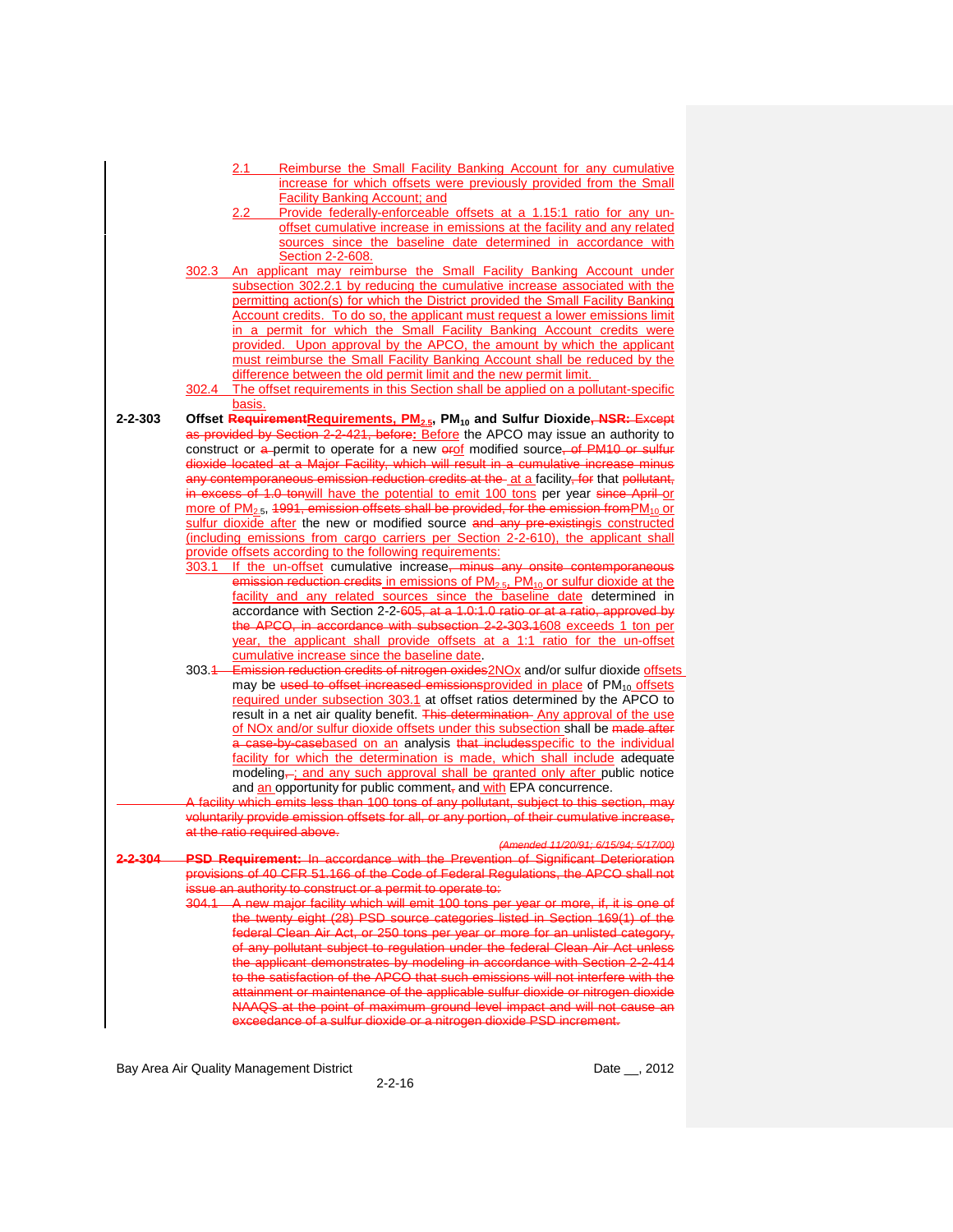- 304.2 A major modification of a major facility if the cumulative increase, from the PSD Baseline Date, minus the contemporaneous emission reduction credits at the facility are in excess of 40 tons per year of sulfur dioxide or nitrogen oxides unless the applicant demonstrates by modeling in accordance with Section 2-2-414 to the satisfaction of the APCO that such emissions will not interfere with the attainment or maintenance of the applicable sulfur dioxide or nitrogen dioxide NAAQS at the point of maximum ground level impact and will not cause an exceedance of a sulfur dioxide or a nitrogen dioxide PSD increment.
- 304.3 A major modification of a major facility if the cumulative increase, from the PSD Baseline Date, minus the contemporaneous emission reduction credits at the facility are in excess of 15 tons per year of  $PM_{40}$  unless the applicant demonstrates by modeling in accordance with Section 2-2-414 to the satisfaction of the APCO that such emission will not interfere with the attainment or maintenance of the PM<sub>10</sub> federal ambient air quality standard at the point of maximum ground level impact and will not cause an exce of a PM<sub>10</sub>-PSD increment.
- 304.4 A major modification of a major facility if the cumulative increase, from the PSD Baseline Date, minus the contemporaneous emission reduction credits at the facility are in excess of 0.6 tons per year of lead unless the applicant demonstrates by modeling in accordance with Section 2-2-414 to the satisfaction of the APCO that such emission will not interfere with the attainment or maintenance of the lead federal ambient air quality standard at the point of maximum ground level impact and will not cause an exceedance of a lead PSD increment.
- *(Amended 6/15/94; 5/17/00)* **2-2-305 Carbon Monoxide Modeling Requirement, PSD:** In accordance with the Prevention of Significant Deterioration provisions of 40 CFR 51.166 of the Code of Federal Regulations, the APCO shall not issue an authority to construct or a permit to operate for:<br>305.1
	- A new major facility which will emit 100 tons per year or more, if it is one of the twenty eight (28) PSD source categories listed in Section 169(1) of the federal Clean Air Act, or 250 tons per year or more for an unlisted category, of any pollutant subject to regulation under the federal Clean Air Act, unless the applicant demonstrates by modeling in accordance with Section 2-2-414, to the satisfaction of the APCO, that the net air quality impact of the cumulative increase of emissions of CO from the new or modified facility and all contemporaneous emission reduction credits to be provided by the applicant will not interfere with the attainment or maintenance of the CO NAAQS in the District or any contiguous air basin, or

1.1 The cumulative increase minus the contemporaneous reduction credits from the facility are less than or equal to zero.

305.2 A major modification of a major facility with an increase of 100 tons per year or more of carbon monoxide, unless the applicant demonstrates by modeling in accordance with Section 2-2-414, to the satisfaction of the APCO, that the net air quality impact of the cumulative increase of emissions of CO from the new or modified facility and all contemporaneous emission reduction credits to be provided by the applicant will not interfere with the attainment or maintenance of the CO NAAQS in the District or any contiguous air basin, or<br>2.1. The cumulative increase minus, the contemporaneous emission The cumulative increase minus the contemporaneous emission reduction credits from the facility are less than or equal to zero. *(Amended 6/15/94; 5/17/00)*

**2-2-306 Non-Criteria Pollutant Analysis, PSD:** In accordance with the Prevention of Significant Deterioration provisions of 40 CFR 51.166 of the Code of Federal Regulations, unless the applicant has performed all analysis required by Sections 2-2- 414 and 417 for the applicable pollutants, the APCO shall not issue an authority to construct or a permit to operate to a new or modified facility if the new or modified facility will emit greater than 100 tons per year of carbon monoxide, PM<sub>10</sub>, sulfur dioxide, precursor organic compounds or nitrogen oxides, and the increase in emissions due to the permit application, minus the onsite contemporaneous emission

Bay Area Air Quality Management District **Date Limits Contained Accord Paragement** Date Limits 2012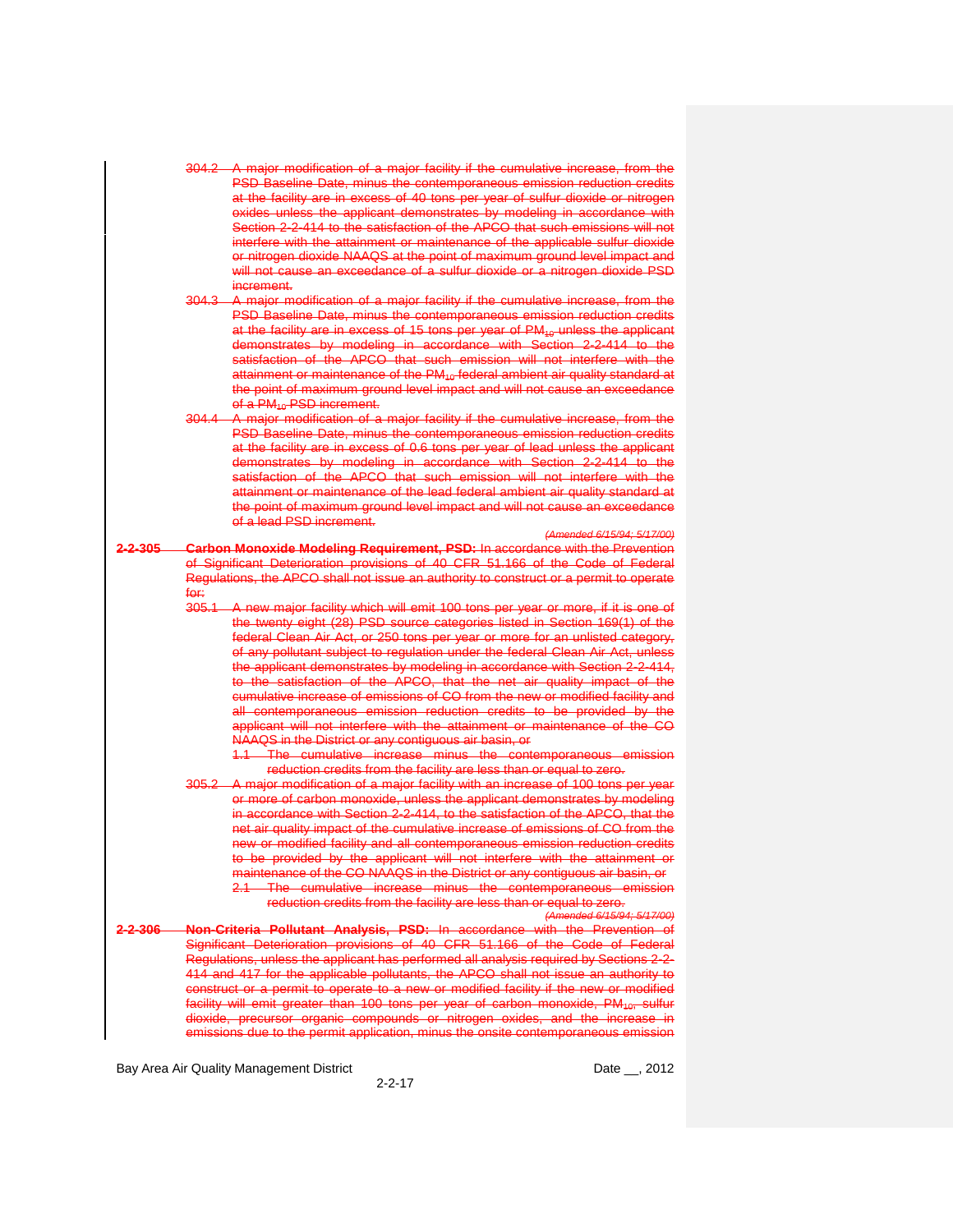|         |       | reduction credits associated with the permit application are in excess of the annual<br>average amounts specified below: |       |                                              |                  |                            |
|---------|-------|--------------------------------------------------------------------------------------------------------------------------|-------|----------------------------------------------|------------------|----------------------------|
|         |       |                                                                                                                          |       | <b>ANNUAL AVERAGE</b>                        |                  | <b>DAILY</b>               |
|         |       |                                                                                                                          | kg/yr | $\left(\frac{\text{ton}}{\text{ton}}\right)$ | <del>g/day</del> | (Hb/day)                   |
|         |       | Lead                                                                                                                     |       | (0.6)                                        |                  |                            |
|         |       |                                                                                                                          | 530   |                                              | 4450             | (3.2)                      |
|         |       | <b>Asbestos</b>                                                                                                          | 6     | (0.007)                                      | 47.              | (0.04)                     |
|         |       | <b>Beryllium</b>                                                                                                         | 0.3   | (0.0004)                                     | <del>0.9</del>   | (0.002)                    |
|         |       | <b>Mercury</b>                                                                                                           | 88    | (0.1)                                        | 240.             | (0.5)                      |
|         |       | <b>Fluorides</b>                                                                                                         | 2720  | $\leftrightarrow$                            | 7450             | (16)                       |
|         |       | <b>Sulfuric Acid Mist</b>                                                                                                | 6350  | $\leftrightarrow$                            | 47400            | (38)                       |
|         |       | <b>Hydrogen Sulfide</b>                                                                                                  | 9050  | (10)                                         | 24800            | $(55)$                     |
|         |       | <b>Total Reduced Sulfur</b>                                                                                              | 9050  | (10)                                         | 24800            | $(55)$                     |
|         |       | Reduced Sulfur-                                                                                                          | 9050  | (10)                                         | 24800            | (55)                       |
|         |       | <b>Compounds</b>                                                                                                         |       |                                              |                  |                            |
|         |       |                                                                                                                          |       |                                              |                  | (Amended 6/15/94; 5/17/00) |
|         |       | 2-2-307 Denial, Failure of all Facilities to be in Compliance: The APCO shall                                            |       |                                              |                  |                            |
|         |       | deny303.3Any NOx and/or sulfur dioxide offsets provided in place of PM <sub>10</sub> offsets                             |       |                                              |                  |                            |
|         |       | must be provided in addition to any NO <sub>x</sub> and/or sulfur dioxide offsets                                        |       |                                              |                  |                            |
|         |       | required independently as a result of the source's NOx and/or sulfur dioxide                                             |       |                                              |                  |                            |
|         |       | emissions.                                                                                                               |       |                                              |                  |                            |
|         |       | 303.4 The offset requirements in this Section shall be applied on a pollutant-specific                                   |       |                                              |                  |                            |
|         |       | basis.                                                                                                                   |       |                                              |                  |                            |
| 2-2-304 |       | <b>PSD BACT Requirement:</b> An authority to construct for a PSD Project shall require                                   |       |                                              |                  |                            |
|         |       | federal PSD Best Available Control Technology as defined in Section 169(3) of the                                        |       |                                              |                  |                            |
|         |       | federal Clean Air Act ("federal PSD BACT") for each PSD pollutant for which the net                                      |       |                                              |                  |                            |
|         |       | increase in emissions from the PSD Project will be significant as defined in Section 2-                                  |       |                                              |                  |                            |
|         |       | 2-227.1. If federal PSD BACT is required for a pollutant under this Section, the                                         |       |                                              |                  |                            |
|         |       | authority to construct shall require federal PSD BACT for each new or modified                                           |       |                                              |                  |                            |
|         |       |                                                                                                                          |       |                                              |                  |                            |
|         |       | source for which there will be an increase in emissions of that pollutant by any                                         |       |                                              |                  |                            |
|         |       | amount, calculated in accordance with Section 2-2-604. The APCO shall impose                                             |       |                                              |                  |                            |
|         |       | federal PSD BACT in an authority to construct subject to this Section according to                                       |       |                                              |                  |                            |
|         |       | and in satisfaction of all of the requirements applicable to federal PSD BACT under                                      |       |                                              |                  |                            |
|         |       | 40 C.F.R. Section 52.21(j), including any applicable exemptions from that Section's                                      |       |                                              |                  |                            |
|         |       | requirements under 40 C.F.R. Section 52.21(i).                                                                           |       |                                              |                  |                            |
| 2-2-305 |       | PSD Source Impact Analysis Requirement: The APCO shall not issue an authority                                            |       |                                              |                  |                            |
|         |       | to construct for a PSD Project unless the APCO determines, for each PSD pollutant                                        |       |                                              |                  |                            |
|         |       | for which the net increase in emissions from the PSD Project will be significant as                                      |       |                                              |                  |                            |
|         |       | defined in Section 2-2-227.1, that the net increase in emissions from the PSD Project                                    |       |                                              |                  |                            |
|         |       | will not cause or contribute to a violation of (i) any applicable ambient air quality                                    |       |                                              |                  |                            |
|         |       | standard for such pollutant or (ii) any applicable PSD increment for such pollutant, as                                  |       |                                              |                  |                            |
|         |       | set forth in 40 C.F.R. Section 52.21(c). The APCO shall make such determination in                                       |       |                                              |                  |                            |
|         |       | accordance with the following procedures:                                                                                |       |                                              |                  |                            |
|         | 305.1 | Pre-application Air Quality Analysis: The applicant shall prepare and submit                                             |       |                                              |                  |                            |
|         |       | an analysis of ambient air quality in the area that the PSD Project would                                                |       |                                              |                  |                            |
|         |       |                                                                                                                          |       |                                              |                  |                            |
|         |       | affect for each PSD pollutant for which the net increase in emissions allowed                                            |       |                                              |                  |                            |
|         |       | by the authority to construct will be significant. The applicant's analysis shall                                        |       |                                              |                  |                            |
|         |       | be prepared according to and shall satisfy all of the requirements applicable                                            |       |                                              |                  |                            |
|         |       | to air quality analyses for federal PSD permitting under 40 C.F.R. Section                                               |       |                                              |                  |                            |
|         |       | 52.21(m)(1), including any applicable exemptions from that Section's                                                     |       |                                              |                  |                            |
|         |       | requirements under 40 C.F.R. Section 52.21(i).                                                                           |       |                                              |                  |                            |
|         | 305.2 | PSD Source Impact Analysis: The applicant shall demonstrate, for each PSD                                                |       |                                              |                  |                            |
|         |       | pollutant for which the net increase in emissions allowed by the authority to                                            |       |                                              |                  |                            |
|         |       | construct will be significant, that the net increase in emissions of such                                                |       |                                              |                  |                            |
|         |       | pollutant will not cause or contribute to a violation of (i) any applicable                                              |       |                                              |                  |                            |
|         |       |                                                                                                                          |       |                                              |                  |                            |
|         |       | California or National Ambient Air Quality Standard for such pollutant or (ii)                                           |       |                                              |                  |                            |
|         |       | any applicable PSD increment for such pollutant, as set forth in 40 C.F.R.                                               |       |                                              |                  |                            |
|         |       | Section 52.21(c). The applicant's analysis and demonstration shall be                                                    |       |                                              |                  |                            |
|         |       | prepared according to and shall satisfy all of the requirements applicable to                                            |       |                                              |                  |                            |
|         |       |                                                                                                                          |       |                                              |                  |                            |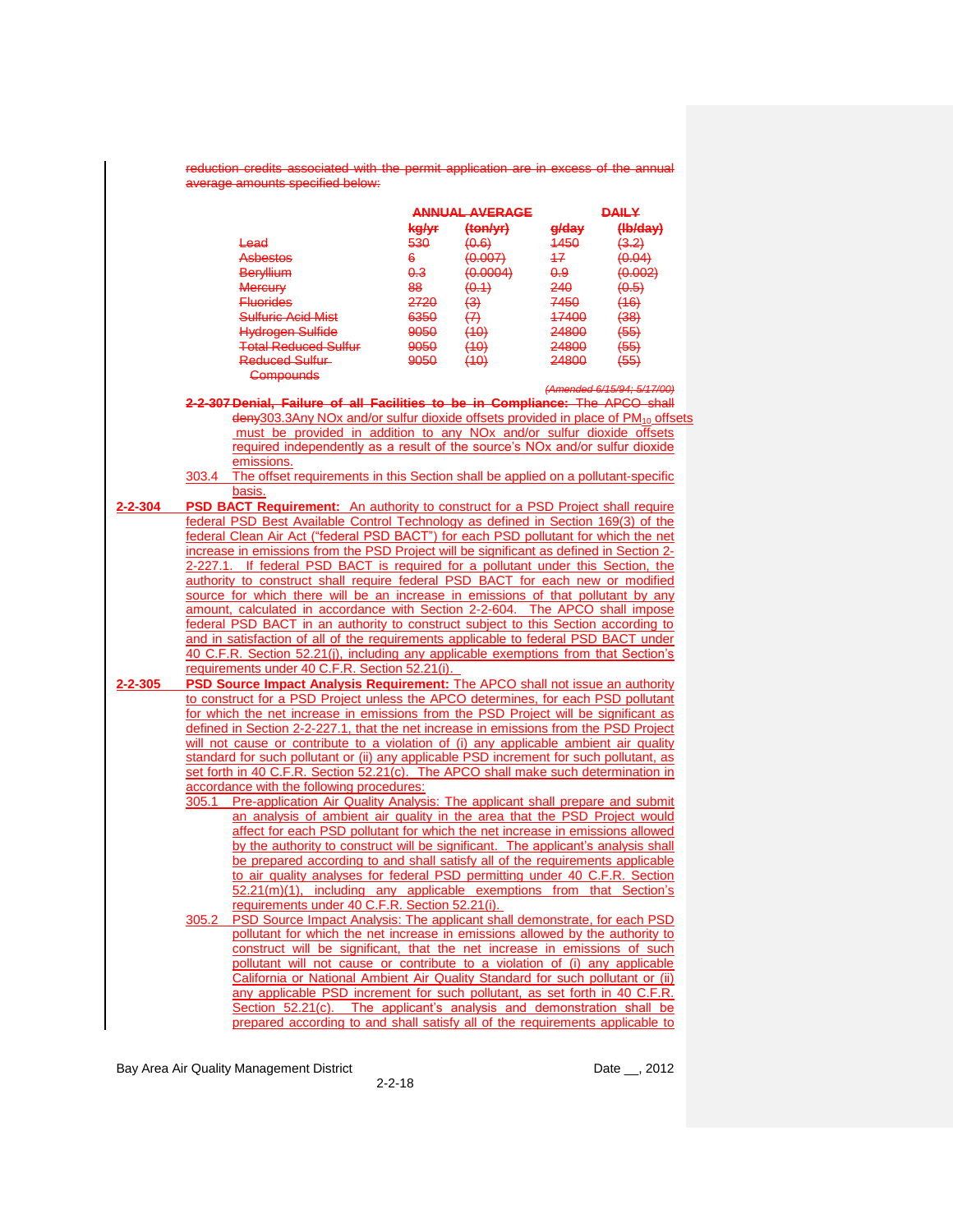|         |           | PSD source impact analyses for federal PSD permitting under 40 C.F.R.<br>Section 52.21(k), including any applicable exemptions from that Section's                |
|---------|-----------|-------------------------------------------------------------------------------------------------------------------------------------------------------------------|
|         |           | requirements under 40 C.F.R. Section 52.21(i).                                                                                                                    |
|         | 305.3     | Air Quality Models: All estimates of ambient concentrations required under                                                                                        |
|         |           | this Section shall be based on applicable air quality models, databases, and                                                                                      |
|         |           | other requirements specified in Appendix W of Part 51 of Title 40 of the Code                                                                                     |
|         |           | of Federal Regulations (Guideline on Air Quality Models). Where an air                                                                                            |
|         |           | quality model specified in Appendix W is inappropriate, the model may be<br>modified or another model substituted upon written approval by the APCO               |
|         |           | after public notice and opportunity for public comment under the procedures                                                                                       |
|         |           | set forth in Section 2-2-404. Where modeling is conducted solely to evaluate                                                                                      |
|         |           | compliance with a California air quality standard, any APCO-approved model                                                                                        |
|         |           | may be used.                                                                                                                                                      |
|         | 305.4     | APCO Determination: The APCO shall determine, based on the applicant's                                                                                            |
|         |           | submissions and any other relevant information, whether any net emissions                                                                                         |
|         |           | increases of PSD pollutants that the authority to construct will authorize in<br>significant amounts would cause or contribute to a violation of (i) any          |
|         |           | applicable California or National Ambient Air Quality Standard for such                                                                                           |
|         |           | pollutant or (ii) any applicable PSD increment for such pollutant, as set forth                                                                                   |
|         |           | in 40 C.F.R. Section 52.21(c), for any PSD pollutant. In making this                                                                                              |
|         |           | determination, the APCO shall use the same procedures and be subject to                                                                                           |
|         |           | the same requirements as are applicable to the Administrator for issuing                                                                                          |
|         |           | federal PSD permitting under 40 C.F.R. Section 52.21(k), including any                                                                                            |
|         |           | applicable exemptions that Section's requirements under 40 C.F.R. Section<br>52.21(i).                                                                            |
| 2-2-306 |           | <b>PSD Additional Impacts Analysis Requirements: Before issuing an authority to</b>                                                                               |
|         |           | construct for a PSD Project, the APCO shall conduct the following additional impact                                                                               |
|         | analyses: |                                                                                                                                                                   |
|         | 306.1     | Visibility, Soils & Vegetation Impact Analysis: The applicant shall prepare and                                                                                   |
|         |           | submit an analysis of the impairment to visibility, soils and vegetation that<br>would occur as a result of the PSD Project and any commercial, residential,      |
|         |           | industrial, and other growth associated with the PSD Project. The applicant's                                                                                     |
|         |           | analysis shall be prepared according to and shall satisfy all of the                                                                                              |
|         |           | requirements applicable to air quality analyses for federal PSD permitting                                                                                        |
|         |           | under 40 C.F.R. Section 52.21(o)(1), including any applicable exemptions                                                                                          |
|         |           |                                                                                                                                                                   |
|         |           | that Section's requirements under 40 C.F.R. Section 52.21(i). The analysis                                                                                        |
|         |           | need not address impacts on vegetation having no significant commercial or                                                                                        |
|         |           | recreational value.                                                                                                                                               |
|         | 306.2     | Associated Growth Analysis: The applicant shall prepare and submit an                                                                                             |
|         |           | analysis of the air quality impact projected for the area as a result of general<br>commercial, residential, industrial, and other growth associated with the PSD |
|         |           | Project. The applicant's analysis shall be prepared according to and shall                                                                                        |
|         |           | satisfy all of the requirements applicable to air quality analyses for federal                                                                                    |
|         |           | PSD permitting under 40 C.F.R. Section 52.21(o)(2), including any applicable                                                                                      |
|         |           | exemptions that Section's requirements under 40 C.F.R. Section 52.21(i).                                                                                          |
|         | 306.3     | APCO Review: The APCO shall review the applicant's additional impact                                                                                              |
|         |           | analyses to ensure that they are complete and accurately reflect the                                                                                              |
| 2-2-307 |           | circumstances associated with the PSD Project.<br><b>Consideration of Class I Area Impacts: If, within 30 days after receiving notice of a</b>                    |
|         |           | complete application for an authority to construct for a new major facility or a major                                                                            |
|         |           | modification of a major facility for NOx, VOC, SO <sub>2</sub> or PM <sub>2.5</sub> or a PSD Project under                                                        |
|         |           | Section 2-2-402, the Federal Land Manager with responsibility for administering any                                                                               |
|         |           | Class I Area provides the APCO with a demonstration that emissions from the project                                                                               |
|         |           | would have an adverse impact on the air quality-related values of the Class I Area                                                                                |
|         |           | (including visibility), the APCO shall promptly review and consider such                                                                                          |
|         |           | demonstration. If the APCO concurs with such demonstration, or if the APCO<br>concludes based on an independent review of the analysis submitted under Section    |
|         |           | 401.4 that the project will have such adverse impact, the APCO shall, after<br>consultation with the Federal Land Manager and the applicant, deny the application |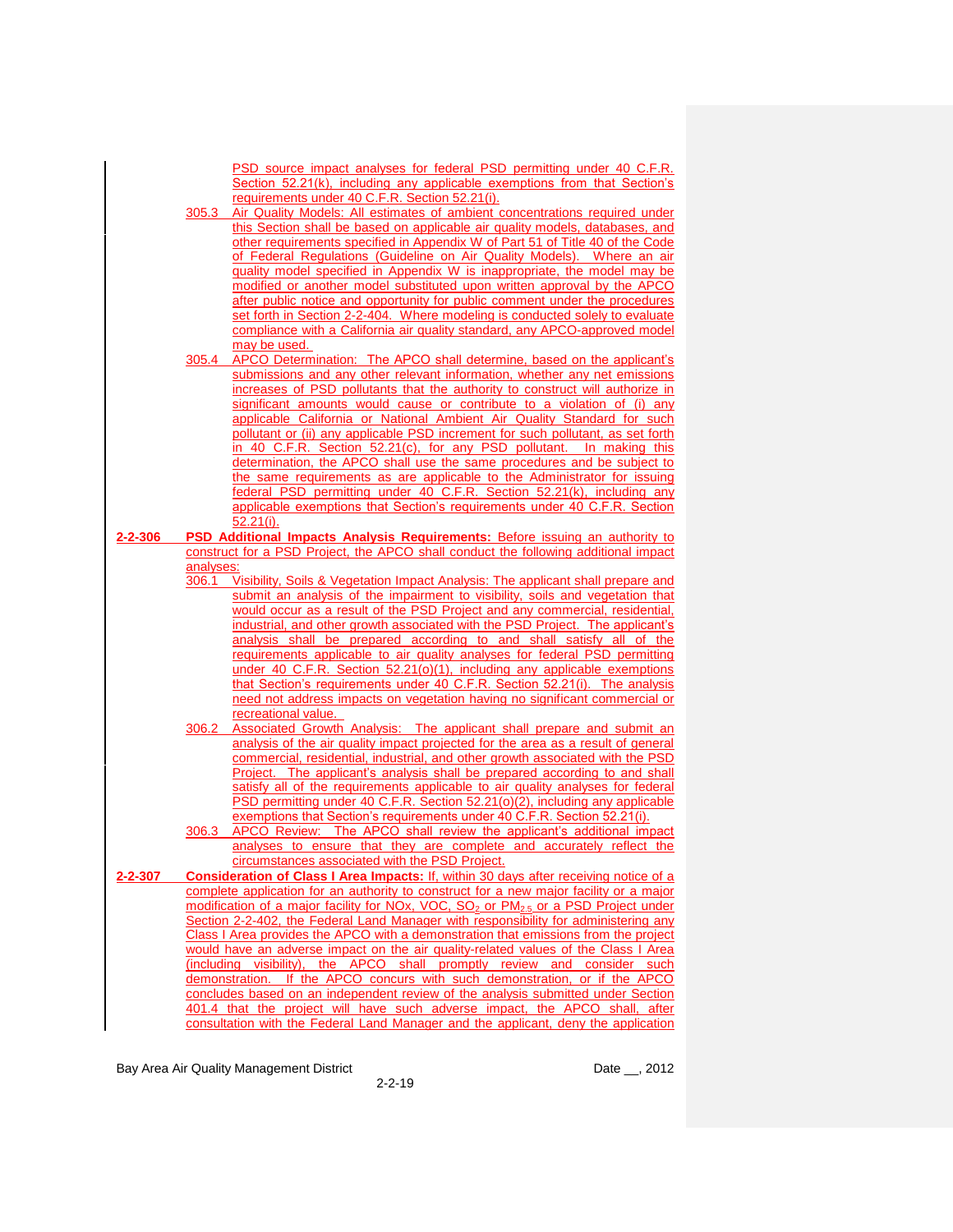for an authority to construct. If the APCO finds that such demonstration does not establish to the APCO's satisfaction that the project would have such adverse impact, the APCO shall explain its decision (or give notice of where such explanation can be obtained) in any subsequent notice of a public hearing held under Section 2-2-404.7.

- **2-2-308 NAAQS Protection Requirement:** The APCO shall not issue an authority to construct for a new or modified source that will result in a significant net increase in emissions of any pollutant for which a National Ambient Air Quality Standard has been established unless the APCO determines, based upon a demonstration submitted by the applicant, that such increase will not cause or contribute to an exceedance of any National Ambient Air Quality Standard for that pollutant. Such demonstration shall be made using the procedures for PSD Air Quality Impact Analyses set forth in subsections 2-2-305.1 through 2-2-305.4. Such demonstration shall not be required for ozone. A PSD Air Quality Impact Analysis and determination for a new or modified source that satisfies the requirements of Section 2-2-305 shall satisfy the requirements of this Section for all pollutants included in such analysis.
- **2-2-309 Compliance Certification:** The APCO shall not issue an authority to construct for a new major facility or a major modification of an existing major facility unless the applicant provides a list, certified under penalty of perjury, of all major facilities within the state of California owned or operated by the applicant or by any entity controlling, controlled by, or under common control with the applicant and demonstrates by certifying under penalty of perjury that they are either in compliance, or on a schedule of compliance, with all applicable state and federal emission limitations and standards. The APCO may request the applicant to provide any technical information used by the applicant to certify compliance.

#### *(Amended June 15, 1994)*

- **2-2-308 Class I Area Requirements, PSD:** A facility for which the cumulative increases minus the contemporaneous emission reduction credits occurring since the PSD Baseline Date, are greater than zero, and which would construct in a Class I Area or within 10 kilometers (6.2 miles) of a Class I Area, and would have an impact on such area equal to or greater than 1 microgram per cubic meter, shall use BACT on the w or modified facility and shall not cause or contribute to the exceedance of any NAAQS at the point of maximum ground level impact or any PSD increment set forth in Section 2-2-232, and shall perform all analyses required by Sections 2-2-414 and 417.
- *(Amended June 15, 1994)* **2-2-309 Denial for Air Quality Related Values, PSD:** The APCO shall deny any permit application subject to the requirements of Section 2-2-308 where it has been demonstrated by the Federal Land Manager that the permit would authorize emissions which would have an adverse impact on the air-quality-related values (including visibility) of a Class I Area, provided that such demonstration is completed prior to the termination of the public comment period and that the APCO concurs with that demonstration.
- **2-2-310 Denial, Failure to Use BACT:** The APCO shall deny an authority to construct if the APCO finds that the application is subject to Section 2-2-301 and, after notification in writing, the applicant has not provided a control device or technique meeting the requirements defined in Section 2-2-206.
- **2-2-311 Denial, Failure to Provide Offsets:** The APCO shall deny an authority to construct if the APCO finds that the application is subject to Sections 2-2-302 or 303 and, after notification in writing, the applicant has not provided the required offsets the emissions increase.
- **2-2-312 Denial, Failure to Meet Permit Conditions:** The APCO shall deny a permit to operate for a source if, after providing written notification to the applicant, if the equipment and an opportunity to remedy any violation, the source is operating in violation of any condition specified in the authority to construct, or if any other source used to provide offsetsemission reduction credits for the projectsource that is owned or operated by the applicant is operating in violation of any permit condition limiting emissions such that the required offsetsemission reduction credits are not actually being provided.
- **2-2-313 Deleted May 17, 2000**

Bay Area Air Quality Management District **Date Leap and Alexander Control** Date Leap 2012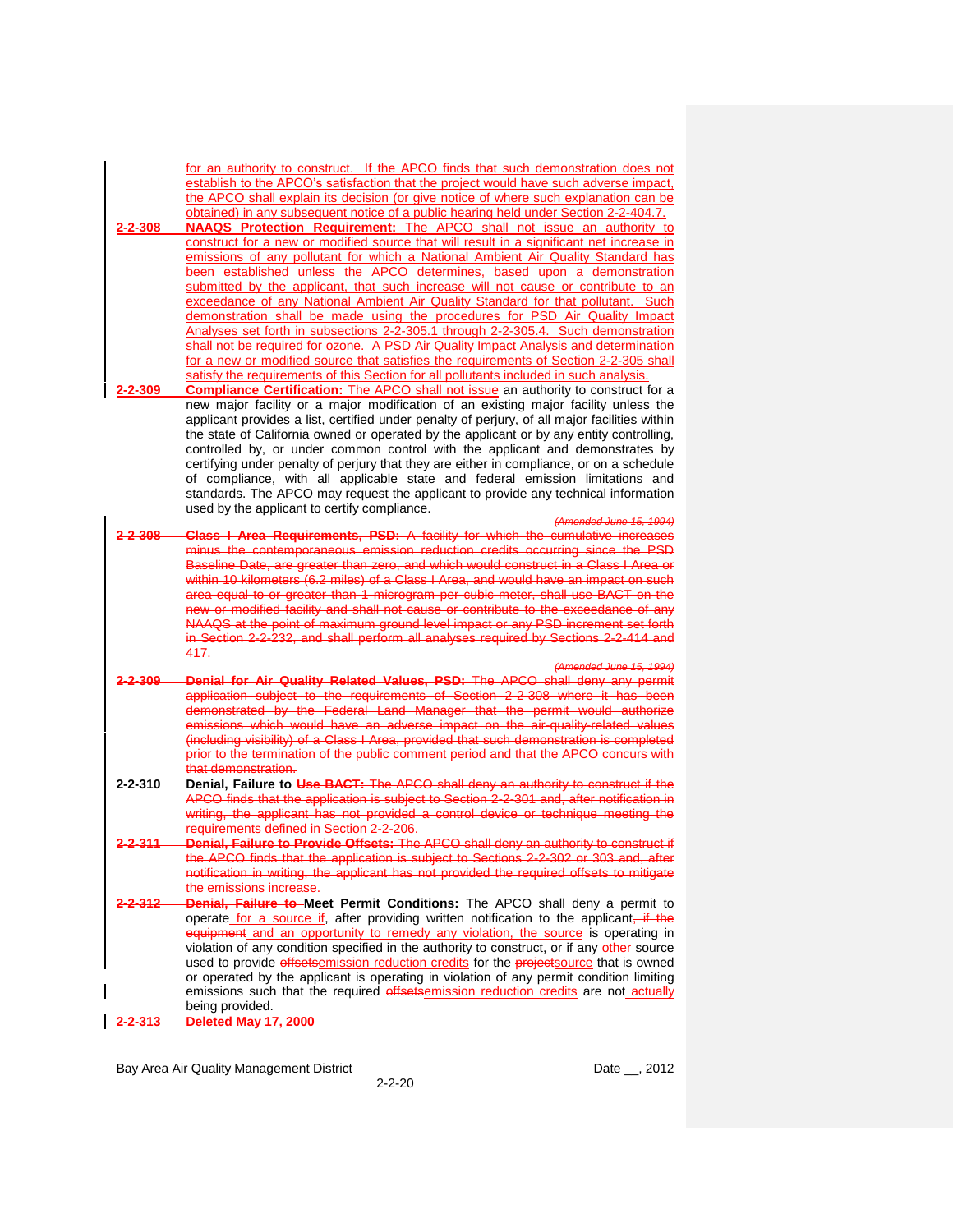#### **2-2-314 Federal New Source Review Applicability:** The requirements of 40 CFR 51.165 are incorporated, by reference, as part of this rule.

*(Adopted June 15, 1994)* **2-2-315 Federal Prevention of Significant Deterioration Applicability:** The requirements of 40 CFR 51.166 are incorporated, by reference as part of this rule.

*(Adopted June 15, 1994)*

- **2-2-316 No Net Increase Status Report:** The APCO shall publish in conjunction with the triennial update of the Clean Air Plan (CAP), a report demonstrating that the District's permitting program complies with the no net increase requirements of Section 40919 (b) of the Health and Safety Code. This report shall demonstrate that sufficient offsets have been provided, as required by Section 2-2-302, for all permits issued during the previous three year CAP period. This report shall be forwarded to the California Air Resources Board, Stationary Source Division for approval.
- **2-2-317 Maximum Achievable Control Technology (MACT) Requirement:** The APCO shall not issue an Authority to Construct for a new or modified source at a Major Facility of Hazardous Air Pollutants unless the source will meet Best Available Control<br>Technology for Toxics (TBACT), except as provided in Section 2-2-114. except as provided in Section 2-2-114.

*(Adopted May 17, 2000)*

*(Adopted June 15, 1994)*

## **2-2-400 ADMINISTRATIVE REQUIREMENTS**

- **2-2-401 Application:** In additionAn application for an authority to construct under this Rule shall conform to the requirements of District Regulation 2-1-402, applications for to construct facilities subject to Rule 2 and shall include all of the following:
	- 401.1 ForA detailed description of the proposed new facilities, which will emit, and for a source(s) or modification which(s) for which the authority to construct is sought, including at a minimum (i) a description of the nature, location, design capacity, and typical operating schedule of the source(s) or modification(s), including specifications and drawings showing its design and plant layout, and  $(iii)$  a detailed schedule for construction of the source(s) or modification(s).
	- 401.2 All information necessary for the APCO to determine whether the application satisfies the requirements of this Rule, including but not limited to (i) a demonstration of how the application satisfies applicable BACT standards under Sections 2-2-301 and 2-2-304, and (ii) the PSD analyses and demonstrations required under Sections 2-2-305 and 2-2-306, if applicable.
	- 401.3 CEQA-related information required under Section 2-1-426; and for a new major facility, and for a modification to a major facility that will increase emissions by more than 100 tons per year of carbon monoxide-or, 40 tons per year of either-precursor organic compounds-or, nitrogen oxides, or sulfur dioxide, or 10 tons per year of  $PM_{2.5}$ , an analysis of alternative sites, sizes, production processes, and environmental control techniques for such proposed source which demonstratethat demonstrates that benefits of the proposed source significantly outweigh the environmental and social costs imposed as a result of its location, construction or modification.
		- 401.2 The information required by the lists and criteria adopted pursuant to Section Government code that are in effect on the application is filed.
		- 401.3 CEQA-related information which satisfies the requirements of Regulation 2-1- 426.
		- 401.4 All information specified in 40 CFR 63.43(e), if the application is subject to the MACT requirement of Section 2-2-317.

*(Amended 11/20/91; 6/15/94; 5/17/00)*

**2-2-402 Deleted December 21, 2004**

**2-2-403 Deleted October 7, 1998**

**2-2-404 Authority to Construct, Preliminary Decision:** Within 90 days following the acceptance of an application as complete, which is subject to the requirements of Section 2-2-405, or longer period necessary to satisfy the requirements of Section 2-2-414, providing that any fees required in accordance with Regulation 3 are paid, or with the consent of the applicant,

Bay Area Air Quality Management District **Date Leap and Alexander Control** Date Leap 2012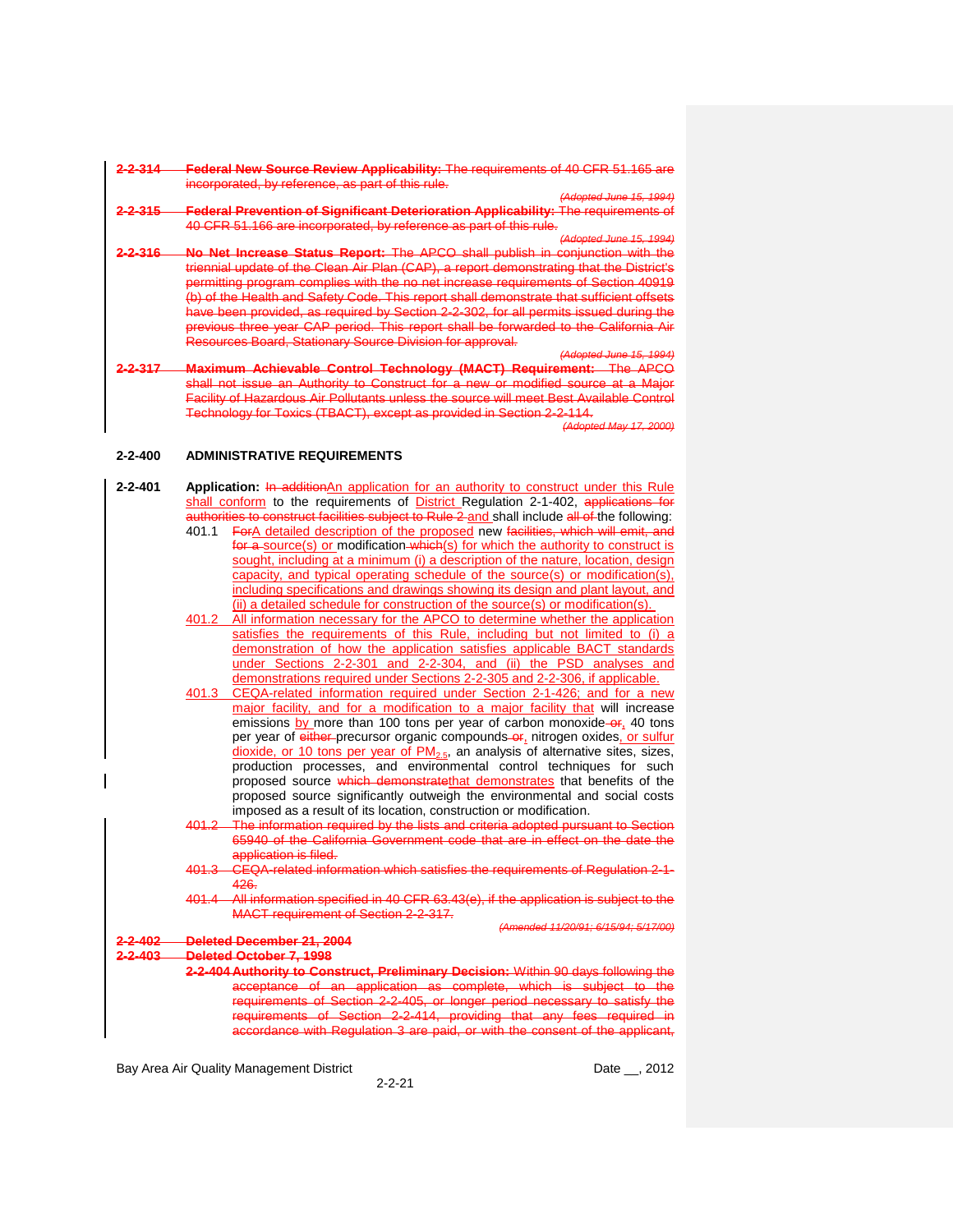|         | such longer period as may be agreed upon401.4If the application is for (i) a new                                                                                                                          |
|---------|-----------------------------------------------------------------------------------------------------------------------------------------------------------------------------------------------------------|
|         | major facility or a major modification of major facility for NOx, VOC, $SO2$ or                                                                                                                           |
|         | $PM_{2.5}$ or (ii) a PSD Project, and the project will be located in or within 100 km                                                                                                                     |
|         | of a Class I area, the application shall include an analysis of potential impacts                                                                                                                         |
|         | to air quality related values (including visibility) in such Class I area for review                                                                                                                      |
|         | and consideration by the Federal Land Manager of such Class I area.                                                                                                                                       |
|         | 401.5 Any other information requested by the APCO.                                                                                                                                                        |
| 2-2-402 | Notice to EPA and Federal Land Manager of Receipt of Permit Applications:                                                                                                                                 |
|         | When the APCO receives a complete application for an Authority to Construct for a<br>PSD Project, the APCO shall transmit a copy of the complete application to EPA                                       |
|         | Region IX. If the APCO receives a complete application for (i) a new major facility or                                                                                                                    |
|         | a major modification of a major facility for NOx, VOC, SO <sub>2</sub> or PM <sub>2.5</sub> or (ii) a PSD                                                                                                 |
|         | Project, and the project is located within 100 km of any Class I Area(s), the APCO                                                                                                                        |
|         | shall transmit a copy of the complete application to the Federal Land Manager(s) with                                                                                                                     |
|         | responsibility for any such Class I Area(s) within 30 days of receipt and at least 60                                                                                                                     |
|         | days prior to holding any public hearing on such application, and shall include the                                                                                                                       |
|         | applicant's analysis of the anticipated impacts on visibility in such Class I area(s). In                                                                                                                 |
|         | addition, the APCO shall also notify such Federal Land Manager(s) if the APCO                                                                                                                             |
|         | receives any advance notification of any such application.                                                                                                                                                |
| 2-2-403 | <b>Authority to Construct, Preliminary Decision: If an application for an Authority to</b>                                                                                                                |
|         | Construct is subject to the public notice and comment requirements of Section 2-2-                                                                                                                        |
|         | 404, the APCO shall make a preliminary decision as to whether an authority to                                                                                                                             |
|         | construct shall be approved, or denied. Final action on this application will be taken in                                                                                                                 |
|         | accordance with the requirements of Section 2-2-407 The APCO shall make such<br>preliminary decision within 90 days following the acceptance of the application as                                        |
|         | complete, provided that any fees required in accordance with Regulation 3 are paid;                                                                                                                       |
|         | or within a longer time period if necessary to complete any PSD impact analyses                                                                                                                           |
|         | required under Sections 2-2-305 and 2-2-306, if necessary to complete any CEQA                                                                                                                            |
|         | analyses if the District is the CEQA Lead Agency, or if consented to by the applicant.                                                                                                                    |
|         | 404.1 When the District is the CEQA Lead Agency for a project, the 90-day limit for                                                                                                                       |
|         |                                                                                                                                                                                                           |
|         | issuing a preliminary decision shall be suspended until the draft EIR or                                                                                                                                  |
|         | Negative Declaration is available for the APCO's consideration and public                                                                                                                                 |
|         | review.                                                                                                                                                                                                   |
|         | (Amended 11/20/91; 5/17/00)                                                                                                                                                                               |
|         | 2-2-405404 Publication of Notice and Opportunity for Public Comment: If the application is                                                                                                                |
|         | for (i) a new major facility or a major modification of an existing major facility, or                                                                                                                    |
|         | requires a PSD-(ii) any new facility, or a modification of any existing facility, that will                                                                                                               |
|         | involve an increase in emissions of CO, NOx, SO <sub>2</sub> , PM <sub>10</sub> , PM <sub>2.5</sub> , VOC, or lead,<br>calculated in accordance with Section 2-2-604, in an amount that is significant as |
|         | defined in Section 2-2-227.2, or (iii) a PSD Project, the APCO shall provide notice of                                                                                                                    |
|         | the preliminary decision made under Section 2-2-403 according to the following                                                                                                                            |
|         | procedures:                                                                                                                                                                                               |
|         | 404.1<br>The APCO shall publish a notice stating the preliminary decision of the APCO                                                                                                                     |
|         | and inviting written public comment on it. The notice shall state the location                                                                                                                            |
|         | of the information available pursuant to Section 2-2-405, the procedures and                                                                                                                              |
|         | deadlines for submitting written public comments, and the opportunity for                                                                                                                                 |
|         | requesting a public hearing pursuant to subsection 404.7.                                                                                                                                                 |
|         | 404.2 If the application is for a PSD Project, the notice shall also state the degree of<br>PSD increment consumed if a PSD increment consumption analysis, or is                                         |
|         | subject to the MACT requirement, the APCO shall within 10 days of the                                                                                                                                     |
|         | notification of the applicant, cause to have published has been conducted.                                                                                                                                |
|         | The APCO shall publish the notice prominently on the District's internet<br>404.3                                                                                                                         |
|         | website in a manner that will provide the public with routine and ready access;                                                                                                                           |
|         | and if the application is for a new major facility or a major modification of an                                                                                                                          |
|         | existing major facility, or for a PSD Project, the APCO shall also publish the                                                                                                                            |
|         | notice prominently in at least one newspaper of general circulation within the                                                                                                                            |
|         | District <del>, a prominent notice stating the preliminary decision of the APCO, the</del>                                                                                                                |
|         | location of the information available pursuant to Section 2-2-406, and inviting                                                                                                                           |
|         | written public comment for a 30 day period following the date of publication.<br>Written notice of the preliminary decision shall be sent.                                                                |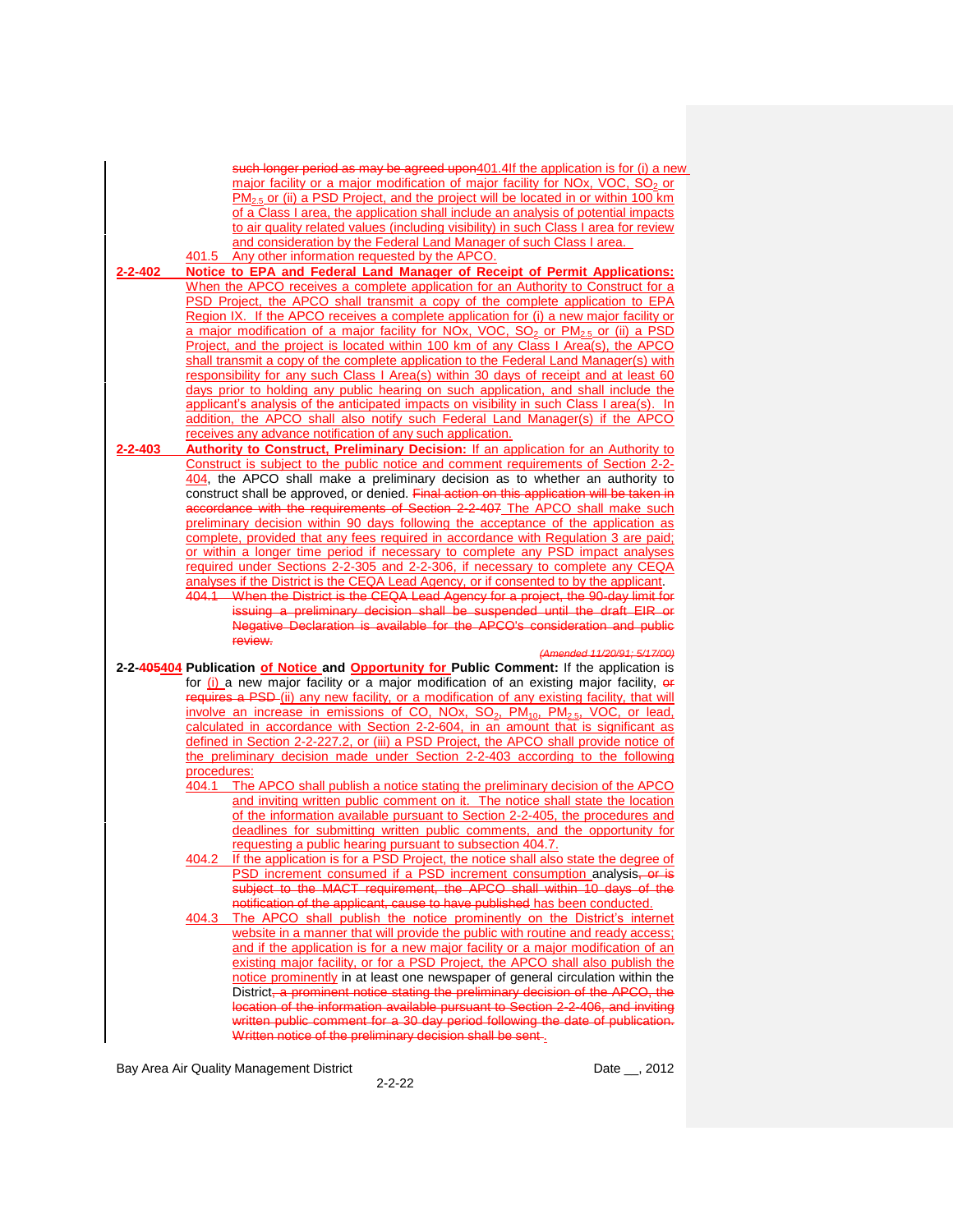- 404.4. The APCO shall transmit a copy of the notice to the ARB, the regional office of the; EPA andRegion IX; adjacent air districts. A copy of this notice shall be provided to; the chief executive(s) of the city and county where the facility is located; the California State Lands Commission; any Indian Governing Body whose lands may be affected by the new or modified source(s) that is the subject of the notice; any person who requests such specific notification in writing. During this; and, if the application is for a PSD Project located within 100 km of any Class I Area(s), the Federal Land Manager(s) with responsibility for any such Class I Area(s).
- 404.5 If the District is the CEQA Lead Agency with respect to the application, the APCO shall also ensure that the applicable CEQA notice and comment requirements are followed with respect to any CEQA document.
- 404.6 The APCO shall provide a period of at least 30 days following publication of the notice required under this Section for members of the public to submit written comments, and may extend the public comment period, which may be extended by the APCO, the for good cause.
- 404.7 The APCO may elect to hold a public meeting to receive written and verbal commentcomments from the public. The written notice shall contain the degree of PSD increment consumed during the public comment period if the APCO finds that a public meeting is warranted and would substantially enhance public participation in the decision-making process. If the APCO elects to hold a public meeting, the public comment period under Section 2-2- 404.6 shall be extended, at a minimum, until the end of the public meeting.
- **2-2-405**.1In addition to the above requirements, for any application for which the District is a Lead Agency under CEQA, the public notice required pursuant to this Section 2-2-405 shall provide public notice of the availability of a Draft EIR, a Negative Declaration or a Notice of Exemption, as applicable.

*(Amended May 17, 2000)*

- **2-2-406 Public Inspection:** TheIf an application for an Authority to Construct is subject to the public notice and comment requirements of Section 2-2-404, the APCO shall make available for public inspection, at District headquarters, the information submitted by the applicant, and if applicable the APCO's analysis, and thethe APCO's preliminary decision to grant or deny the authority to construct including any proposed conditions, including and the reasons therefore., and any other relevant information on which the APCO's preliminary decision is based. Any such information shall also be transmitted, upon request, to ARB and EPA Region IX. In making information available for public inspection, the APCO shall consider any claims by the applicant regarding the confidentiality of trade secrets, as designated by the applicant prior to completion of the application, shall be consideredsubmission, in accordance with Section 6254.7 of the California Government Code. Furthermore, all such information shall be transmitted, upon the date of publication, to the ARB and the regional office of the EPA if the application is subject to the requirements of Section 2-2-405.
- **2-2-407406 Authority to Construct, Final Action:** If thean application is for a new major facility or a major modification of an existing major facility, or requires a PSD analysis, or an Authority to Construct is subject to the MACT requirement, the APCO shall within 180 days following the acceptance of the application as complete, or a longer time period agreed upon, public notice and comment requirements of Section 2-2-404, the APCO shall consider all public comments received and shall take final action on the application-: (i) within 60 days after considering all public comments. Written notice of the final decision shall be provided to the applicant, the ARB and the EPA, and, if the District is a Lead Agency under CEQA, to any person who has commented on a Draft EIR. The final action will also be published in at least one newspaper of general circulation within the District, and the notice and supporting documentation shall be available for public inspection at District headquarters.
- 407.1 Notwithstanding the requirement of this Section 2-2-407 that the APCO shall act within 180 days after the application is accepted as complete, the APCO shall not take final action on the application for any project for which an the close of the public comment period, or within 30 days after final approval of a CEQA Negative Declaration or Environmental Impact Report or a Negative Declaration has been **prepared pursuant to the requirements of CEQA until a Final EIR for that project has**

Bay Area Air Quality Management District **Date District** Date \_\_, 2012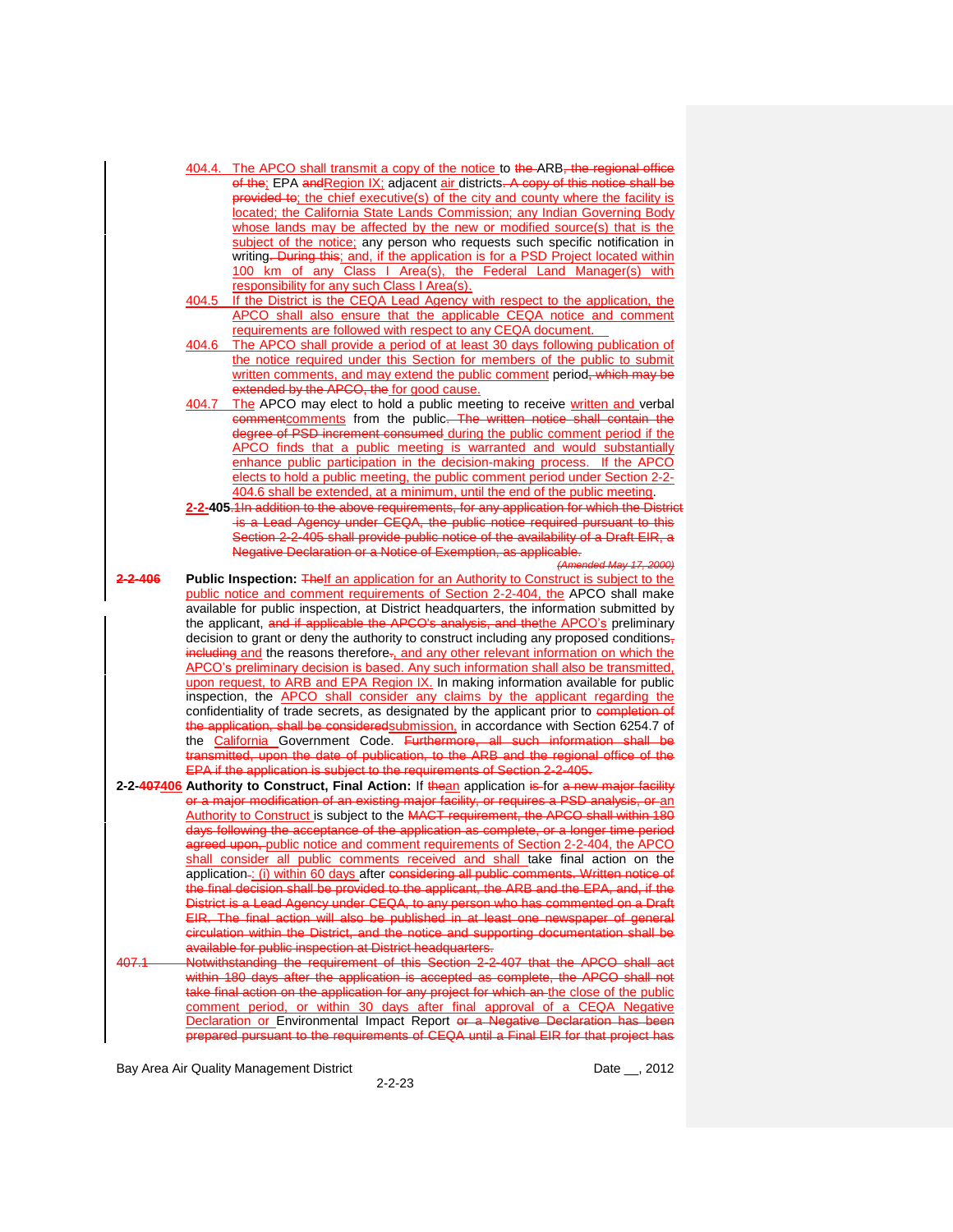certified and the APCO has considered the information contained in that Final EIR, or a Negative Declaration for that project has been approved. If the specified 180 day period has elapsed prior to the certification of the Final EIR or the approval of the Negative Declaration, the APCO shall take final action on the application within 30 days after the certification of the Final EIR or approval of the Negative Declaration.for the project (if applicable), whichever is later; and (ii) if the application is for a PSD Project, no later than one year after receipt of the complete application (unless a longer period is necessary and is consented to by the applicant). At the time of such final action, the APCO shall:

#### *(Amended May 17, 2000)*

#### **2-2-408 Deleted May 17, 2000.**

- 406.1 Prepare and make publicly available a written response to any public comments received explaining how the APCO has considered such comments in making a final decision; and
	- 406.2 Provide written notice of the final decision to the applicant, ARB, EPA Region IX, any person who submitted comments during the public comment period or requested written notice of the final action, and, if the District is a Lead Agency under CEQA, in accordance with all applicable CEQA public notice and comment requirements.
- **2-2-2-409 Requirements407Issuance, Permit to Operate:** As a condition Before issuing a permit to operate for a source subject to the issuancerequirements of a Permit to Operatethis Rule, the APCO shall requireensure that the new or modified source and the sources which provide offsets be operated in the manner assumed in making the analysis required to determinefollowing requirements have been met:
	- 407.1 The APCO shall ensure that all conditions specified in the authority to construct have been and are being complied with, or in the case of conditions with a future compliance with this Regulationdate, that such conditions are reasonably expected to be complied with by the applicable compliance date.
	- 409.1 The permit to operate of any source used to provide offsets shall be conditioned to insure that the emission reductions will be enforceable and shall continue for the reasonably expected life of the proposed source. If offsets are obtained from a source for which there is no permit to operate, either a permit407.2If the permit is for a source for which the applicant complied with the offset provisions of Sections 2-2-302 or 2-2-303 with emission reduction credits generated after the application date:
	- 2.1 The APCO shall be obtained or a written contract shall be required between the applicant and the owner or operator of such source, which contract, by its terms, shall be enforceable by the APCO to ensure that such reductionsensure that such emission reduction credits will continue for the duration of the life of the proposed source.
		- **2-2-410 Issuance, Permit to Operate:** The APCO shall issue a permit to operate a source subject to the requirements of this Rule if it is determined that any offsets required, as a condition of an authority to construct or amendment to a permit to operate, will commencetake effect no later than the initial operation of the new source or withinsource (or, for a source that is a replacement unit, as defined in 40 C.F.R. Section 51.165(a)(1)(xxi), that will replace an existing source in whole or in part, with respect to emission reduction credits being generated by the shutdown of the existing source being replaced, no later than 90 days after initial operation of the modified source, and that the offsets shall be maintained throughout the operation of the new or modified source which is the beneficiary of the offsets. Further, the APCO shall determine that all conditions specified in the authority to construct have been or will be likely complied with by any dates specified. Where a new or modified source is, in whole or in part, a replacement for an existing source on the same property, the APCO may allow a maximum of 90 days as a start-up period for simultaneous operation of the existing source and ource or replacement-replacement unit); and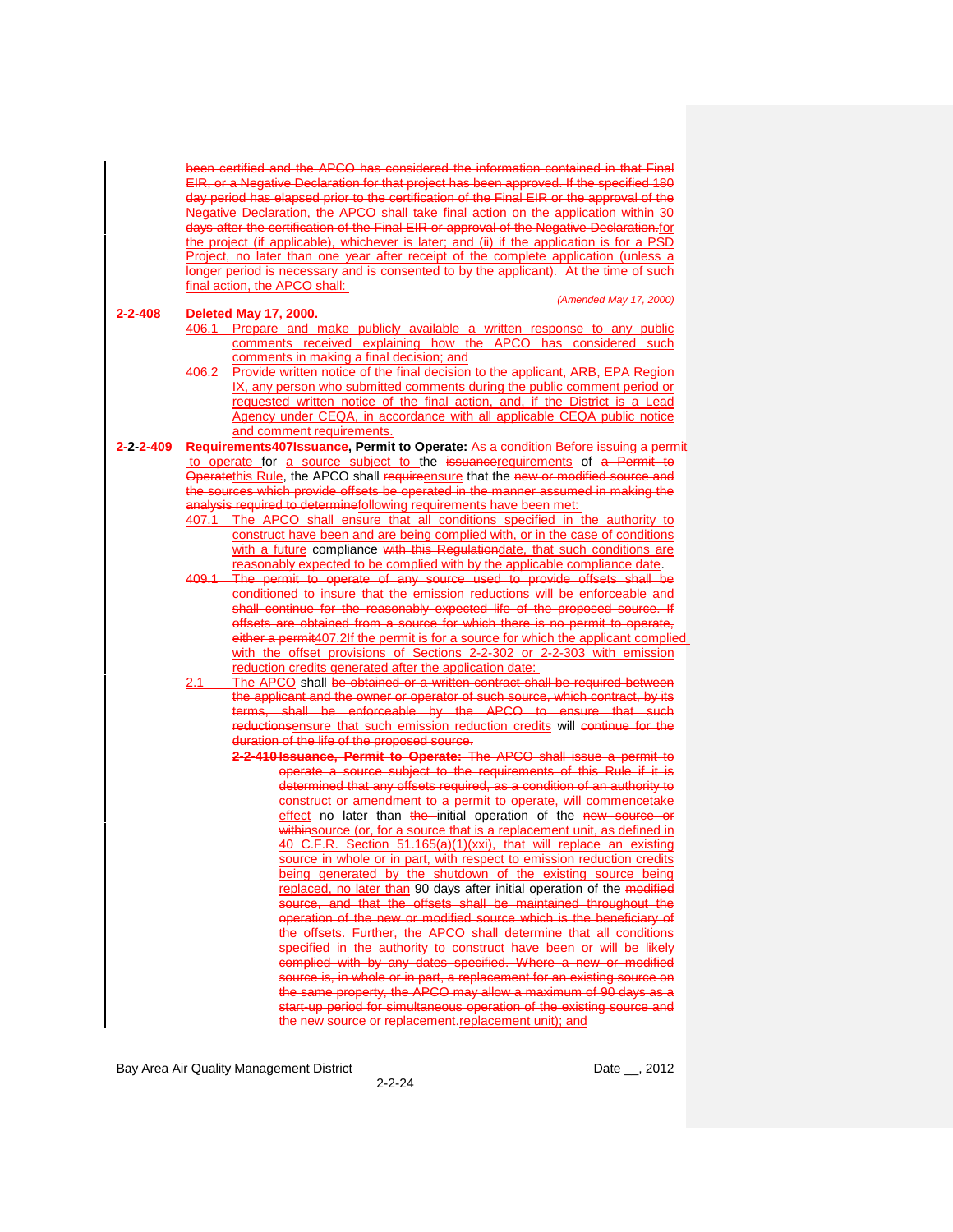|                      | 2-2-4112.2The APCO shall ensure that such emission reduction credits shall be                                                                                                                                                                                                                                                                                                                                                      |
|----------------------|------------------------------------------------------------------------------------------------------------------------------------------------------------------------------------------------------------------------------------------------------------------------------------------------------------------------------------------------------------------------------------------------------------------------------------|
| 2-2-408              | maintained throughout the operation of the source.<br>Permit to Operate, Final Action: The APCO shall take final action to approve,<br>approve with conditions, or disapprove a permit to operate a source subject to this                                                                                                                                                                                                         |
|                      | Rule within 6090 days after start-up of the new or modified source. However, failure to                                                                                                                                                                                                                                                                                                                                            |
|                      | act within the 60 day period, unless thesuch time period is extended with the written<br>concurrence of the applicant, shall be deemed to be a denial of the permit. Such                                                                                                                                                                                                                                                          |
|                      | denial may be appealed to the Hearing Board in accordance with the provisions of<br>Regulation 2-1-410.                                                                                                                                                                                                                                                                                                                            |
|                      | (Amended November 20, 1991)<br>2-2-412409 Source Obligation, Relaxation of Enforceable Conditions: At such time as the                                                                                                                                                                                                                                                                                                             |
|                      | applicability of any requirement of this Rule would be triggered by an existing source<br>or facility, solely by virtue of a relaxation of any enforceable limitation on the capacity<br>of the source or facility to emit a pollutant, then the requirements of this Rule shall<br>apply to the source or facility in the same way as they would apply to a new or<br>modified source or facility otherwise subject to this Rule. |
| 2-2- <del>413-</del> | <b>Deleted May 17, 2000.</b>                                                                                                                                                                                                                                                                                                                                                                                                       |
| <del>2-2-414</del>   | PSD Air Quality Analysis: An application for an authority to construct a facility<br>subject to the requirements of Sections 2-2-304, 305, 306 or 308 shall contain the<br>following:                                                                                                                                                                                                                                              |
|                      | 414.1 A modeling analysis, as defined in Section 2-2-222, demonstrating to the<br>satisfaction of the APCO the air quality impacts of the new or modified facility                                                                                                                                                                                                                                                                 |
|                      | (including impacts of non-criteria pollutants if required under Section 2-2-<br>306). The analysis shall include meteorological and topographic data                                                                                                                                                                                                                                                                               |
|                      | necessary to estimate such impact. If the maximum air quality impacts of the                                                                                                                                                                                                                                                                                                                                                       |
|                      | new or modified facility do not exceed the significance levels for air quality<br>impacts, as defined in Section 2-2-233, no further analysis under this Section<br>will be required unless the facility is subject to the Class I area requirements                                                                                                                                                                               |
|                      | of Section 2-2-308.                                                                                                                                                                                                                                                                                                                                                                                                                |
|                      | 414.2 A demonstration by modeling to the satisfaction of the APCO that the<br>allowable emission increases from the new or modified facility, in conjunction<br>with all other applicable emissions, would not cause or contribute to a                                                                                                                                                                                            |
|                      | violation of an air quality standard or an exceedance of any applicable PSD                                                                                                                                                                                                                                                                                                                                                        |
|                      | increment. A new or modified facility will be considered to cause or contribute<br>to a violation of an air quality standard when the increase in emissions would                                                                                                                                                                                                                                                                  |
|                      | cause a significant air quality impact at any locality that does not or would not<br>meet the applicable air quality standard.                                                                                                                                                                                                                                                                                                     |
|                      | 414.3 For determining whether the emission increases from the new or modified                                                                                                                                                                                                                                                                                                                                                      |
|                      | facility would cause or contribute to an air quality standard violation or an<br>exceedance of a PSD increment, an analysis of the existing air quality in the                                                                                                                                                                                                                                                                     |
|                      | impact area of the new or modified facility that includes one year of<br>continuous ambient air quality monitoring data. The continuous air quality                                                                                                                                                                                                                                                                                |
|                      | monitoring data shall have been gathered over a period of at least one year<br>preceding the receipt of a complete application. The APCO may approve a                                                                                                                                                                                                                                                                             |
|                      | shorter period (but not less than four months) provided that the period of<br>monitoring includes the time frame when maximum concentrations are                                                                                                                                                                                                                                                                                   |
|                      | expected. The APCO may approve modeling in lieu of ambient air quality<br>monitoring for pollutants for which no air quality standard exists.                                                                                                                                                                                                                                                                                      |
|                      | 414.4 For pollutants for which PSD increments have been established, a PSD                                                                                                                                                                                                                                                                                                                                                         |
|                      | increment consumption analysis that includes:<br>4.1 Establishment of the baseline area(s) affected by the new and modified                                                                                                                                                                                                                                                                                                        |
|                      | facility, and the corresponding baseline date(s);<br>4.2 An analysis of the air quality impact of all increment-consuming<br>emissions within the impact area of the new or modified facility, and                                                                                                                                                                                                                                 |
|                      | those increment-consuming emissions outside the impact area that<br>may have a significant air quality impact within the impact area; and,                                                                                                                                                                                                                                                                                         |
|                      | 4.3 An analysis of the air quality impact, and the nature and extent of any<br>or all general commercial, residential, industrial, and other growth                                                                                                                                                                                                                                                                                |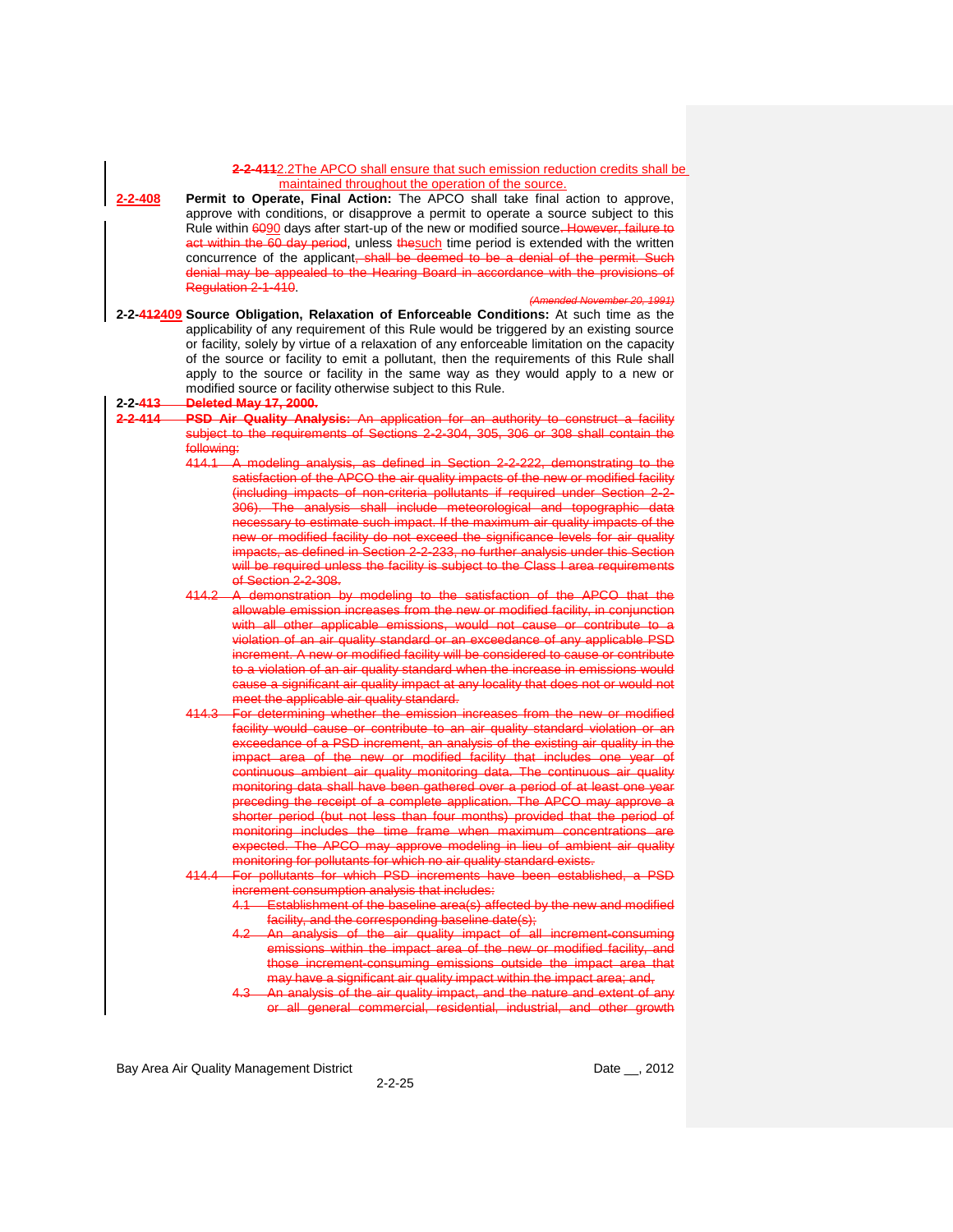new or modified facility. **2-2-415 Notice to EPA and Federal Land Manager:** On the date of a complete application subject to Section 2-2-308, the APCO shall provide a copy of the complete application to the EPA, the Federal Land Manager for the affected Class I Area, and to the federal official charged with direct responsibility for management of any lands within the Class I area. The APCO shall also send a copy of the preliminary decision and the

which has occurred since the baseline date in the impact area of the

- APCO's analysis to the above agencies. **2-2-416 Report, PSD Increment Consumption:** The District shall conduct an annual review of the increment status for each attainment pollutant, and the APCO, upon request of the Board of Directors, shall provide a report on the consumption of PSD increments
- which have occurred during the period of interest. **2-2-417 Visibility, Soils, and Vegetation Analysis:** An application for a permit subject to the requirements of Section 2-2-414 shall contain an analysis of the impairment to visibility, soils and vegetation that would occur as a result of the new or modified source and the general commercial, residential, industrial and other growth associated with the source or modification. The applicant need not provide<br>analysis of the impact on vegetation if it has no significant commercial or recreatio analysis of the impact on vegetation if it has no significant value.
- **2-2-418 PSD Analysis Stack Heights:** For the purposes of modeling, stack heights beyond what is required by good engineering practices shall not be allowed. This requirement should not be perceived to be a limit on the actual constructed height of a stack. The method to calculate good engineering stack height is referenced in Section 2-2-602.
- 2-2-419410 **Permit Conditions:** The APCO may requireinclude any permit condition necessary to insure compliance with this Rule to be included in an authority to construct or permit to operate. This may include that the APCO determines is necessary to ensure compliance with this Rule, including but not limited to conditions controlling the operation of the source, of its abatement equipment, or of sources used to provide mitigation (offsets). Conditionsgenerate emission reduction credits to comply with Sections 2-2-302 or 2-2-303. Such conditions may have a future effective date and may be made conditional on the results of source tests, ground level monitors or public complaints.
	- All emission reduction credits shall be enforceable by permit conditions permit conditions shall constitute applicable requirements of the State Implementation Plan for purposes of Section 113 and 304 of the Clean Air Act and are enforceable in the same manner as other SIP requirements.

*(Amended June 15, 1994)*

#### **2-2-420 Deleted March 1, 2000**

- **2-2-421 Offset Deferral, Annual Permit Renewal:** Whenever offsets are required by Section 2-2-302 or 303, a person has the option to defer providing the offsets until the time of the annual permit renewal provided:
	- 421.1 The facility demonstrates that they have valid Banking Certificates adequate to cover their offset obligation. Offsets deferred under the provisions of this Section shall be provided by the facility at least 30 days prior to the date of annual permit renewal, and
	- 421.2 The facility does not have a cumulative increase greater than 15 tons per year for the pollutant or pollutants subject to the offset requirement(s).

*(Adopted June 15, 1994)*

**2-2-422 Offset Refunds:** Whenever an authorized source is either not constructed or is constructed and operated to result in lower emissions than the amount authorized, the APCO shall issue a certificate refunding the excess offsets. The APCO shall add appropriate conditions to the operating permits to make the new emission levels enforceable.

*(Adopted October 7, 1998)*

**2-2-4232-2-411Offset Refunds:** The APCO may refund offsets provided for an authority to construct or permit to operate, and waive any associated banking fees, under the following circumstances: 411.1 Where an applicant has provided offsets in excess of those required for an authority to construct or permit to operate, the APCO shall upon request of

Bay Area Air Quality Management District **Date Leap and Alexander Control** Date Leap 2012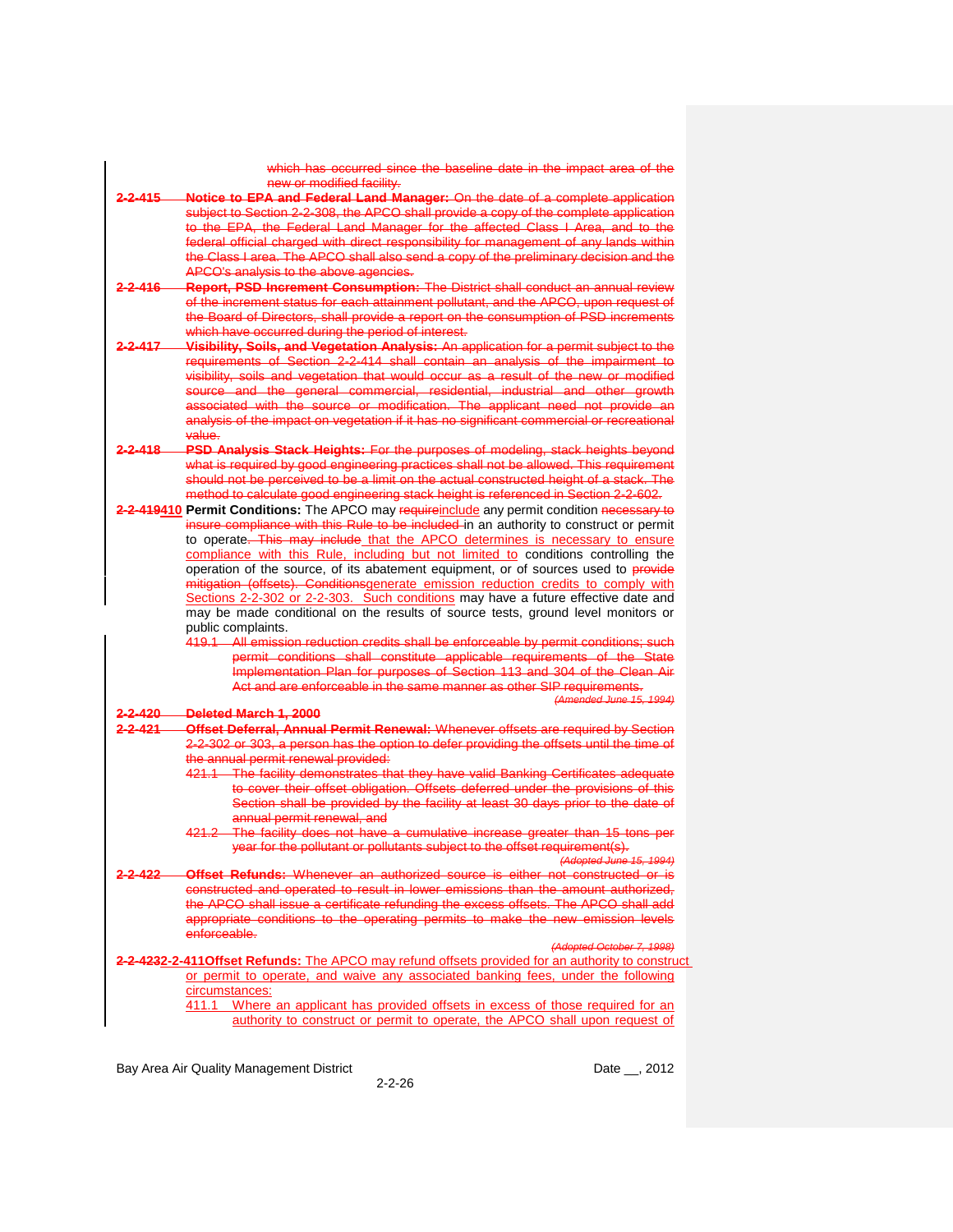| the applicant refund the difference between the amount of offsets provided<br>and the amount of offsets required.                                                            |  |
|------------------------------------------------------------------------------------------------------------------------------------------------------------------------------|--|
| Whenever a source for which the owner or operator has provided offsets is<br>411.2<br>not constructed (or is constructed but never operated), and the authority to           |  |
| construct or permit to operate for the source has expired or has been                                                                                                        |  |
| surrendered by the applicant, the APCO shall upon request of the applicant                                                                                                   |  |
| refund the offsets provided in connect with the authority to construct or permit<br>to operate.                                                                              |  |
| Demonstration of <b>NOx and POC</b> Offset Program Equivalence: By March 1 of<br>2-2-412                                                                                     |  |
| each year, the District shall submit to EPA a demonstration that NOx and POC offsets                                                                                         |  |
| provided for all new and modified sources within the District, less adjustments to                                                                                           |  |
| those offsets for federal purposes occurring between credit generation and use,                                                                                              |  |
| exceed federal offset requirements for new major sources or major modifications at<br>major stationary sources. Adjustment to emission reductions for federal purposes will  |  |
| be required if any of the following occur between the time the credit is generated and                                                                                       |  |
| the time the credit is used:                                                                                                                                                 |  |
| 423412.1 BAAQMD adopts a relevant measure or rule that is required for purposes of<br>federal attainment demonstration requirements.                                         |  |
| 423412.2 A relevant rule or measure is approved into the State Implementation Plan<br>applicable in the BAAQMD;                                                              |  |
| 423412.3EPA promulgates a relevant final rulemaking for either a New Source Performance                                                                                      |  |
| Standard or a Maximum Achievable Control Technology Standard.                                                                                                                |  |
| The demonstration shall include:                                                                                                                                             |  |
| 423412.4 Emission increases represented by all authorities to construct new major facilities<br>and major modifications at major facilities issued during the three calendar |  |
| years preceding the demonstration date;                                                                                                                                      |  |
| A list of all emission reductions used to offset those emission increases;<br><del>423</del> 412.5                                                                           |  |
| 423412.6 The emission baselines that were used to calculate the emission reduction;                                                                                          |  |
| 423412.7The source type, size and category that had generated the emission reduction<br>credit:                                                                              |  |
| 423412.8 All relevant rules that have been adopted or promulgated since the emission<br>reduction had occurred.                                                              |  |
| 423412.9Adjustments to emission reduction frefor federal purposes for all affected projects.                                                                                 |  |
| 423412.10_All of the above for as many non-major projects as are needed to demonstrate<br>equivalence.                                                                       |  |
| If the analysis fails to make the required demonstration, the District shall provide                                                                                         |  |
| sufficient offsets to make up the difference out of the small facility bank. If the small                                                                                    |  |
| facility bankSmall Facility Banking Account. If the Small Facility Banking Account<br>does not contain the necessary surplus emission reductions, the District shall obtain  |  |
| the necessary surplus emission reductions.                                                                                                                                   |  |
| (Adopted May 17, 2000)                                                                                                                                                       |  |
| 2-2-413<br>No Net Increase Status Report: The APCO shall publish, in conjunction with the                                                                                    |  |
| triennial update of the Clean Air Plan (CAP), a report demonstrating that the District's<br>permitting program complies with the no-net-increase requirements of Section     |  |
| 40919(b) of the Health and Safety Code. This report shall demonstrate that sufficient                                                                                        |  |
| offsets have been provided, as required by Section 2-2-302, for all permits issued                                                                                           |  |
| during the previous three year CAP period. This report shall be forwarded to the                                                                                             |  |
| <b>California Air Resources Board, Stationary Source Division, for approval.</b><br><b>BACT Workbook:</b> The APCO shall publish and periodically update a BACT<br>2-2-414   |  |
| Workbook specifying the BACT requirements for commonly permitted sources. BACT                                                                                               |  |
| will be determined for a source on a case-by-case basis, using the workbook as a                                                                                             |  |
| guidance document, as the most effective control device or technique or most                                                                                                 |  |
| stringent emission limitation that meets the requirements of Section 2-2-202.                                                                                                |  |
| $2 - 2 - 500$<br><b>MONITORING AND RECORDS</b>                                                                                                                               |  |

**2-2-501 PSD Pre-Construction Ambient Air Monitoring:** An applicant subject to the requirements of subsection 2-2-414.3 shall meet the following requirements: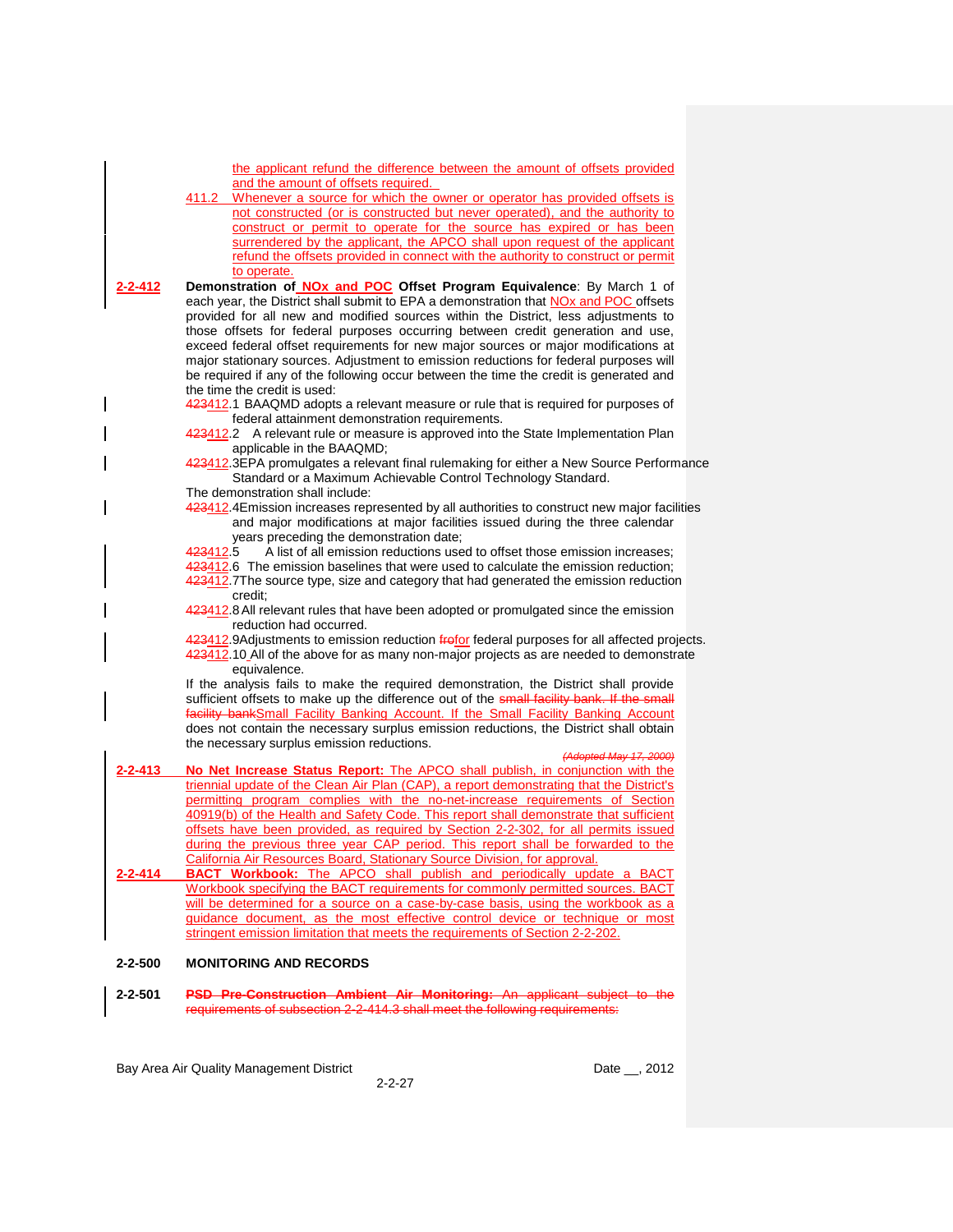- 501.1 Prior to commencing pre-construction ambient air monitoring, receive written approval from the APCO regarding the selection and operation of monitoring stations.
- 501.2 Operate the monitoring stations in accordance with the provisions of Appendix B to 40 CFR 58. The APCO may approve the use of District air monitoring data as part of the PSD air quality analysis required by Section 2- 2-414.
- **2-2-502 PSD Post-Construction Monitoring:** The APCO may require as a condition in an authority to construct that the owner or operator of a facility subject to the requirements of Section 2-2-414 shall, after construction of the facility or modification, for which the authority to construct is issued must conduct such ambient air quality monitoring as the APCO specifies in the authority to construct or the permit to operate. The monitoring shall determines is necessary to determine the effect that emissions from the facility or modification may have, or are having, on air quality in the area. All air monitoring shall be performed in accordance to the Manual of Procedures, Volume VI and 40 CFR Appendix B.

## **2-2-600 MANUAL OF PROCEDURES**

| $2 - 2 - 601$ | Ambient Air Quality Monitoring: Any person subject to the ambient Ambient air         |
|---------------|---------------------------------------------------------------------------------------|
|               | quality monitoring requirements of required pursuant to this Rule shall usebe         |
|               | conducted in accordance with the methods prescribed in the Manual of Procedures,      |
|               | Volume VI., and 40 C.F.R. Part 58, Appendix B.                                        |
| 2-2-602       | Good Engineering Practice (GEP) Stack Height: The method for calculating GEP          |
|               | stack height is contained in the FEDERAL REGISTER: Volume 50, Number 130;             |
|               | Monday, July 18, 1985.                                                                |
| 2-603         | PSD Air Quality Evaluation Procedure: As a quideline to preparing an air quality      |
|               | impact analysis the applicant is encouraged to review "Guidelines for Air Quality     |
|               | Maintenance Planning and Analysis," Volume 10 (Revised): Procedures for               |
|               | Evaluating Air Quality Impact of New Stationary Sources, EPA-450/4-77-001.            |
| -2-604---     | Emission Increase2-2-602 Good Engineering Practice (GEP) Stack Height: Stack          |
|               | heights beyond what is consistent with good engineering practices shall not be        |
|               | allowed for purposes of air quality modeling undertaken as part of any air quality    |
|               | analysis prepared in connection with an application for an authority to construct as  |
|               | required by Sections 2-2-305 through 2-2-308. This requirement does not limit the     |
|               | actual height of a stack, as long as good engineering practice stack heights are used |
|               | in any such modeling analyses. Good engineering practice stack height shall be        |
|               | determined according to 40 C.F.R. Section 52.100(ii) and EPA's Guideline for          |
|               | Determining Good Engineering Practice Stack Height, EPA Publication No. EPA-          |
|               | 450/4-80-023R (June 1985).                                                            |
| 2-2-603       | Baseline Emissions Calculation Procedures, New or Modified Sources: The               |
|               | APCOfollowing methodology shall be used to determine the annual emissional            |
|               | source's baseline emissions for purposes of calculating an emissions increase,        |
|               | expressed as tons per year, or decrease from.                                         |
|               | A, and 2-2-606.3:<br>604 a source under Sections 2-2-604.2, 2-2-605.1———————          |
|               | Determine Baseline Period Ending Date: The date on which the baseline<br>603.1        |
|               | period ends is determined as follows:                                                 |
|               | For determining the amount of an emissions increase from a new or<br>1.1              |
|               | modified source based on, the maximum emitting potential of                           |
|               | baseline period ends on the date on which the application for                         |
|               | authority to construct/permit to operate the new or modified source or                |
|               | is determined to be complete.                                                         |
|               | maximum permittedamount of a<br>For<br>determining<br>the<br>1.2                      |
|               | contemporaneous emissions increase under Section 2-2-220 for a                        |
|               | physical change or change in the method of operation of a source                      |
|               | that was not a modification of the source, the baseline period ends on                |
|               | the date the change was first implemented at the source.                              |
|               | For determining the amount of a contemporaneous onsite emission<br>1.3                |
|               | reduction credit or a contemporaneous emissions decrease under                        |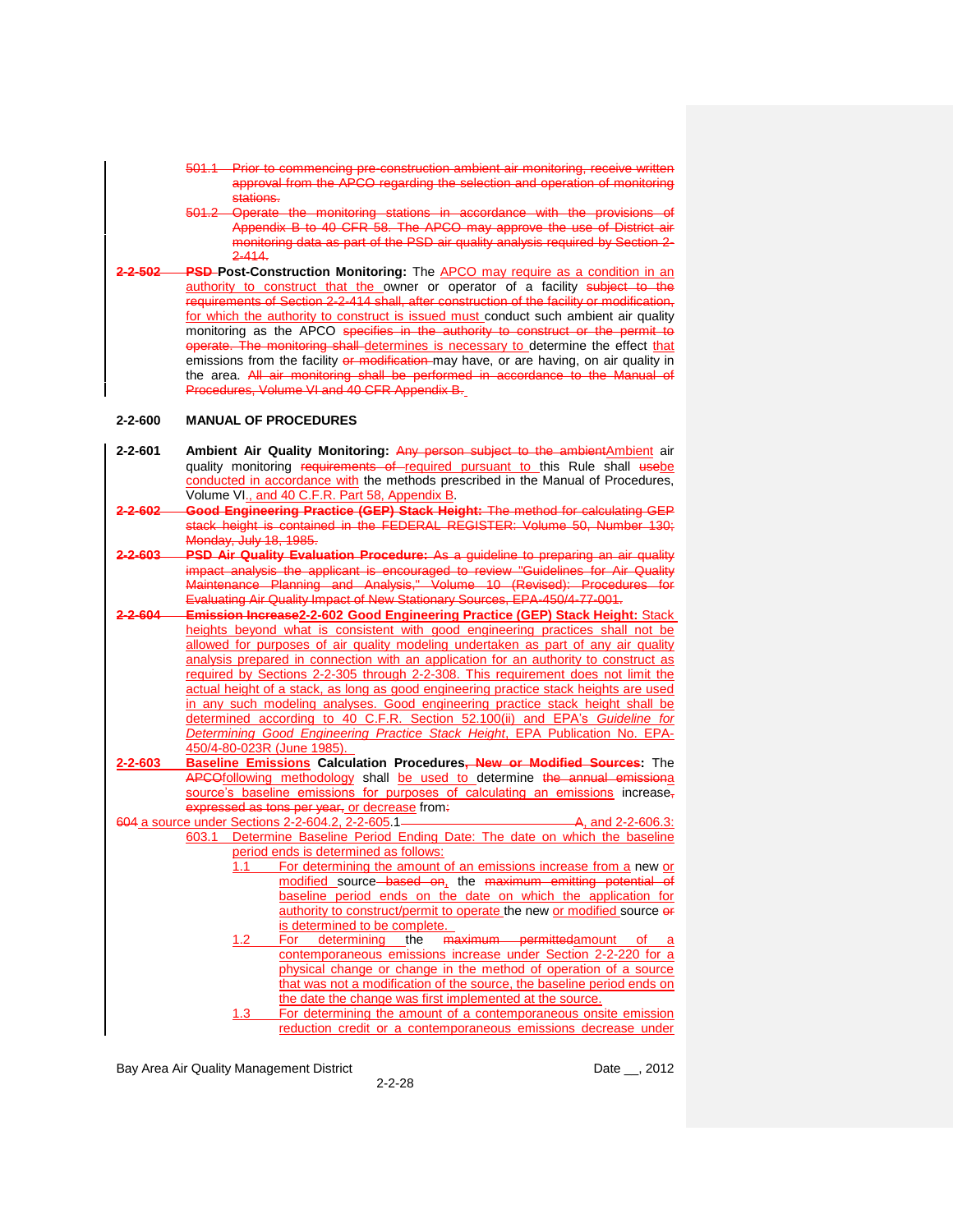|       |                                                                                     | Section 2-2-220, the baseline period ends on the date on which the                                                                      |  |  |
|-------|-------------------------------------------------------------------------------------|-----------------------------------------------------------------------------------------------------------------------------------------|--|--|
|       |                                                                                     | emission level of the new source, approved by the APCO, subject to                                                                      |  |  |
|       | federallyreduction becomes enforceable limiting conditions.                         |                                                                                                                                         |  |  |
|       | 604.2 A modified source by subtracting either the baseline annual emission rate, as |                                                                                                                                         |  |  |
|       |                                                                                     | calculated using the methodology in Section 2-2-605, from the new maximum                                                               |  |  |
|       |                                                                                     | permitted emission level of the modified source, approved by the APCO,                                                                  |  |  |
|       |                                                                                     | subject to federally enforceable limiting conditions.                                                                                   |  |  |
|       |                                                                                     | (Amended 6/15/94; 5/17/00)                                                                                                              |  |  |
|       |                                                                                     | 2-2-605 Emission Calculation Procedures, Emission Reduction                                                                             |  |  |
|       |                                                                                     | <b>Credits</b> 1.4For determining the amount of an emission reduction credit                                                            |  |  |
|       |                                                                                     | for which a banking certificate is sought under Regulation 2, Rule 4,                                                                   |  |  |
|       |                                                                                     | the baseline period ends the date on which the banking application is                                                                   |  |  |
|       |                                                                                     | determined to be complete.                                                                                                              |  |  |
| 603.2 |                                                                                     | Determine Baseline Period: The following methodology shall be used to calculate                                                         |  |  |
|       | emission reduction credits.                                                         |                                                                                                                                         |  |  |
|       |                                                                                     | 605.1 The baseline period consists of is determined as follows:                                                                         |  |  |
|       | 2.1                                                                                 | For all pollutants other than greenhouse gases, the baseline period is                                                                  |  |  |
|       |                                                                                     | the 3-three-year period immediately preceding the baseline period                                                                       |  |  |
|       |                                                                                     | ending date established under subsection 603.1.                                                                                         |  |  |
|       | 2.2.                                                                                | For greenhouse gases, the baseline period is determined as follows:                                                                     |  |  |
|       |                                                                                     | 2.2.1 For a new source or an existing source that first operated<br>less than 24 months before the date on which the application        |  |  |
|       |                                                                                     | is for authority to construct/permit to operate is determined to                                                                        |  |  |
|       |                                                                                     | be complete (or shorter period if the source is less than 3                                                                             |  |  |
|       |                                                                                     | years old). The, the baseline period is a period with zero                                                                              |  |  |
|       |                                                                                     | throughput and emissions. For such sources, baseline                                                                                    |  |  |
|       |                                                                                     | emissions and adjusted baseline emissions are zero for all                                                                              |  |  |
|       |                                                                                     | purposes under Section 2-2-603.                                                                                                         |  |  |
|       | 2.2.2                                                                               | For a modification to an existing electric utility steam                                                                                |  |  |
|       |                                                                                     | generating unit as defined in 40 C.F.R. Section 51.166(b)(30)                                                                           |  |  |
|       |                                                                                     | that has operated for 24 months or more prior to the date of                                                                            |  |  |
|       |                                                                                     | application, the baseline period is any period of 24                                                                                    |  |  |
|       |                                                                                     | consecutive months selected by the applicant must have                                                                                  |  |  |
|       |                                                                                     | sufficient verifiable records of the source's within the 5-year                                                                         |  |  |
|       |                                                                                     | period immediately preceding the baseline period ending                                                                                 |  |  |
|       |                                                                                     | date established under subsection 603.1, or other such time                                                                             |  |  |
|       |                                                                                     | period that the APCO determines is more representative of                                                                               |  |  |
|       |                                                                                     | normal source operation to substantiate the emission rate                                                                               |  |  |
|       |                                                                                     | and throughput during the entire baseline period.                                                                                       |  |  |
|       |                                                                                     | 605.2 – 2.2.3 For a modification to any existing source other than an<br>electric utility steam generating unit as defined in 40 C.F.R. |  |  |
|       |                                                                                     | Section 51.166(b)(30) that has operated for 24 months or                                                                                |  |  |
|       |                                                                                     | more prior to the date of application, the baseline period is                                                                           |  |  |
|       |                                                                                     | any period of 24 consecutive months selected by the                                                                                     |  |  |
|       |                                                                                     | applicant within the 10-year period immediately preceding                                                                               |  |  |
|       |                                                                                     | baseline period ending date established under subsection                                                                                |  |  |
|       |                                                                                     | 603.1.                                                                                                                                  |  |  |
|       |                                                                                     | 603.3 Determine Baseline Throughput: Baseline throughput is the lesser of:                                                              |  |  |
|       |                                                                                     | $\frac{2.1}{1}$ (i) the actual average annual throughput during the baseline period; or                                                 |  |  |
|       |                                                                                     | 2.2 (ii) the average permitted annual throughput during the baseline                                                                    |  |  |
|       |                                                                                     | period, if limited by permit condition.                                                                                                 |  |  |
|       |                                                                                     | 605.3 Baseline emission rate, expressed in the units of mass of emissions per unit                                                      |  |  |
|       |                                                                                     | If the applicant does not have sufficient verifiable records of the source's                                                            |  |  |
|       |                                                                                     | operation to substantiate its throughput during any portion(s) of throughput, is                                                        |  |  |
|       |                                                                                     | the average actual emission rate during the baseline period. Periods where                                                              |  |  |
|       |                                                                                     | the actual emission rate exceeded regulatory or permitted limits, the applicant                                                         |  |  |
|       |                                                                                     | is not entitled to credit for throughput during any such portion(s). Throughput                                                         |  |  |
|       |                                                                                     | shall be excluded frombased on the source's operational parameter that                                                                  |  |  |
|       |                                                                                     | correlates most closely to the average source's emissions.                                                                              |  |  |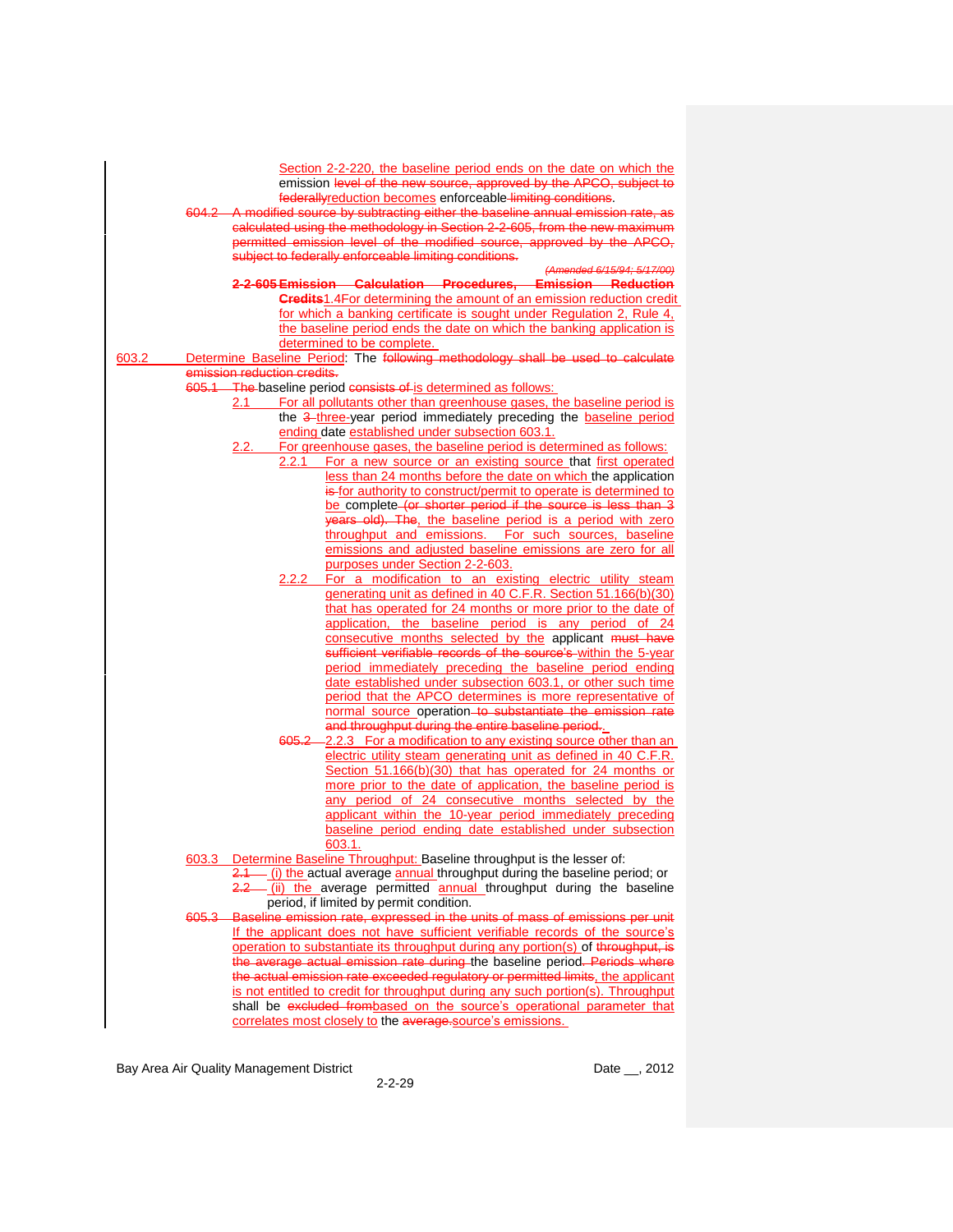|         |       | 605.4 Baseline Throughput and Emission Rate - Fully Offset Source: For a source                                                                             |
|---------|-------|-------------------------------------------------------------------------------------------------------------------------------------------------------------|
|         |       | which has, contained in a permit condition, an emission cap or emission rate                                                                                |
|         |       | which has been fully offset by the facility (without using emission reductions                                                                              |
|         |       | from the Small Facility Banking Account), the baseline throughput and                                                                                       |
|         |       | baseline emission rate shall be based on the levels allowed by the permit                                                                                   |
|         |       |                                                                                                                                                             |
|         |       | condition.                                                                                                                                                  |
|         | 605.5 | -603.4Determine Baseline Emissions: Baseline emissions are the actual average                                                                               |
|         |       | annual emissions during the baseline period (excluding any emissions that                                                                                   |
|         |       | exceed any regulatory or permit limits). If the applicant does not have                                                                                     |
|         |       | sufficient verifiable records of the source's operation to substantiate the                                                                                 |
|         |       | emission rate during any portion(s) of the baseline period, the applicant is not                                                                            |
|         |       | entitled to credit for emissions during any such portion(s).                                                                                                |
|         | 603.5 | Determine Baseline Emissions Rate: The baseline emission rate is the                                                                                        |
|         |       | emission rate per unit of throughput during the baseline period, calculated by                                                                              |
|         |       |                                                                                                                                                             |
|         |       | dividing the source's baseline emissions by its baseline throughput.                                                                                        |
|         | 603.6 | Determine Adjusted Baseline Emissions Rate: The adjusted baseline                                                                                           |
|         |       | emission rate shall be determined by adjusting the baseline emission rate                                                                                   |
|         |       | downward, if necessary, to comply with the most stringent of RACT,                                                                                          |
|         |       | BARCT, reflect the most stringent of RACT, BARCT, and applicable federal                                                                                    |
|         |       | and District rules and regulations in effect or contained in the most recently                                                                              |
|         |       | adopted Clean Air Plan; except that for purposes of determining whether a                                                                                   |
|         |       |                                                                                                                                                             |
|         |       | source or group of sources constitutes a PSD Project under Section 2-2-224,                                                                                 |
|         |       | the adjusted baseline emission rate shall not be adjusted downward to a                                                                                     |
|         |       | greater extent than required under the provisions of 40 C.F.R. Sections                                                                                     |
|         |       | $\underline{51.166(b)(47)(i)(b)}$ and $\underline{51.166(b)(47)(ii)(b)}$ & (c).                                                                             |
|         | 603.7 | Determine Adjusted Baseline Emissions: The adjusted baseline emissions is                                                                                   |
|         |       | the adjusted baseline emissions rate multiplied by the baseline throughput.                                                                                 |
| 2-2-604 |       | Emission Increase/Decrease Calculation Procedures, New Sources and                                                                                          |
|         |       | <b>Changes at Existing Sources:</b> The amount of any emissions increase (or decrease)                                                                      |
|         |       |                                                                                                                                                             |
|         |       |                                                                                                                                                             |
|         |       | associated with a new source, or with a physical change, change in the method of                                                                            |
|         |       | operation, change in throughput or production, or other similar change at an existing                                                                       |
|         |       | source, shall be calculated according to the following procedures:                                                                                          |
|         | 604.1 | New Source: The emissions increase associated with a new source is the                                                                                      |
|         |       | source's potential to emit.                                                                                                                                 |
|         | 604.2 | Change to Existing Source: The emissions increase (or decrease) associated                                                                                  |
|         |       |                                                                                                                                                             |
|         |       | with a physical change, change in the method of operation, change in                                                                                        |
|         |       | throughput or production, or other similar change at an existing source                                                                                     |
|         |       | (including a permanent shutdown of the source) shall be calculated as the                                                                                   |
|         |       | difference between: (i) the source's potential to emit after the change; and (ii)                                                                           |
|         |       | the source's adjusted baseline emissions before the change calculated in                                                                                    |
|         |       | accordance with Section 2-2-603.                                                                                                                            |
| 2-2-605 |       | Emission Reduction Credit Calculation Procedures: The amount of emission                                                                                    |
|         |       | reduction credits associated with a physical change, change in method of operation,                                                                         |
|         |       | change in throughput or production, or other similar change at a source shall be                                                                            |
|         |       | calculated according to the following procedures:                                                                                                           |
|         | 605.1 |                                                                                                                                                             |
|         |       | Non-Fully-Offset Source: For a source that is not fully offset as defined in                                                                                |
|         |       | Section 2-2-213, the amount of emission reduction credits is the difference                                                                                 |
|         |       | between: (i) the source's adjusted baseline emissions before the change                                                                                     |
|         |       | calculated pursuant to Section 2-2-603; and (ii) the source's potential to emit                                                                             |
|         |       | after the change.                                                                                                                                           |
|         | 605.2 | Fully-Offset Source: For a source that is fully offset as defined in Section 2-2-                                                                           |
|         |       | 213, the amount of emission reduction credits is the difference between: (i)                                                                                |
|         |       | the source's potential to emit before the change, adjusted downward, if                                                                                     |
|         |       | necessary, to reflect the most stringent of RACT, BARCT, and applicable                                                                                     |
|         |       |                                                                                                                                                             |
|         |       | federal and District rules and regulations in effect or contained in the most                                                                               |
|         |       | recently adopted Clean Air Plan; and (ii) the source's potential to emit after                                                                              |
|         |       | the change.                                                                                                                                                 |
|         | such  | To qualify as emission reduction credits, the emission reductions associated with any<br>change: (i) must be enforceable through permit conditions; through |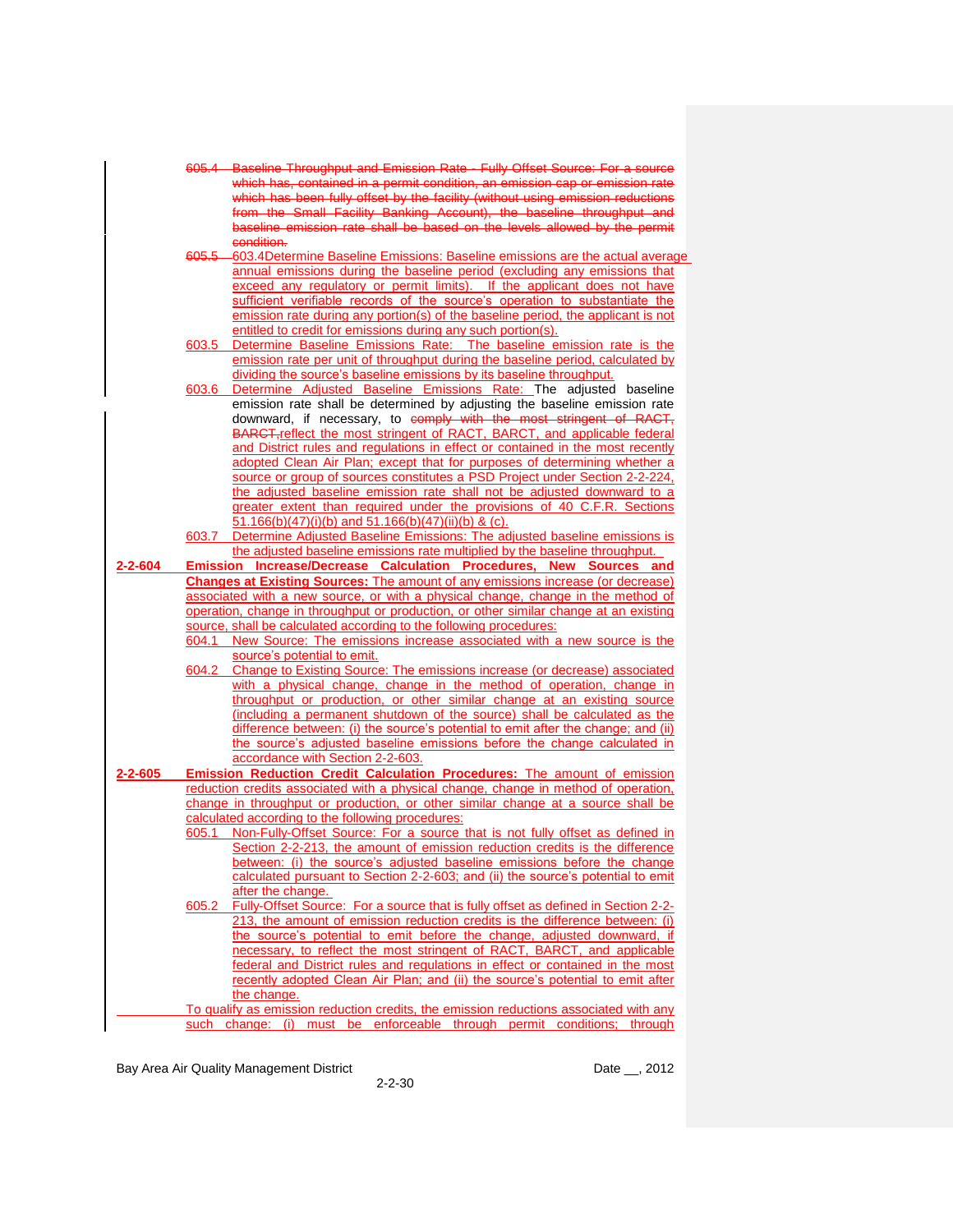| 2-2-606            | relinguishment of the source's permit; through physical removal of the source such<br>that reinstallation would require a new permit under Regulation 2; or in the case of<br>source shutdown where no permit is required for the source being shut down, through<br>an alternative legally-enforceable mechanism; and (ii) must be real, permanent,<br>quantifiable, and in excess of any reductions required by applicable regulatory<br>requirements. Emissions that were offset with credits from the Small Facility Banking<br>Account cannot be used to generate emission reduction credits.<br>Potential-to-Emit (PTE) Increase Calculation Procedures for Purposes of<br><b>Determining Cumulative Increase:</b> For purposes of calculating cumulative increase<br>under Section 2-2-607, the increase in a source's potential to emit associated with an<br>authority to construct and/or permit to operate for the source shall be calculated<br>according to the following procedures:<br>New Source: For a new source, the increase in potential to emit is the<br>606.1<br>source's full potential to emit.<br>Modified Source - Offsets Previously Provided: For a modified source, if<br>606.2<br>offsets have previously been provided for the source's emissions, then the                                                        |  |
|--------------------|-----------------------------------------------------------------------------------------------------------------------------------------------------------------------------------------------------------------------------------------------------------------------------------------------------------------------------------------------------------------------------------------------------------------------------------------------------------------------------------------------------------------------------------------------------------------------------------------------------------------------------------------------------------------------------------------------------------------------------------------------------------------------------------------------------------------------------------------------------------------------------------------------------------------------------------------------------------------------------------------------------------------------------------------------------------------------------------------------------------------------------------------------------------------------------------------------------------------------------------------------------------------------------------------------------------------------------------------------------|--|
|                    | increase in potential to emit associated with the modification is the difference<br>between:<br>2.1<br>the source's potential to emit after the modification; and<br>the source's potential to emit before the modification, adjusted<br>$2.2\,$<br>downward, if necessary, to reflect the most stringent of RACT,<br>BARCT, and applicable federal and District rules and regulations in<br>effect or contained in the most recently adopted Clean Air Plan-<br>605.6 Emission reduction credits shall be606.3Modified Source - Offsets Not Yet Provided:                                                                                                                                                                                                                                                                                                                                                                                                                                                                                                                                                                                                                                                                                                                                                                                          |  |
|                    | For a modified source, if offsets have not previously been provided for the<br>source's emissions, then the increase in potential to emit associated with the<br>modification is the difference between-the-<br>the source's potential to emit after the modification; and<br>3.1<br>the source's adjusted baseline emission rate times the baseline<br>3.2<br>throughput, and the emission cap or emission rate accepted by the<br>applicant as a federally enforceable limiting conditionsemissions<br>before the modification calculated in accordance with Section 2-2-<br>603.                                                                                                                                                                                                                                                                                                                                                                                                                                                                                                                                                                                                                                                                                                                                                                 |  |
| <del>2-2-606</del> | (Amended 6/15/94; 5/17/00)<br>Emission Calculation Procedures, Offsets: Except as provided by the offset<br>deferral provision of Section 2-2-421, before the APCO may issue an authority to<br>construct for a new or modified source, offsets shall be provided, as required by<br>Sections 2-2-302, 303 or 313 by the applicant from credits in the District's Emissions<br>Bank and/or from contemporaneous emission reduction credits which qualify in<br>accordance with Sections 2-2-201 and 605, or by the District from the small facility<br>banking account for the amounts calculated as follows:<br>606.1 For precursor organic compounds (POC) and nitrogen oxides (NO <sub>x</sub> ) for the<br>total of all emission increases as determined in Section 2-2-604 plus any pre-<br>existing For purposes of calculating the cumulative increase from April 5,<br>1991, multiplied by the offset ratio required by Section 2-2-302.<br>606.2If required by Section 2-2-303, for, PM <sub>10</sub> , and sulfur dioxide for the total of all emission<br>increases as determined in Section 2-2-604 multiplied by the appropriate offset ratio<br><u>associated with a source, the source's emissions shall include emissions from cargo</u><br>carriers (other than motor vehicles) associated with the source as specified in Section |  |
| $2 - 2 - 607$      | 2-2- <del>303</del> 610.<br>Emission offsets provided in excess of those required, which meet the requirements<br>of a bankable reduction per Regulation 2-4, may be banked. Banking fees shall be<br>waived for this transaction.<br>(Amended 6/15/94; 5/17/00)<br><b>Emission Calculation Procedures, Cumulative Increase Calculation Procedures:</b><br>The cumulative increase in emissions associated with an authority to construct and/or<br>permit to operate for a source shall be calculated as:<br>607.1 Project Emissions Increase: the increase in potential to emit associated with<br>the authority to construct/permit to operate determined in accordance with<br>Section 2-2-606; minus                                                                                                                                                                                                                                                                                                                                                                                                                                                                                                                                                                                                                                           |  |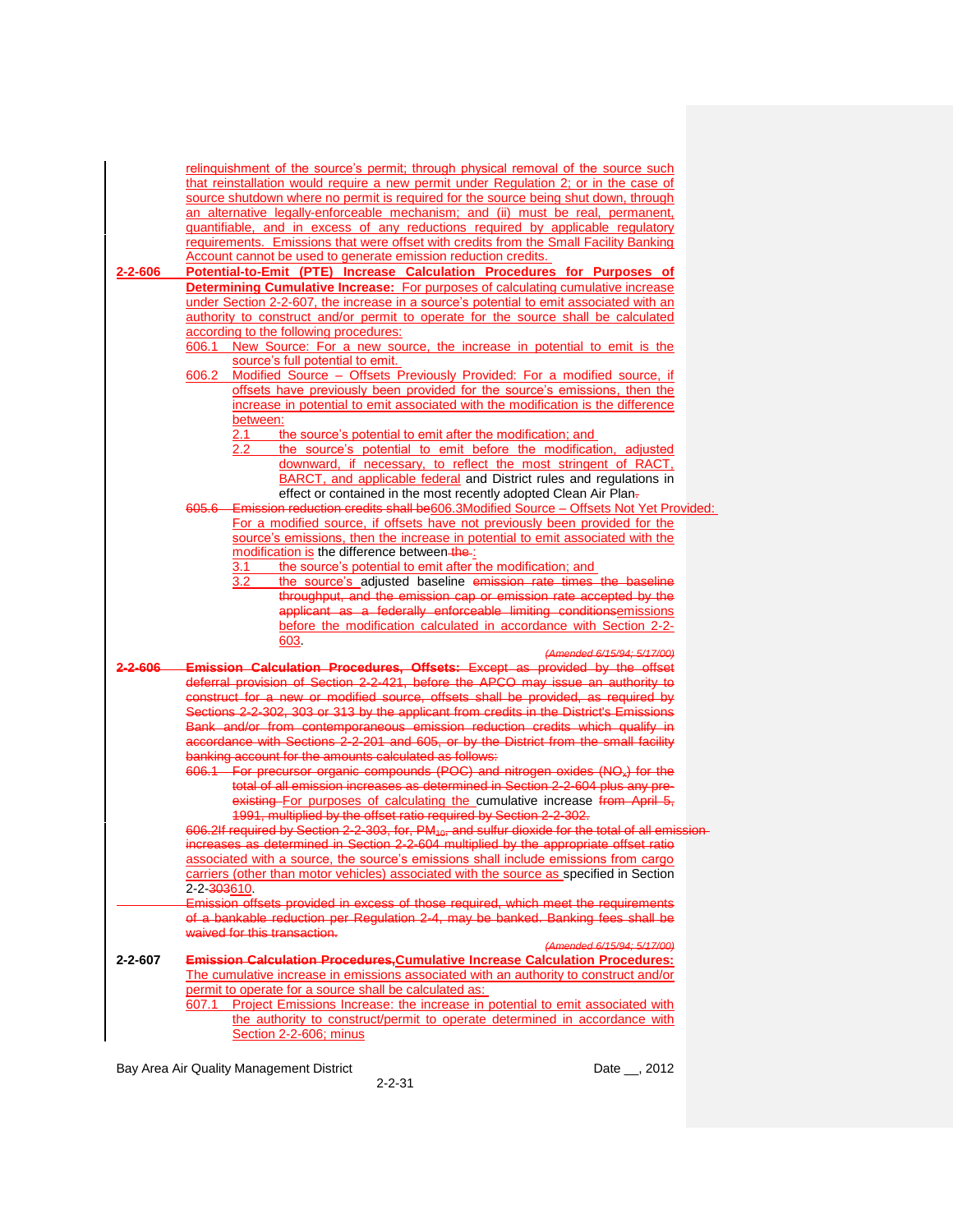|               | 607.2 Contemporaneous Onsite Emission Reduction Credits-for Mobile Sources:                                                                             |
|---------------|---------------------------------------------------------------------------------------------------------------------------------------------------------|
|               | Emission: any contemporaneous onsite emission reduction credits for mobile                                                                              |
|               | sourcesat the facility calculated in accordance with Section 2-2-605 that are                                                                           |
|               | credited to the authority to construct/permit to operate.                                                                                               |
|               | The cumulative increase associated with an authority to construct/permit to operate                                                                     |
|               | issued in the past shall be determined by using the increase in potential to emit and                                                                   |
|               | contemporaneous onsite emissions reductions credits calculated at the Mobile                                                                            |
|               | Source Emission Reduction Credits procedures published February 1994 (or                                                                                |
|               | subsequent revisions) by time of issuance of the California Air Resources Board or                                                                      |
|               | other District approved procedures in authority to construct/permit to operate.                                                                         |
|               | Emission reduction credits may not be double-counted (e.g., an emission reduction                                                                       |
|               | credit may not be applied to the Manual of cumulative increase calculation for more                                                                     |
|               | than one authority to construct/permit to operate).                                                                                                     |
| $2 - 2 - 608$ | Facility Un-Offset Cumulative Increase Calculation Procedures: For purposes of                                                                          |
|               | applying the emission offset provisions of Sections 2-2-302 and 2-2-303, a facility's                                                                   |
|               | un-offset cumulative increase in emissions since the baseline date shall be calculated                                                                  |
|               | using the following procedures:                                                                                                                         |
|               | 608.1 Project Cumulative Increase: The cumulative increase from the project being                                                                       |
|               | permitted shall be determined in accordance with Section 2-2-607.                                                                                       |
|               | Prior Un-Offset Cumulative Increase: For each previous authority to<br>608.2                                                                            |
|               | construct/permit to operate issued for the facility, and for any related source                                                                         |
|               | as defined in Section 2-2-226, after the cumulative increase baseline date as                                                                           |
|               | specified in Section 2-2-209 (but excluding any authority to construct/permit                                                                           |
|               | to operate issued because a source lost its permit exemption per Section 2-1-                                                                           |
|               | 424 and any authority to construct/permit to operate for a source that has<br>been permanently removed from service), the un-offset cumulative increase |
|               | shall be determined by:                                                                                                                                 |
|               | Calculating the cumulative increase associated with each previous<br>2.1                                                                                |
|               | authority to construct/permit to operate issued for the facility, and for                                                                               |
|               | any related source as defined in Section 2-2-226, determined in                                                                                         |
|               | accordance with Sections 2-2-607; and                                                                                                                   |
|               | Subtracting any offsets provided in connection with the authority to<br>2.2                                                                             |
|               | construct/permit to operate (including any offsets provided from the                                                                                    |
|               | District's Small Facility Banking Account).                                                                                                             |
|               | Facility Un-Offset Cumulative Increase: The facility's un-offset cumulative<br>608.3                                                                    |
|               | increase shall be determined by adding (i) the project cumulative increase                                                                              |
|               | calculated according to Section 2-2-608.1 and (ii) the un-offset cumulative                                                                             |
|               | increase from each previous authority to construct/permit to operate issued                                                                             |
|               | for the facility, and for any related source as defined in Section 2-2-226, after                                                                       |
|               | the cumulative increase baseline date as specified in Section 2-2-209 (but                                                                              |
|               | excluding any authority to construct/permit to operate issued because a                                                                                 |
|               | source lost its permit exemption per Section 2-1-424 and any authority to                                                                               |
|               | construct/permit to operate for a source that has been permanently removed                                                                              |
|               | from service) calculated according to Section 2-2-608.2. Offsets shall be                                                                               |
|               | provided for the facility's un-offset cumulative increase multiplied by the                                                                             |
|               | applicable offset ratio specified in Section 2-2-302 and 2-2-303.                                                                                       |
| $2 - 2 - 609$ | Official Record of Cumulative Increases and Offsets: The APCO may establish                                                                             |
|               | <u>and maintain a database or other accounting document to record the cumulative</u>                                                                    |
|               | increase (including project cumulative increase and associated emission reduction                                                                       |
|               | credits) and offsets associated with each authority to construct/permit to operate                                                                      |
|               | issued for a facility. In calculating the un-offset cumulative increase associated with a                                                               |
|               | previous authority to construct/permit to operate under Section 2-2-608.2, the APCO                                                                     |
|               | may rely on the data specified in such document as conclusive, unless the APCO has                                                                      |
|               | information that indicates that some other data is more accurate. Records of                                                                            |
|               | cumulative increase and offsets shall be updated as necessary to ensure that they                                                                       |
|               | are current and accurate.                                                                                                                               |
| $2 - 2 - 610$ | <b>Facility Emissions Calculation Procedures, Cargo Carriers:</b> For purposes of                                                                       |
|               | applying the offset requirements of Sections 2-2-302 and 2-2-303, a facility's potential                                                                |
|               | to emit and cumulative increase shall be calculated including emissions from cargo                                                                      |